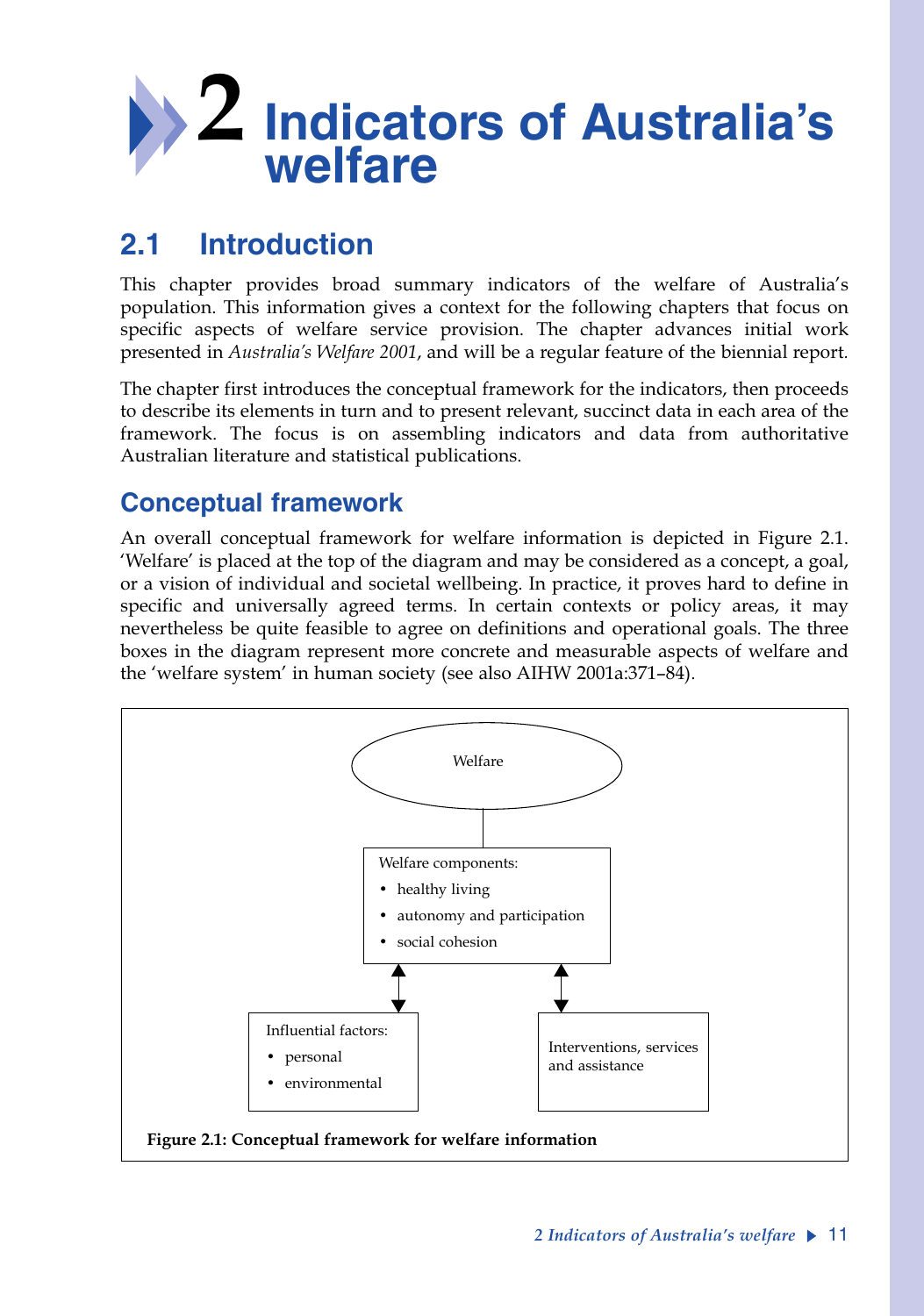The 'welfare components' reflect the welfare of Australian society and in particular, in the context of this chapter, the measurable aspects of welfare status. The 'interventions' represent the whole system of formal services, financial assistance and unpaid assistance that contributes to human welfare. The 'influential factors' encapsulate features of the physical and social environment, or of individual people, that are considered to have important additional influences on wellbeing (AIHW 2001a:382).

This chapter focuses principally on the welfare components and measures of their status, so as to provide contextual information for the other chapters in this volume that focus on some of the 'interventions' or responses of the Australian system. The three main components of welfare, as it is defined here, are: healthy living; autonomy and participation; and social cohesion. Figure 2.2 sets out 13 indicator topics that relate to these major components. The welfare components and related topics are specified on the basis that they are generally accepted to be crucial to human welfare and also might feasibly be the subject of data definition and collection.

These frameworks (Figures 2.1 and 2.2) were developed in *Australia's Welfare 2001*, based on a review of national and international frameworks and indicator sets (see AIHW 2001a, 2003a). While different models and frameworks for measuring human welfare rely ultimately on elements of judgment, they frequently contain common themes and elements. The frameworks presented here were derived to capture this common agreement, to underpin the development of a set of practical and relevant statistical indicators.

The welfare components in the figures are thus the embodiments of the welfare concept and reflect what is considered purposeful and possible to attempt to measure, within the context of this report:

- 'Healthy living' is a major component of welfare because, at the most basic level, health and the sustenance of life itself are prerequisites for many other aspects of welfare. Basic needs, such as food, water, shelter and safety from harm, are essential ingredients in the maintenance of life and health.
- 'Autonomy and participation' reflect the fact that people value the freedom and capability to act as autonomous beings, and also to participate in society. Acquiring education and knowledge is fundamental to achieving autonomy and the capacity to contribute to the wider society. Participation in the workforce is the chief means of acquiring economic resources, which are facilitators of autonomy and the medium for acquiring the necessities and many pleasures of life. Transport and communication are key enablers and indicators of participation. Recreation and leisure are recognised as key contributors to human wellbeing; this area, like the others, involves a duality of autonomous choices and social participation.
- 'Social cohesion' represents a third main area of human welfare. A cohesive society is one that promotes wellbeing, via a large range of mutually supportive interactions, at the individual, group and social level. This is a relatively new area for statistical measurement but one whose importance is increasingly recognised.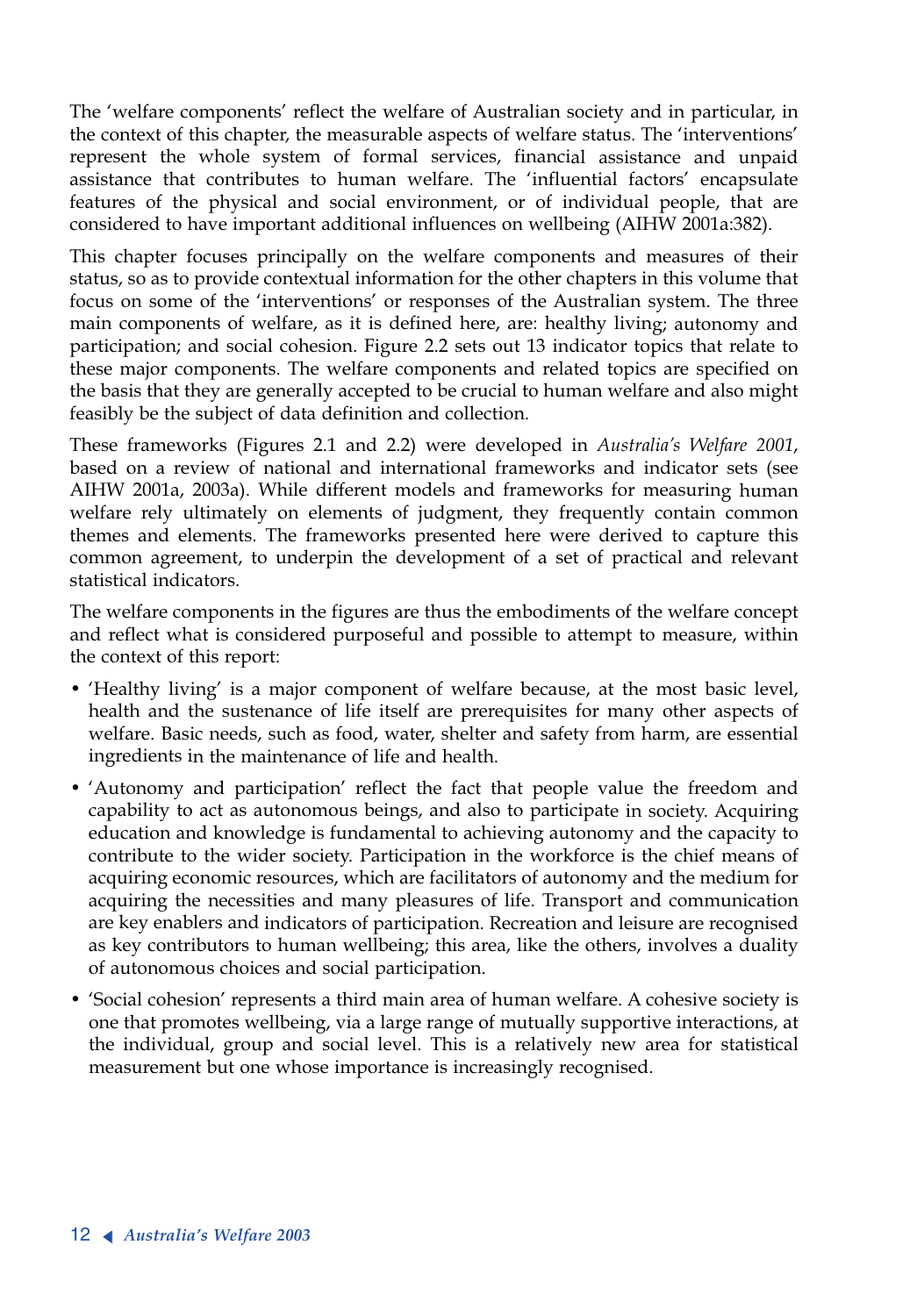

The first component relates to basic needs and organic integrity. The second component relates to self-realisation and social belonging, as experienced by the individual. Third is the health and wellbeing of the social environment, in terms of the supports and interconnections as they affect people (AIHW 2001a; Allardt 1975).

The framework in Figure 2.2 depicts the interconnected, valued components of human welfare and needs that can be measured statistically. It does not assert a theoretical model of cause and effect, nor does it explicitly recognise the interconnectedness of many aspects of social advantage and disadvantage (for instance, education, income, health). While particular studies may seek to explore relations among the various elements (and name some as 'cause' and some as 'effect'), Figure 2.2 simply illustrates the nature and scope of a field of measurement. The predecessor of the figure (in AIHW 2001a) did not relate each indicator topic to just one major component, but left the interconnections non-specific, recognising that many of the indicator topics relate to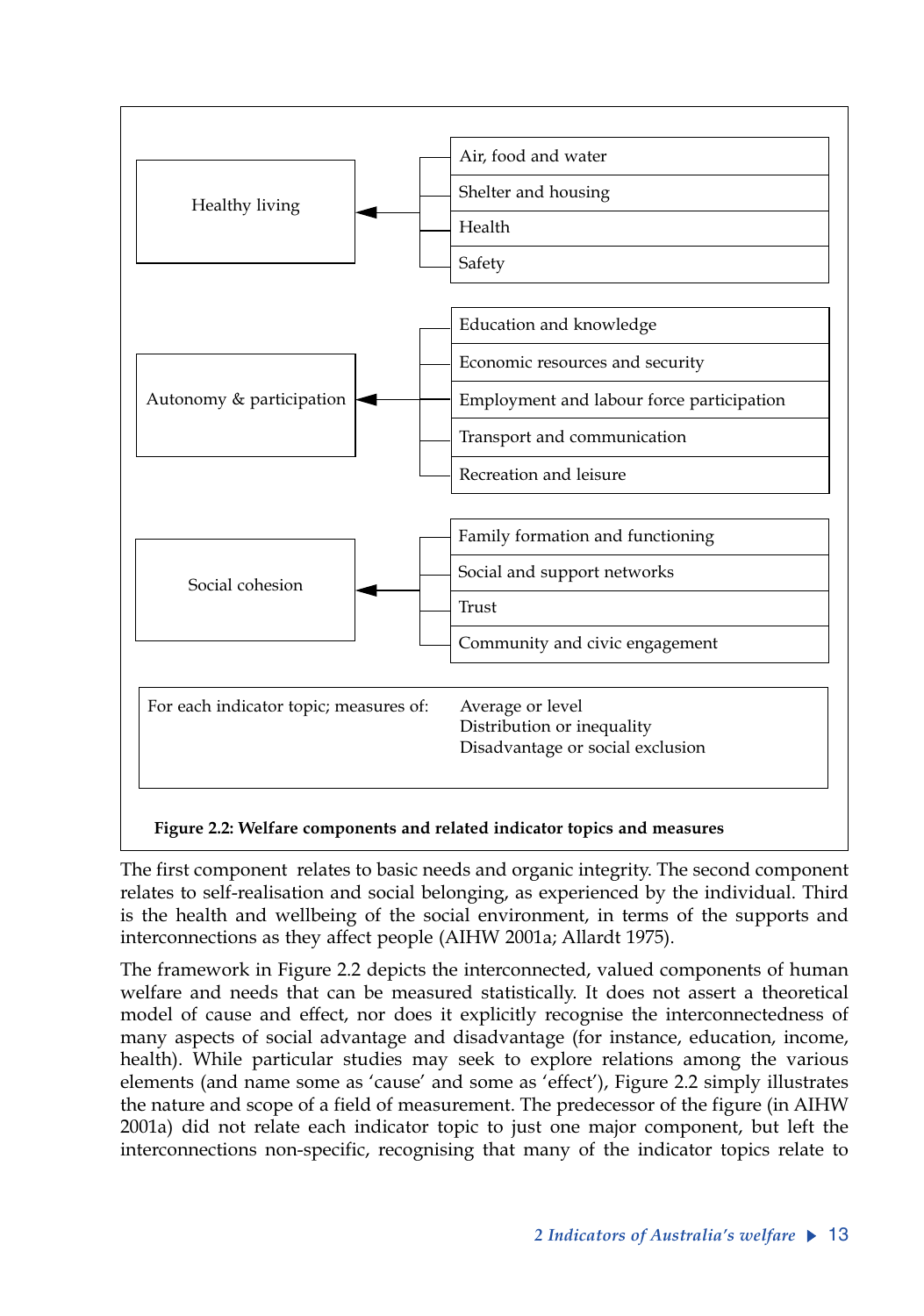more than one of the three components; for example, recreation and leisure contribute to healthy living and may also contribute to social cohesion. The mapping used here is considered potentially more useful, as it may later enable summary statements to be made about the three components as well as the individual topics.

## **Constructing measures of the welfare components**

The 13 indicator topics define the broad *subject areas* on which the indicators in this chapter focus, and three broad types of measures are suggested (Figure 2.2):

- measures of average or level (for instance, average incomes);
- measures of distribution or inequality (for instance, income distribution across age groups, population groups, or geographic regions); and
- measures of disadvantage or social exclusion (for instance, poverty and indicators of income-related disadvantage).

Combining these measurement concepts with the indicator topics in the figure synthesises the key ideas from the national and international literature, providing an overall framework for the content and the form of welfare indicators.

Indicators may be reported in many ways, including reporting against defined standards or agreed benchmarks. In contrast, the approach used for this chapter generally lends itself to more relative analyses—over time, or among different population groups.

# **Choice of indicators**

Checklists of the desirable qualities of indicators, and caveats on their use, are common adjuncts to sets of statistical indicators. A list of criteria relevant to the indicators of welfare presented in this chapter is given in Table 2.1. While these criteria may not be met for every indicator, they provide guidance in selecting indicators and in understanding any limitations in interpretation.

| <b>Criterion</b>           | <b>Definition</b>                                                                    |
|----------------------------|--------------------------------------------------------------------------------------|
| Valid                      | The indicator measures the phenomenon it claims to measure—it relates closely        |
|                            | to the phenomenon or to an essential aspect/element of the phenomenon.               |
| Relevant                   | Reflecting important social issues.                                                  |
| Applicable across          | The indicator is meaningful for the general population and for the sub-population    |
| population groups          | groups to which the topic is relevant.                                               |
| Reliable                   | The indicator is not likely to be influenced by variation in definitions or data     |
|                            | collection methods in such a way that comparability over time or between sub-        |
|                            | populations is compromised.                                                          |
| Sensitive                  | When there is a significant change in the phenomenon of interest this will be        |
|                            | reflected in a significant change in the indicator.                                  |
| Robust                     | A change in the indicator can be clearly interpreted to reflect a corresponding      |
|                            | change in the phenomenon; the indicator is not liable to unpredictable or            |
|                            | inexplicable fluctuations.                                                           |
| Readily understood         | The meaning and intent of the indicator is clear; accompanied by appropriate         |
|                            | explanation/guidance, it can be readily understood by a general audience.            |
| Supported by data that     | Consistent time series data are available, or could feasibly be collected to support |
| are currently available    | the indicator, such that the data can reasonably be compared over time to show       |
| and/or feasible to collect | trends in the phenomenon.                                                            |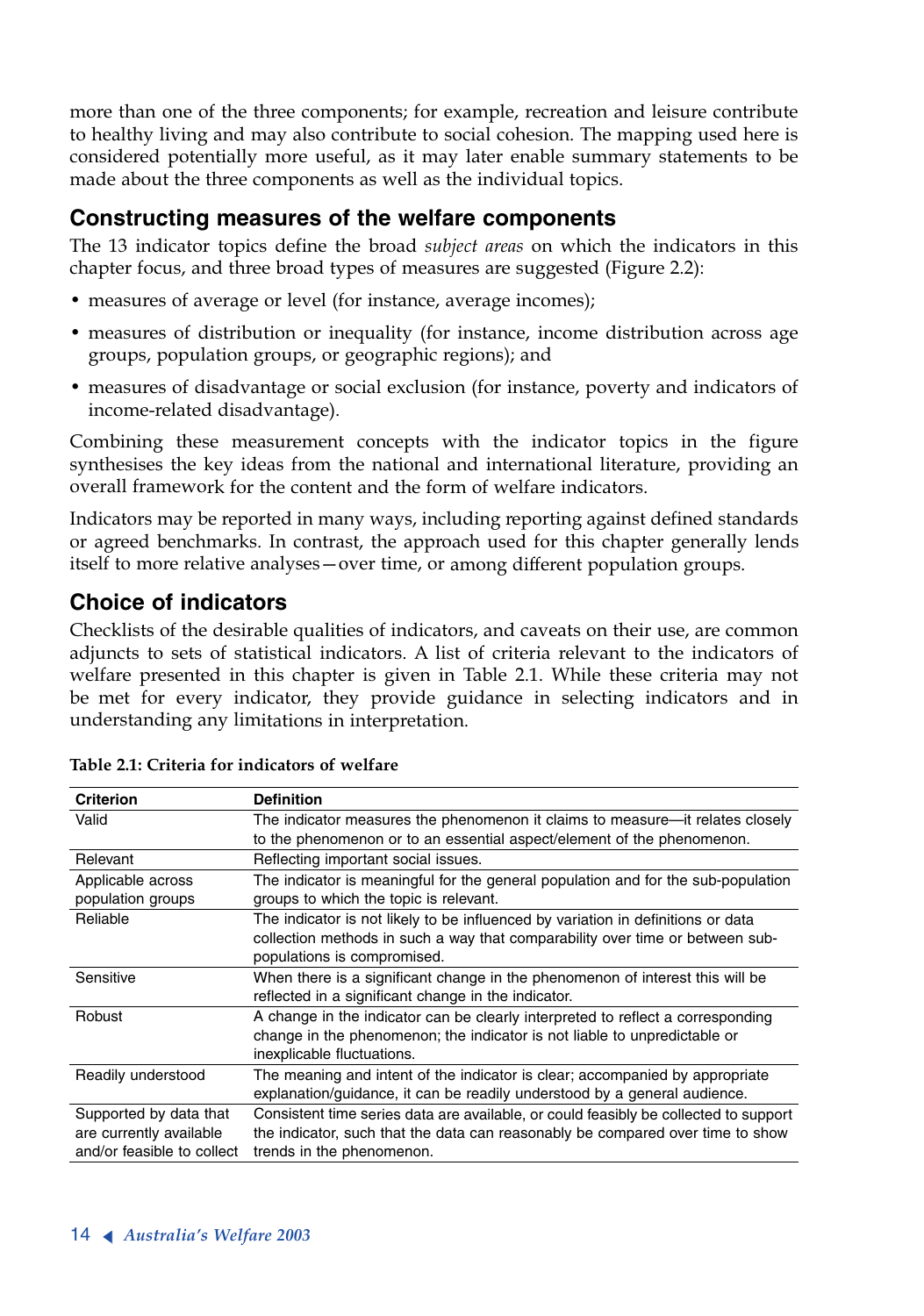A pragmatic guide to the choice of indicators and specific data has been the availability of authoritative national data, suggesting relevance and reliability. Where such data are not available, the gap is noted.

# **Chapter outline**

This chapter:

- defines indicators within each indicator topic;
- presents the most relevant available data for each indicator, including reference to relevant data elsewhere in this report;
- presents data on distribution across population groups, particularly as defined on the basis of age, sex and Indigenous status; and
- presents some measures of disadvantage or social exclusion.

There are few data on trends in this current report chapter. The material presented here represents a work in progress—it builds on the conceptual work presented in *Australia's Welfare 2001*, and provides a set of indicators that can be used for trend analysis in subsequent editions of this publication*.*

# **2.2 Healthy living**

This first component of welfare is focused around the basic needs for shelter, food and water, a clean environment, and safety from harm, which are all fundamental to human health.

Overall, the health of the Australian population is good. Based on key indicators such as life expectancy, Australia compares very well internationally. Australians have seen substantial improvements in many aspects of health, over the past century and in more recent time frames.

As a population, our health is supported by generally high levels of nutrition, ready access to good quality water, and low levels of air pollution. Most Australians are adequately housed and the majority of us feel relatively safe in our communities. However, while the overall picture is positive, there are areas of concern. For instance, rates of obesity are high and rising, and many people consume less than the recommended amounts of fresh fruit and vegetables.

Certain population groups experience disadvantage across multiple areas. In particular, compared with other Australians, Indigenous Australians have much poorer health, higher rates of injury-related deaths, are less likely to own their own home and more likely to be homeless. Similar constellations of disadvantage are experienced by Australians of low socioeconomic status.

This section paints a picture of healthy living in Australia, showing its distribution among some key population groups, and where there are pockets of disadvantage.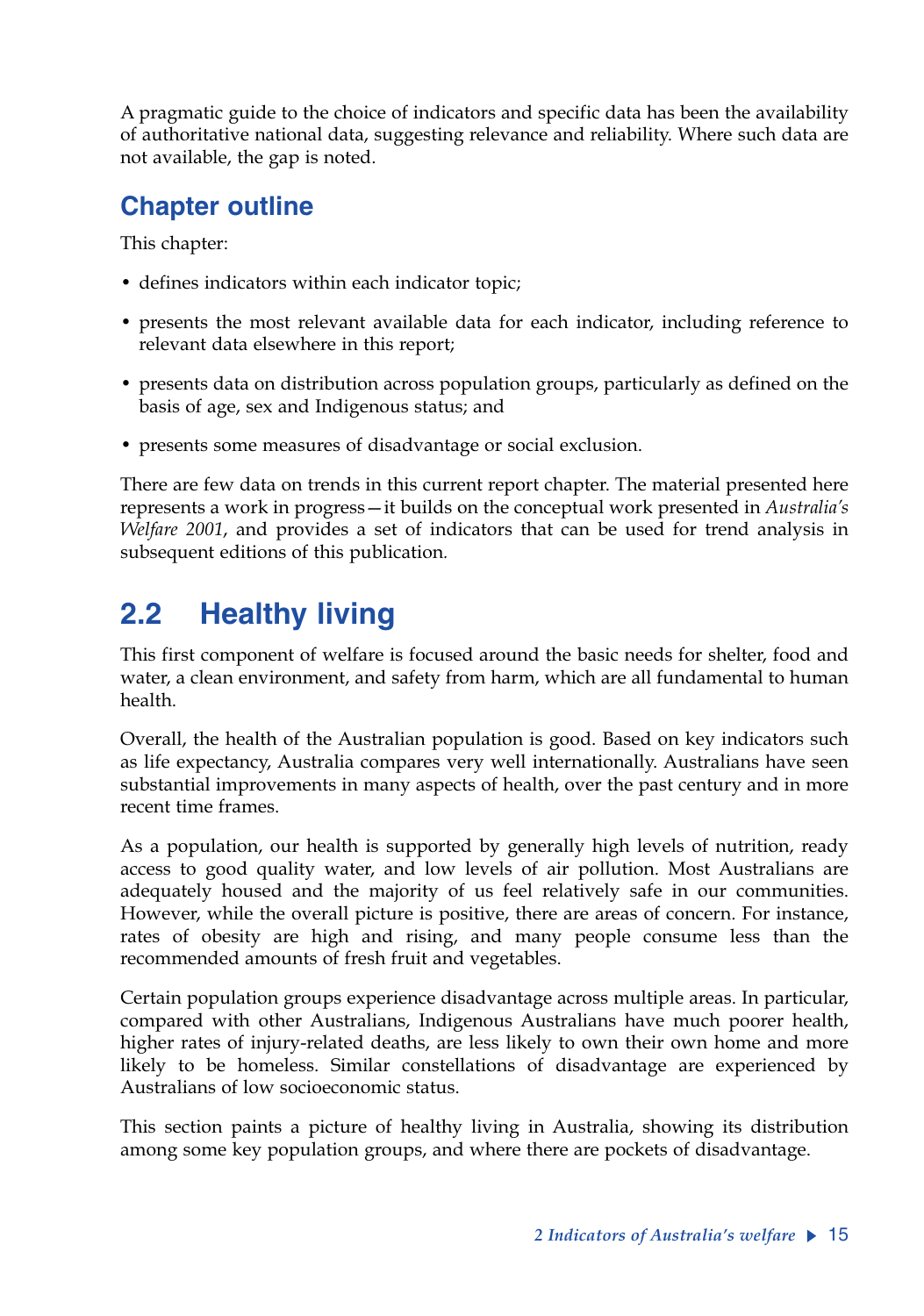# **Air, water and food**

Air, water and food are an integral part of the 'healthy living' component of welfare. Ready access to nutritious and safe supplies of food and potable water is one of the basic requirements of human life, and, along with air quality, is fundamental to the current and future health of the individual. The indicators presented below—urban air quality, access to potable and palatable water, reported usual daily intake of fruit and vegetables (an indicator of food and nutrient intake), and prevalence of obesity (nutritional status)—represent key issues in the monitoring of air and water quality, and nutrition, in Australia.

# **Urban air quality**

Australian cities generally have better air quality than most other cities worldwide (Manins et al. 2001). Nonetheless, some urban areas are susceptible to potentially dangerous levels of air pollutants, which can have serious impacts on population health and mortality (EPAV 2000; Lewis et al. 1998; Morgan 2000; Simpson et al. 1997, 2000).

Two air pollutants particularly harmful to human health are particles (as PM10) and ozone. Particles emanate directly from motor vehicle emissions and domestic fuel use. Ozone is a secondary pollutant, formed in part by emissions from motor vehicles, domestic and commercial heating, and industrial activities. Particles (as PM10) and ozone are measured in terms of the number of days per year when the average concentration exceeds the Air NEPM (National Environment Protection Measure) standard level (NEPC 1998).

|                                                                                                             | 1990     | 1991           | 1992           | 1993 | 1994           | 1995     | 1996 | 1997           | 1998 | 1999 |
|-------------------------------------------------------------------------------------------------------------|----------|----------------|----------------|------|----------------|----------|------|----------------|------|------|
| Number of days when concentration of PM10 exceeded 50 $\mu$ g/m <sup>3</sup> (over 24 hours) <sup>(a)</sup> |          |                |                |      |                |          |      |                |      |      |
| Sydney                                                                                                      |          | 12             | 5              | 3    | 12             | 6        | 2    | $\overline{c}$ |      |      |
| Melbourn                                                                                                    |          |                |                |      |                |          |      |                |      |      |
| е                                                                                                           | n.a.     | n.a.           | n.a.           | 5    | $\overline{2}$ |          |      |                | 5    |      |
| <b>Brisbane</b>                                                                                             | 3        | 6              |                | 6    | 16             |          | 6    |                |      |      |
| Perth                                                                                                       | n.a.     | n.a.           | n.a.           | n.a. | 7              | 3        |      |                | 3    |      |
| Adelaide                                                                                                    | 5        | 6              | 4              | 5    | 6              | 3        |      |                | 6    | 6    |
| Number of days when concentration of ozone exceeded 0.10 ppm (over one hour) <sup>(b)</sup>                 |          |                |                |      |                |          |      |                |      |      |
| Sydney                                                                                                      | 5        | 4              | 7              | 8    | 13             | $\Omega$ |      | 14             | 13   | n.a. |
| Melbourn                                                                                                    |          |                |                |      |                |          |      |                |      |      |
| e                                                                                                           |          | $\overline{2}$ |                | 8    | 3              | 2        |      | 6              |      |      |
| <b>Brisbane</b>                                                                                             | $\Omega$ | 2              |                |      |                |          | 5    | 3              |      | 1    |
| Perth                                                                                                       | 0        | $\overline{2}$ | $\overline{2}$ | 2    | 2              | $\Omega$ | 4    | 2              | 2    | 2    |
| Adelaide                                                                                                    | 0        | 0              | 0              | 0    | 0              | 0        | 0    | 0              | 0    | 0    |

**Table 2.2: Number of days per year when concentrations of PM10 and ozone exceeded the Air NEPM standard level in selected cities, 1990–99**

(a) The maximum allowable is 5 days per year, to be achieved by 2008.

(b) The maximum allowable is 1 day per year, to be achieved by 2008.

*Source:* Manins et al. 2001.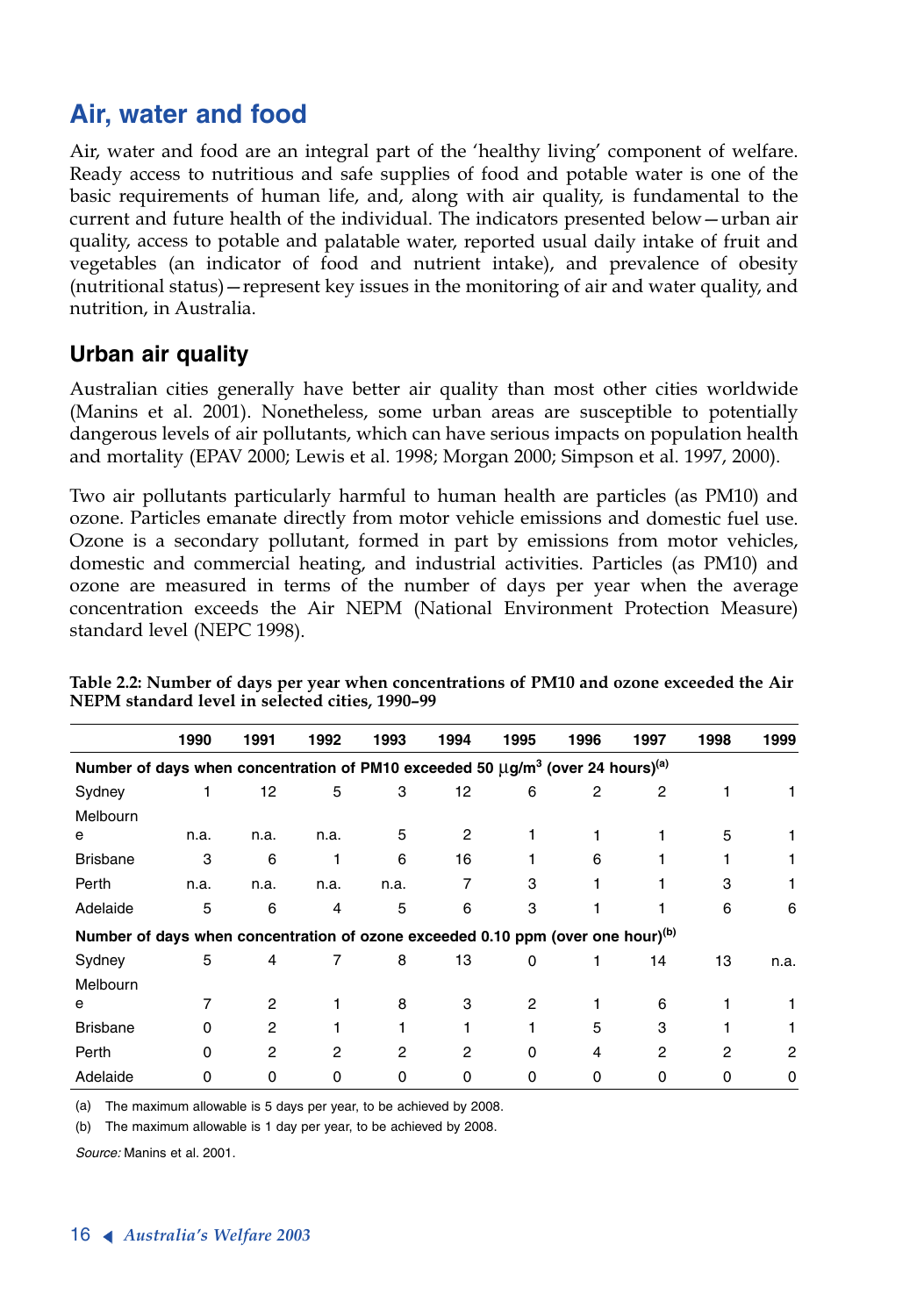The annual number of days in which the concentration of particles as PM10 exceeded the NEPM standard level of 50  $\mu$ g/m<sup>3</sup> fluctuated over the period 1990–99, with most major capital cities reporting a downward trend towards the end of the decade (Table 2.2). The one exception was Adelaide, although the 1998 and 1999 results were most likely the result of anomalous increased fuel burns, possibly from bushfire activity. All major capital cities experienced at least one year when PM10 concentrations of greater than  $\rm{50\,\mu g/m^3}$  were recorded on 5 or more days.

Ozone concentrations exceeding 0.10ppm per hour were much more frequent in Sydney between 1990–99 than in any of the other major capital cities. No obvious trend of increase or decrease in ozone pollution occurred for Sydney or Melbourne during this period.

# **Access to potable water**

Water is a critical resource in a country as dry and climatically variable as Australia. While immense amounts of water are used for agriculture and industry, the concentration of Australia's population in cities and towns also demands large supplies of potable water. In rural and remote areas, where water is more scarce and its quality more variable, the issue is at least as important. Access to potable water, or water 'safe to use and aesthetically pleasing…with no unpalatable taste or odour…and no suspended matter, harmful chemical substances or pathogenic micro-organisms' (NHMRC & ARMCANZ 1996) is therefore an important issue in Australia.

A survey of water supply to Indigenous communities in 1999 found that water in 58 of the 169 communities tested, with a combined population of 25,322 people, failed water quality testing in the 12 months prior to the survey (ABS 2000a).

No national data, however, are currently available on actual access to potable water.<sup>1</sup>

# **Reported usual daily intake of fruit and vegetables**

Fruit and vegetable consumption is a key indicator of a healthy diet. Recent evidence has suggested that regular intake provides significant protection from cardiovascular diseases, Type 2 diabetes, some cancers, and eye diseases such as cataract and macular degeneration (see Dreosti 2003 for a review). Furthermore, the consumption of less than five serves of fruit and vegetables a day was estimated to contribute to 2.7% of the total disease burden in Australia in 1996 (AIHW: Mathers et al. 1999). Intake for the average Australian, however, is still generally not substantial enough to maintain optimal health (SIGNAL 2001). To optimise the nutritional health of Australians, it has been recommended that Australians consume two serves of fruit and five serves of vegetables daily. These recommendations were recently endorsed in the updated *Dietary Guidelines for Australian Adults* (NHMRC 2003) and are included as indicators of 'Health behaviour' in the National Health Performance Committee framework (NHPC 2002).

<sup>1</sup> *Measuring Australia's Progress* assesses water quality in Australia in terms of water management practices (i.e. proportion of water used exceeding 70% of sustainable limits), rather than fitness for human consumption (ABS 2002a).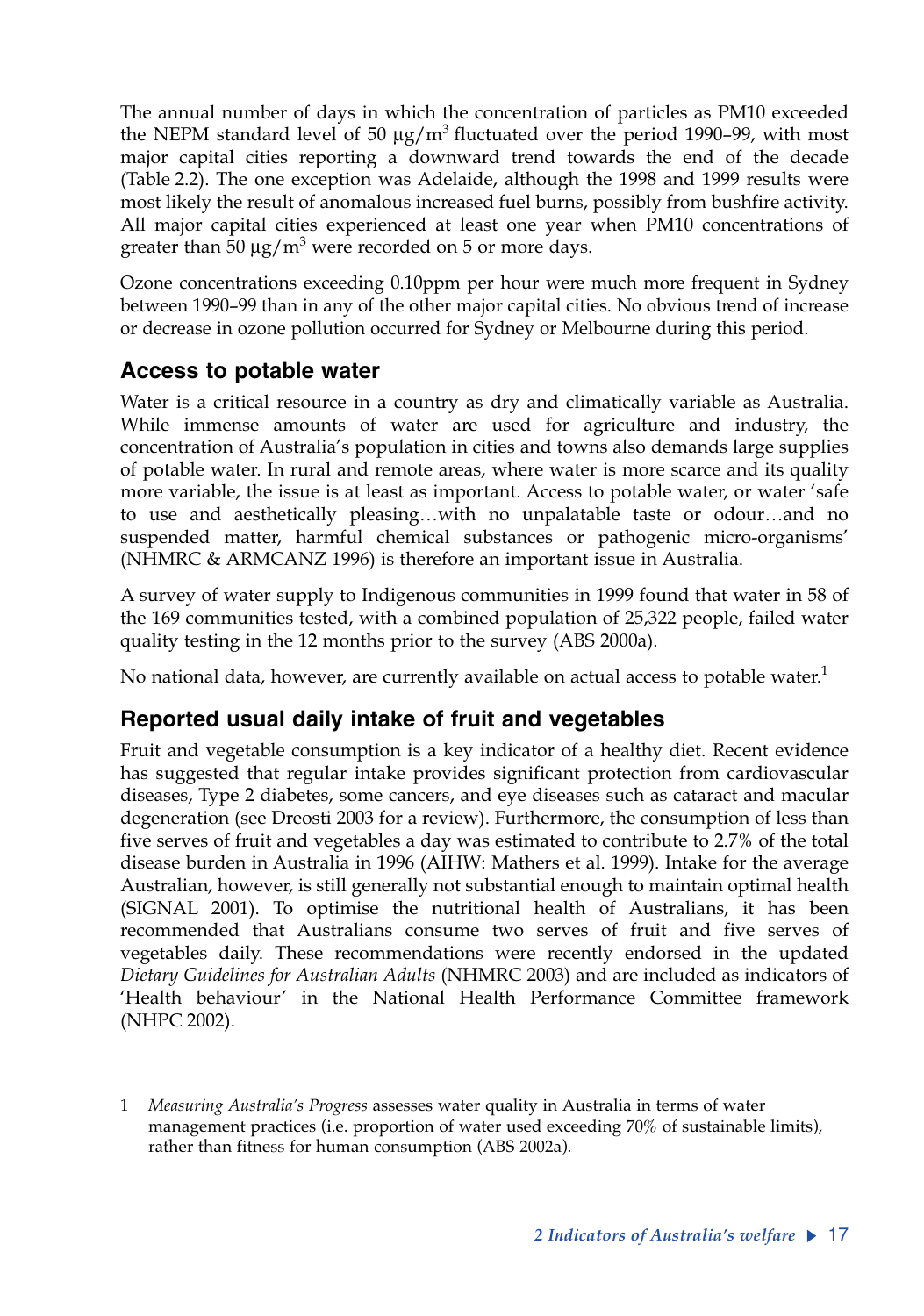|              | Self-reported usual daily intake |                                 |                |                                        |                |                |  |  |  |
|--------------|----------------------------------|---------------------------------|----------------|----------------------------------------|----------------|----------------|--|--|--|
|              |                                  | 2 or more serves of fruit a day |                | 4–5 or more serves of vegetables a day |                |                |  |  |  |
| Age group    | <b>Males</b>                     | <b>Females</b>                  | <b>Persons</b> | <b>Males</b>                           | <b>Females</b> | <b>Persons</b> |  |  |  |
| $12 - 14$    | 56.7                             | 54.8                            | 55.7           | 22.2                                   | 24.2           | 23.2           |  |  |  |
| $15 - 24$    | 42.1                             | 50.6                            | 46.2           | 21.1                                   | 23.2           | 22.2           |  |  |  |
| $25 - 34$    | 40.0                             | 50.6                            | 45.3           | 21.8                                   | 27.6           | 24.8           |  |  |  |
| $35 - 44$    | 43.1                             | 53.3                            | 48.3           | 24.7                                   | 33.3           | 29.0           |  |  |  |
| $45 - 54$    | 46.6                             | 60.8                            | 53.8           | 29.6                                   | 36.8           | 33.2           |  |  |  |
| $55 - 64$    | 53.1                             | 70.7                            | 61.8           | 32.0                                   | 42.7           | 37.3           |  |  |  |
| $65 - 74$    | 60.4                             | 69.1                            | 64.9           | 34.5                                   | 40.0           | 36.8           |  |  |  |
| $75+$        | 83.1                             | 68.4                            | 65.7           | 36.1                                   | 38.6           | 37.6           |  |  |  |
| <b>Total</b> | 47.1                             | 58.1                            | 52.7           | 26.4                                   | 32.8           | 29.7           |  |  |  |

**Table 2.3: Reported usual daily intake of fruit and vegetables, by age, 2001 (per cent)**

*Source:* ABS 2002b.

Overall, 53% of people aged 12 years and over reported in 2001 eating at least two serves of fruit a day (Table 2.3). More females met the recommended daily intake than males, although males aged 12–14 and, in particular, 75+ years were more likely than females of the same age to eat at least two serves of fruit. Usual daily fruit intake generally increased with age, but proportionally more teenagers under 14 years than people aged 15–54 years ate two or more serves of fruit.

Around 30% of Australians aged 12 years and over reported their usual daily intake of vegetables as being four to five or more serves.<sup>2</sup> As age rose, so too did the proportion of the population who reported usually consuming the recommended daily intake, from around 22% for those aged 15–24, increasing to more than 33% in the over-45s. Females, on the whole and for each age group, were more likely than males to report a usual daily intake of at least four to five serves of vegetables.

## **Prevalence of obesity**

Healthy weight is recognised as a key health indicator, prompted by the rapid rise in the prevalence of overweight and obesity among Australians, and the general epidemic occurring in most developed countries (AIHW 2001b, 2002; WHO 2000). Obesity ranks alongside smoking as the most important preventable cause of ill-health in Australia and is associated with poor psychosocial functioning and mental wellbeing (SIGNAL 2001; Karlsson et al. 2003). While a range of causes, including inherited characteristics, psychological factors, and lifestyle, contributes to a person becoming overweight or obese, healthy eating is seen as playing an important role in its prevention and management. Obesity is, then, an indicator of 'disadvantage' when considering nutritional status.

<sup>2</sup> Data in the National Health Survey are presented as four to five serves and cannot be broken down further.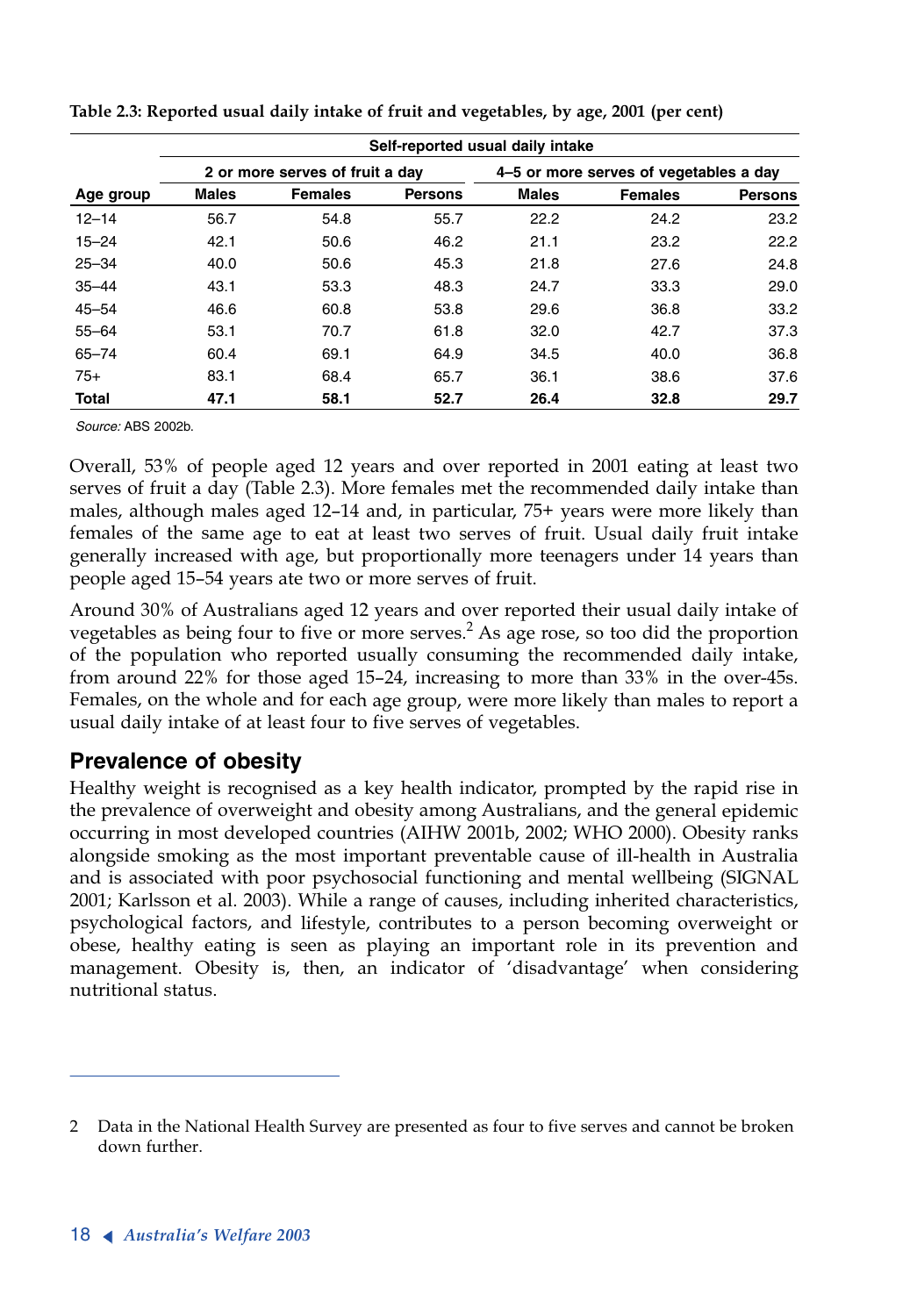|                | Age group |           |           |       |           |       |      |       |
|----------------|-----------|-----------|-----------|-------|-----------|-------|------|-------|
|                | $18 - 24$ | $25 - 34$ | $35 - 44$ | 45–54 | $55 - 64$ | 65-74 | 74+  | Total |
| Males          | 8.0       | 12.0      | 17.9      | 18.9  | 17.8      | 14.6  | 8.9  | 14.7  |
| Females        | 7.1       | 13.5      | 9.3       | 19.0  | 21.8      | 20.1  | 10.5 | 15.4  |
| <b>Persons</b> | 7.6       | 12.8      | 16.1      | 19.0  | 19.7      | 17.4  | 9.9  | 15.1  |

Table 2.4: Rates of obesity in Australian adults,<sup>(a)(b)</sup> by sex and age, 2001 (per cent)

(a) Data based on BMI (body mass index) derived from self-reported height and weight measurements. BMI is calculated as Weight (kg)/Height<sup>2</sup>(m). Obesity is measured as >30 BMI according to NHMRC recommendations.

(b) Data are age-standardised against Australian population estimates as at 2001.

*Source:* ABS 2002b.

In 2001, the prevalence of obesity among Australians aged 18 years and over was 15% (Table 2.4) and ranged from  $8\%$  in 18–24 year olds to 20% in 55–64 year olds. $^3$  Males and females generally had similar prevalence rates, but there was some variation in specific age groups. For example, men aged 35–44 years had a higher prevalence rate of obesity (18%) than females in the same age group (9%), while in the 65–74 age group females had a higher rate (20%) than males (15%). Obesity rates higher than the national average were found among men aged 35–64 years and women aged between 45–74 years. Obesity is also becoming a considerable problem for Australia's children. In 1985, its prevalence among 7–15 year olds was 1.4% for boys and 1.2% for girls; by 1995, this had risen to 4.7% of boys and 5.5% of girls (Magarey et al. 2001).<sup>4</sup>

# **Shelter and housing**

Shelter is recognised as a basic human need. Housing satisfies people's need not only for shelter but also for security and privacy. Homes can be places where people build and maintain relationships with friends and family, and pursue recreational activities. Having a fixed place of residence also provides an important base for engaging in more formal interactions, such as getting a job, joining a club, or accessing certain government benefits (ABS 2001a). Housing is also an important determinant of health (see Section 5.2).

Here housing tenure, housing affordability, and homelessness are used as indicators of some key aspects of the housing circumstances of Australians. However, it should be noted that housing adequacy (quality, condition and size of dwelling) and accessibility are also of great importance from a welfare perspective. Poor quality and condition of dwellings and inadequate supply of housing are particularly significant issues in some Indigenous communities (ABS 2000b).

<sup>3</sup> These data are based on self-reported height and weight measurements and are therefore potentially underestimates of the level of obesity. Previous assessment of this methodology against estimates based on actual measurements indicated that people tend to overestimate their height and underestimate their weight (ABS 1997).

<sup>4</sup> Data for the 1985 and 1995 prevalence estimates came from the 1985 Australian Health and Fitness Survey and National Nutrition Survey, respectively. (See Magarey et al. 2001 for methodology.)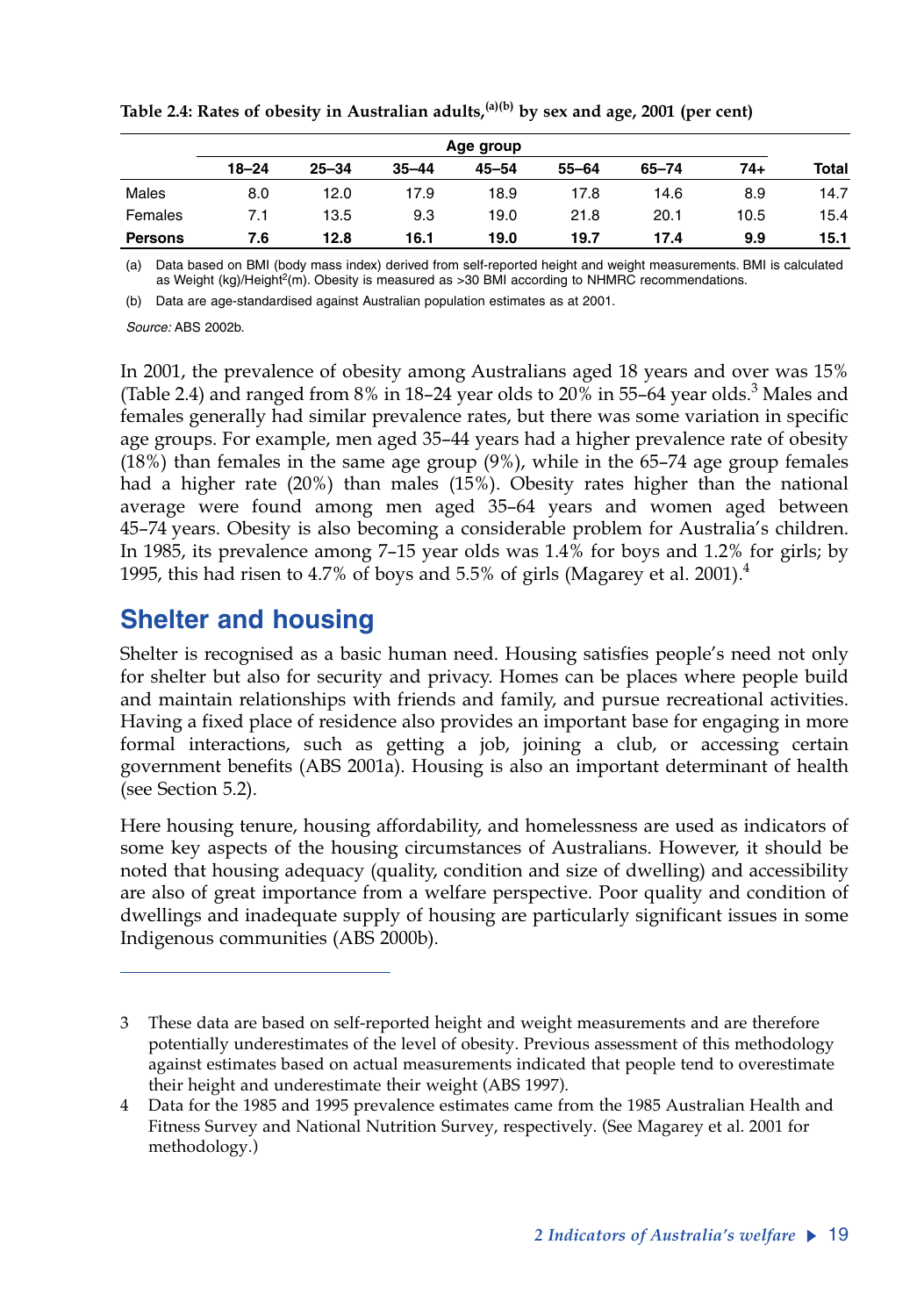|                                     | <b>Owner without</b><br>a mortgage | Owner with<br>a mortgage                            | <b>Public</b><br>renter <sup>(a)</sup> | <b>Private</b><br>renter | Total <sup>(b)</sup> |
|-------------------------------------|------------------------------------|-----------------------------------------------------|----------------------------------------|--------------------------|----------------------|
| <b>Number ('000)</b>                | 2.797                              | 2,351                                               | 363                                    | 1,536                    | 7,315                |
| Per cent                            | 38.2                               | 32.1                                                | 5.0                                    | 21.0                     | 100.0                |
|                                     |                                    | Household composition--per cent of each tenure type |                                        |                          |                      |
| Couple only                         | 34.5                               | 20.9                                                | 9.3                                    | 15.5                     | 24.3                 |
| Couple with dependent children only | 12.5                               | 41.5                                                | 11.2                                   | 17.1                     | 22.8                 |
| Other couple, one family households | 15.0                               | 12.6                                                | $*5.4$                                 | 5.2                      | 11.3                 |
| One parent with dependent children  | 2.7                                | 6.1                                                 | 23.7                                   | 14.3                     | 7.4                  |
| Other family households             | 5.8                                | 4.0                                                 | 8.8                                    | 6.6                      | 5.5                  |
| Lone person                         | 28.4                               | 12.1                                                | 39.6                                   | 30.3                     | 24.6                 |
| Group households                    | 1.2                                | 2.8                                                 | $*2.1$                                 | 11.0                     | 4.0                  |
| <b>Total</b>                        | 100.0                              | 100.0                                               | 100.0                                  | 100.0                    | 100.0                |

**Table 2.5: Tenure type and composition of households, 2000–01**

(a) Renting from a state or territory housing authority.

(b) Includes other renters and other tenure type.

*Source:* ABS 2003a.

## **Housing tenure**

Home ownership is an aspiration for many Australians, and is a policy goal that has long been pursued by Australian governments. Australia has high levels of home ownership by international standards (ABS 2001b).

In 2000–01, 70% of households owned their home, with (32%) or without (38%) a mortgage (Table 2.5). Couple only and lone person households accounted for 35% and 28%, respectively, of households that owned their home outright. Couples with dependent children accounted for 42% of households with a mortgage. Lone person households were the dominant group in both public renter (40%) and private renter (30%) households.

These differences partly reflect age effects—for instance, a large proportion of couple only households are likely to be older couples, and home ownership rates increase with age. Lone persons owning a home are often older people whose partners have died.

Data from the 2001 Census show that, compared with non-Indigenous households, a much smaller proportion of Indigenous households owned or were buying their home (32%, compared with 71% for non-Indigenous households), and a much larger proportion were renting (61%, compared with 25%) (see Table 5.2). A similar pattern was found for people with disabilities in 1998. Only 35% of people with disabilities owned or were buying a house (see Table 5.5 in AIHW 1999), while 53% were renting. Around 39% of all people with disabilities were living in public housing in 1998.

Security of tenure is one of the main benefits of home ownership. Other tenure types, such as good private rental arrangements and social housing, can also provide households with security of tenure and a sense of physical and psychological security (see Section 5.2 for definition of terms and further discussion). Many Indigenous people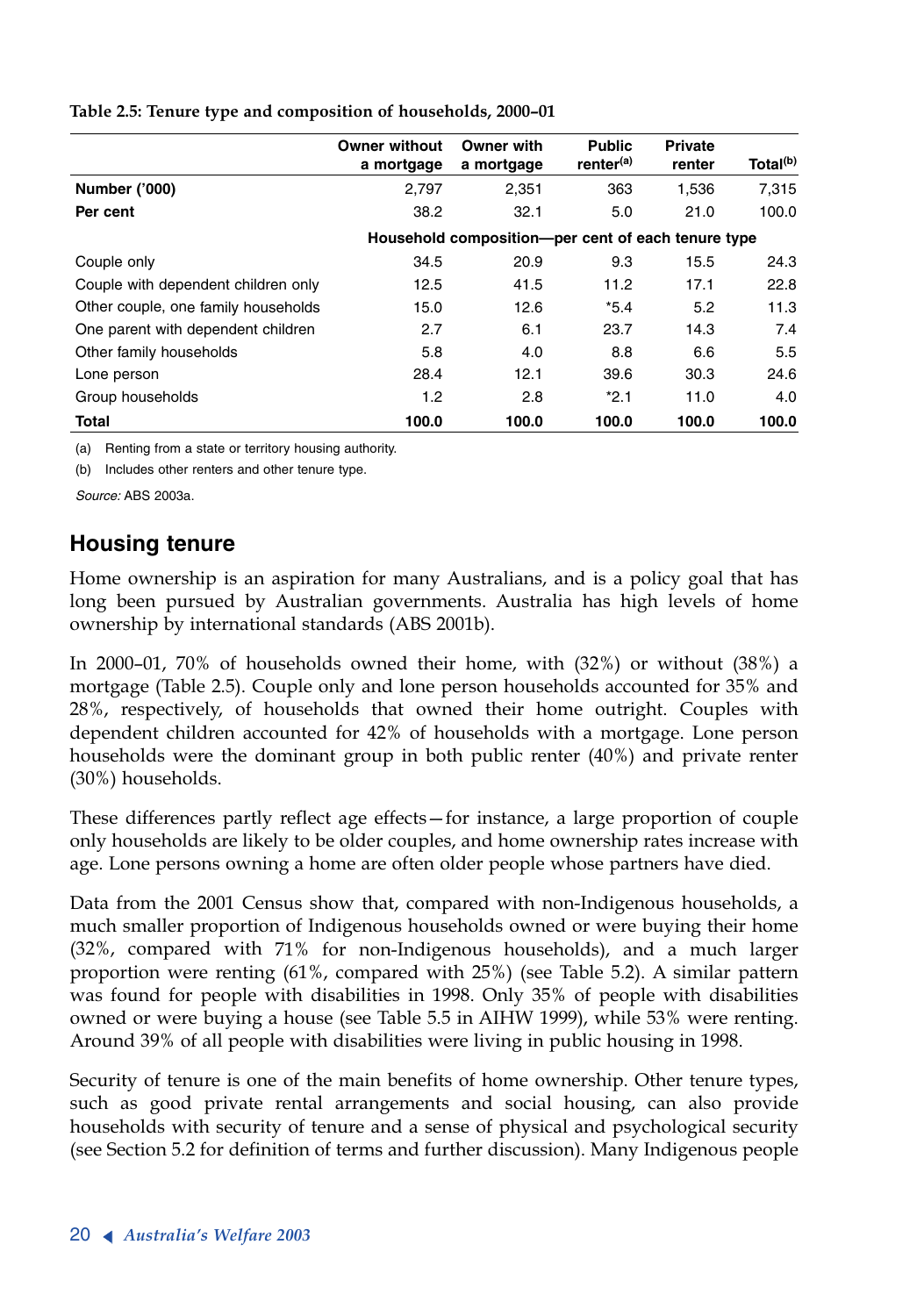living in remote communities share land ownership and live in properties administered by Indigenous housing organisations; such arrangements can provide security of tenure and other benefits associated with home ownership (ABS 2003b).

### **Housing affordability**

Affordability measures housing costs relative to a household's ability to meet those costs. While there is no single agreed measure of housing affordability, it is generally accepted that affordability measures should use cut-off points to identify 'low income households', and only low-income households should be considered at risk of having unaffordable housing (AIHW: Karmel 1998). Here we present data for a commonly used measure of housing affordability—households in the lowest two income quintiles that spend more than 30% of their income on housing costs (Affordable Housing National Research Consortium 2001). Data on households in these quintiles that spend more than 50% of their income on housing costs provide an indication of more severe affordability problems.

Based on these measures, in 1999, 10% of all households were experiencing housing affordability problems, and 4% were experiencing severe housing affordability problems (Table 2.6). Private renter households were most likely to have affordability problems—28% had affordability problems and 10% had severe affordability problems.

Real housing costs in Australia increased by 17 per cent over the period 1988 to 1999. More detailed information on affordability and housing costs is provided in Section 5.2.

|                                                            | More than 30%        |                         | More than 50%        |                         |
|------------------------------------------------------------|----------------------|-------------------------|----------------------|-------------------------|
| Tenure type                                                | <b>Number ('000)</b> | Per cent <sup>(b)</sup> | <b>Number ('000)</b> | Per cent <sup>(b)</sup> |
| Owner without a mortgage                                   | 102.9                | 3.7                     | 45.5                 | 1.6                     |
| Owner with a mortgage                                      | 183.7                | 8.1                     | 80.1                 | 3.6                     |
| Renter-State/Territory<br>housing authority <sup>(c)</sup> | 28.3                 | 7.7                     | $*6.0$               | 1.6                     |
| Renter-private landlord                                    | 404.9                | 27.7                    | 152.5                | 10.4                    |
| All tenure types <sup>(d)</sup>                            | 742.8                | 10.3                    | 289.8                | 4.0                     |

**Table 2.6: Households in the two lowest gross weekly income quintiles: households that spent more than 30% and more than 50% of their gross income on housing costs,(a) by tenure type, 1999**

(a) Housing costs include secured/unsecured mortgage or loan repayments (principal and interest) where the purpose of the loan is to buy or build, add to or alter the dwelling; rental payments; water and general council rates; land tax rates; body corporate or strata title payments; and expenditure on repairs and maintenance for the dwelling.

(b) Per cent of all households.

(c) These ABS data for public renter households differ from administrative data. Administrative data show that 99% of rebated public renter households were paying 25% or less of their assessable income in housing costs in 2001. It is policy in most jurisdictions that rebated public renter households should not pay over 25% of their assessable income in housing costs—see Section 5.3.

(d) Includes other renters.

*Source:* ABS 2000c:34.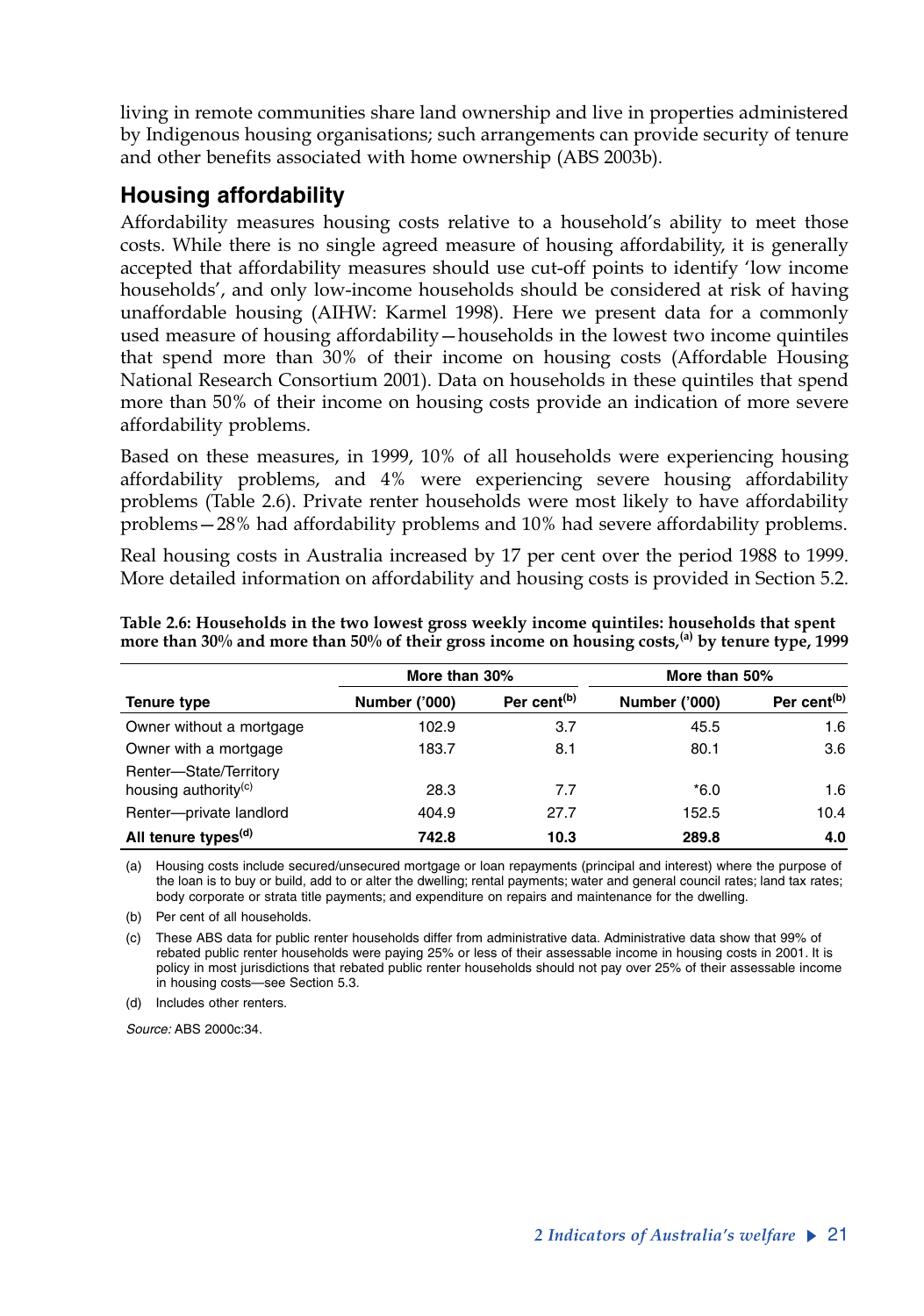|                                              | <b>Number</b> | Per cent |
|----------------------------------------------|---------------|----------|
| Boarding house                               | 23.299        | 22       |
| SAAP accommodation <sup>(a)</sup>            | 12.926        | 12       |
| Friends/relatives                            | 48,500        | 46       |
| No conventional accommodation <sup>(b)</sup> | 20.579        | 20       |
| <b>Total number</b>                          | 105,300       | 100      |

**Table 2.7: The whereabouts of homeless people on Census night 1996**

(a) Provided under the Supported Accommodation Assistance Program.

(b) Includes improvised dwellings and sleepers out.

*Source:* Chamberlain 1999.

#### **Homelessness**

The rate of homelessness within a society can be viewed as an indicator of housing deprivation. Inadequate supply of affordable housing is one important cause of homelessness. People's reasons for being homeless can also include domestic violence, relationship or family breakdown, substance abuse, and discrimination (AIHW 2001a). Therefore, homelessness may also be viewed as an indicator of poor social cohesion.

Defining homelessness and counting homeless people is challenging. Concepts of homelessness used in Australia tend to be based on western cultural constructs, and may not be appropriate to certain groups within Australian society (e.g. Indigenous people see Chapter 9, and Commonwealth Advisory Committee on Homelessness 2001).

Across Australia, an estimated 105,300 people were homeless on Census night 1996 (Table 2.7). Of these, nearly half were staying with friends or relatives. Between 60% and 70% reported that they had been homeless for 6 months or more.

It is important to recognise that there is a temporal dimension to homelessness, with experiences ranging from brief, one-off episodes to long-term transience. Therefore, point-in-time estimates cannot fully capture the extent of homelessness.

# **Health**

The World Health Organization defines health very broadly, as 'a state of complete physical, mental and social wellbeing and not merely the absence of disease or infirmity' (WHO 1946). Here we take a somewhat narrower view of health, as one subcomponent of welfare, acknowledging the important links between health and other aspects of welfare. Health can affect participation in many aspects of life, such as education, employment and recreation. Mental health, in particular, may have major impacts on a person's social and support networks, and relationships with family and friends (see, for example, Goldberg et al. 2003).

In this section we present indicators of health status. Several of these are consistent with indicators reported for the 'health status and outcomes' tier of the National Health Performance Framework (NHPC 2002). The other two tiers in that framework are 'determinants of health' and 'health system performance'. Some indicators of important determinants of health are presented in other sections of this chapter—notably obesity (in 'Air, water and food', above) and participation in physical activity (see 'Recreation and leisure' in Section 2.3)—and data on injury mortality are discussed under 'Safety', below.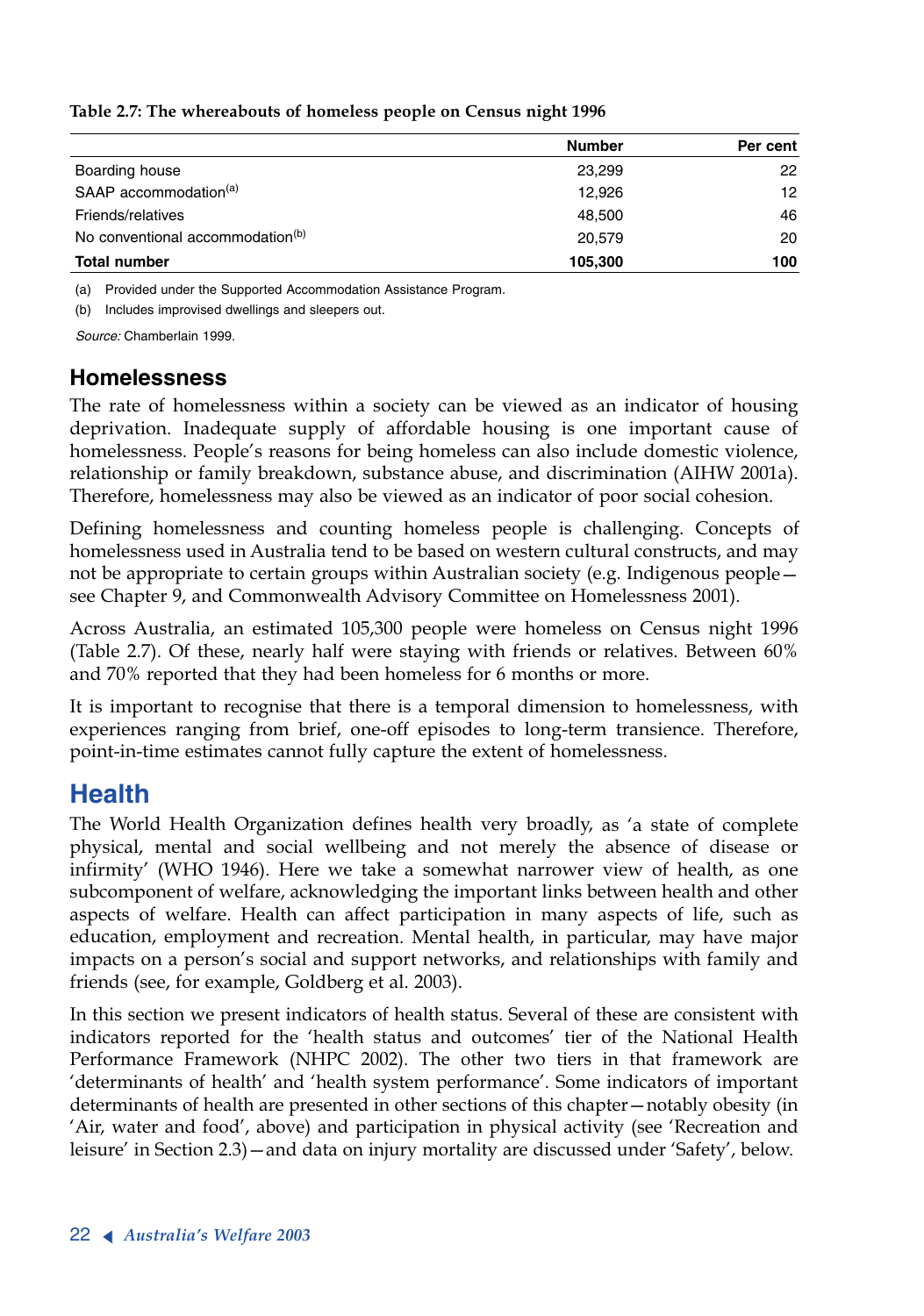# **Life expectancy**

Life expectancy is the average number of additional years a person of a given age and sex might expect to live if the age-specific death rates of the given period continued throughout his/her remaining lifetime. It is one of the most common and wellestablished measures of health.

Life expectancies at birth in Australia are among the highest in the world and have increased significantly over the past 100 years, by almost 30 years for males and 23 years for females (AIHW 2002; OECD 2001a). The main contributors to this increase have been better nutrition and living conditions, widespread immunisation and improved medical treatment, and, more recently, an understanding of the effects of lifestyle and socioeconomic factors on health (AIHW 2000:340).

Females have higher life expectancies than males, at birth and at age 65 (Table 2.8); this is so for both the Indigenous population and the total population. The Indigenous population has substantially lower life expectancy than the total Australian population. This difference is related to much higher death rates, for both males and females, across all age groups (ABS & AIHW 2003:185*).*

Life expectancy also varies with socioeconomic status—people in more disadvantaged groups tend to have shorter life expectancies. Compared with life expectancies for people in the lowest quintile, life expectancy at birth is nearly 4 years longer for males in the highest quintile, and 2 years longer for females (Table 2.9).

|                                       | Life expectancy at birth |                | Life expectancy at age 65 |                |  |
|---------------------------------------|--------------------------|----------------|---------------------------|----------------|--|
|                                       | <b>Males</b>             | <b>Females</b> | Males                     | <b>Females</b> |  |
| Indigenous Australians <sup>(a)</sup> | 56.3                     | 62.8           | 8.0                       | 9.9            |  |
| All Australians                       | 77.0                     | 82.4           | 17.2                      | 20.7           |  |

#### **Table 2.8: Life expectancy, by Indigenous status, 1999–2001 (years)**

(a) Data on life expectancy for Indigenous Australians are based on experimental life tables that include large adjustments for under-coverage of Indigenous deaths and exclude data for Tasmania and the Australian Capital Territory. These figures have a high level of uncertainty associated with them and should therefore be treated with caution.

*Source:* ABS 2002c:36, 88.

#### **Table 2.9: Life expectancy at birth, by quintile of socioeconomic disadvantage,(a) 1995–97 (years)**

|         |        | Quintile of socioeconomic disadvantage |       |               |         |  |  |
|---------|--------|----------------------------------------|-------|---------------|---------|--|--|
|         | Lowest | Second                                 | Third | <b>Fourth</b> | Highest |  |  |
| Males   | 74.1   | 75.2                                   | 75.3  | 76.0          | 77.8    |  |  |
| Females | 80.5   | 81.2                                   | 81.2  | 81.5          | 82.4    |  |  |

(a) The measure of socioeconomic status used here—the Index of Relative Socioeconomic Disadvantage—categorises Statistical Local Areas based on a range of attributes including levels of income, educational attainment, and unemployment. People are classified according to the average socioeconomic disadvantage of their area of usual residence.

*Source:* AIHW: Mathers et al. 1999:39.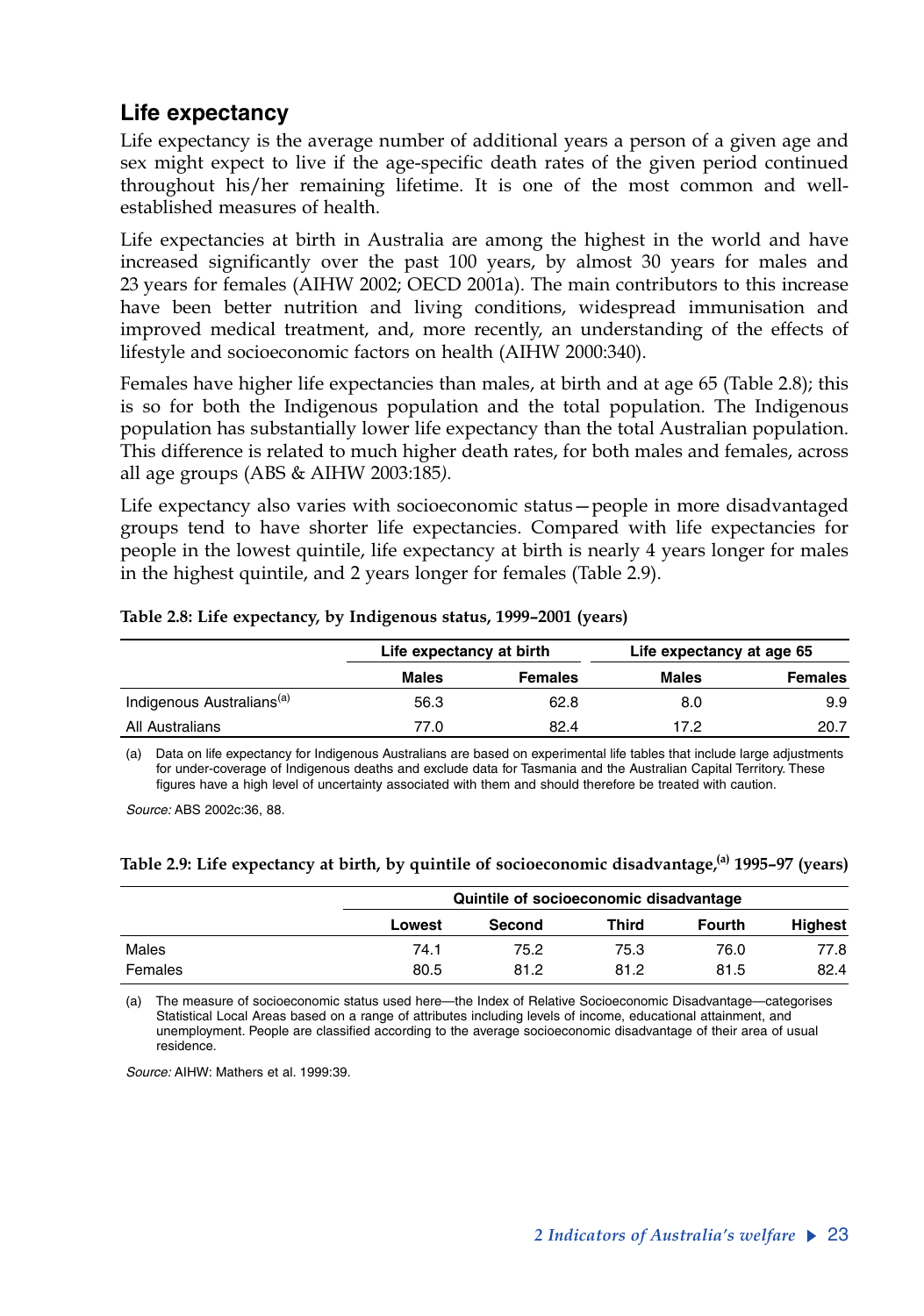|                          | <b>Total deaths</b> | Rate per 1,000 live births |
|--------------------------|---------------------|----------------------------|
| Indigenous Australians   | 296                 | 14.2                       |
| <b>Other Australians</b> | 1.236               | 4.8                        |

**Table 2.10: Average infant mortality, by Indigenous status, 1999–2001**

*Notes:* This total excludes 27 infants for whom Indigenous status was unknown or missing. Numbers include total deaths for the 3-year period.

*Source:* AIHW Mortality Database.

# **Infant mortality**

Infant mortality is the number of deaths of children under 1 year of age in a calendar year per 1,000 live births in the same calendar year.

Overall, infant mortality in Australia has declined significantly during the 20th century, from 103 infant deaths per 1,000 live births in 1900, to 5.3 per 1,000 in 2001 (5.9 for males, 4.6 for females) (ABS 2002c:27, 36). However, Australia's infant mortality rate is relatively high compared with other industrialised countries, ranking nineteenth among OECD countries in 1999—Iceland had the lowest rate, with 2.4 infant deaths per 1,000 live births (OECD 2001a:17).

High death rates among Aboriginal and Torres Strait Islander infants contribute to Australia's relatively high overall infant mortality rate. For the period 1999–2001, the average rate for Indigenous infants was three times the rate for other Australian infants (14.2 infant deaths per 1,000 live births, compared with 4.8 for other Australians) (Table 2.10).

## **Years of life lived with disability**

Indicators of functioning and disability are now widely recognised as a key component of national health status measurement (AIHW 2001a:391–2; NHPC 2002:18). Years of life lived with disability provides an estimate of the average number of years, at birth, that a person can expect to spend with different levels of disability.

|                                                      | <b>Males</b>    |                               | <b>Females</b>  |                               |  |
|------------------------------------------------------|-----------------|-------------------------------|-----------------|-------------------------------|--|
|                                                      | Number of years | % of total life<br>expectancy | Number of years | % of total life<br>expectancy |  |
| Expected years of life:                              |                 |                               |                 |                               |  |
| With disability (all severity levels) <sup>(a)</sup> | 18.4            | 24                            | 18.2            | 22                            |  |
| With severe core activity limitation <sup>(b)</sup>  | 5.2             | 7                             | 7.6             | 9                             |  |
| Free of disability                                   | 57.5            | 76                            | 63.3            | 78                            |  |
| Total life expectancy at birth (1998)                | 75.9            | 100                           | 81.5            | 100                           |  |

**Table 2.11: Expected years of life with disability and with severe core activity limitation, 1998**

(a) Disability is defined as the presence of one or more of 17 limitations, restrictions or impairments that had lasted, or were likely to last, for at least 6 months, and which restricted everyday activities (see also Chapter 8).

(b) Severe or profound core activity limitation is a subset of all disability and is defined as sometimes or always needing personal assistance or supervision with a core activity (self-care, mobility or verbal communication).

*Source:* AIHW: de Looper & Bhatia 2001:21.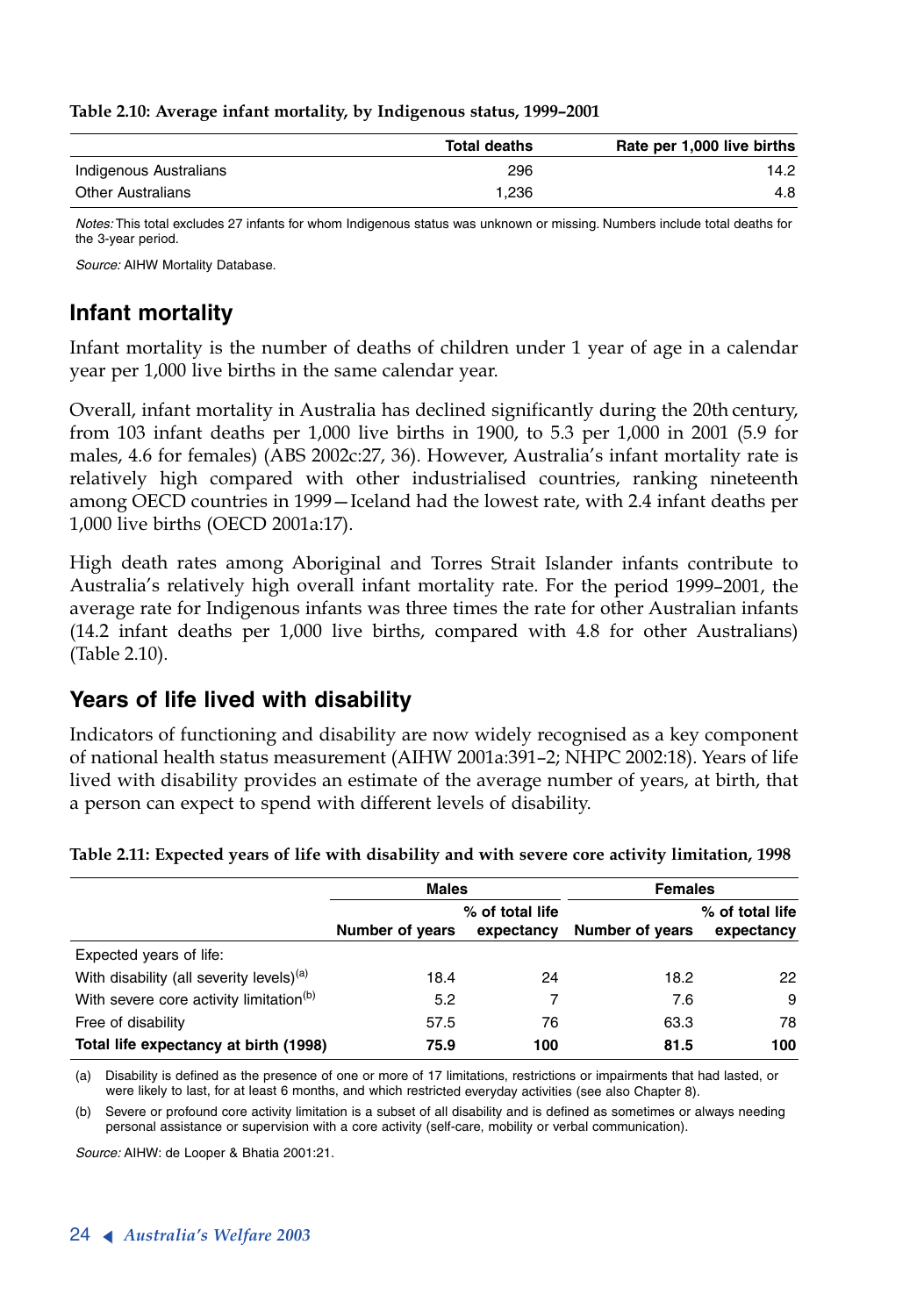Based on 1998 data, both women and men in Australia can expect, on average, to experience 18 years lived with disability—that is, 22% of total life expectancy for women and 24% for men (Table 2.11). Of those 18 years, the expected years of life lived with severe or profound core activity limitation was eight for women (9% of total life expectancy) and five for men (7% of total life expectancy) (see Table 2.11 footnotes for definitions).

# **Mental health**

Mental health is one of the seven National Health Priority Areas—areas known to contribute significantly to the burden of disease in Australia and identified for special policy focus. While mental disorders are not a major direct cause of death, they are an important cause of long-term disability (AIHW: Mathers et al. 1999). Mental health disorders can affect a person's ability to carry out their usual activities and responsibilities at home and at work (Andrews et al. 1999), and can be associated with episodes of homelessness (see Chapter 9). Drug and alcohol disorders commonly coexist with other mental disorders.

The indicator presented here is based on self-reported psychological distress. The data were collected in the 2001 National Health Survey using the Kessler 10 Scale (K10), which asked survey respondents about negative emotional states (particularly related to anxiety and depression) experienced during the 4 weeks prior to the survey (ABS 2002b, 2003c).

In 2001, an estimated 508,700 people, or 3.6% of the adult population, experienced 'very high' levels of psychological distress – 2.7% of men and 4.4% of women (Table 2.12). A very high level of psychological distress, as measured using the K10, may indicate a need for professional help. The highest rates for females were recorded in the 18–24 and 45–54 age groups, and for males in the 45–64 age group. Other survey data have also shown that a variety of mental health problems are relatively common among children and adolescents (Sawyer et al. 2000).

The overall prevalence of very high level psychological distress of 3.6% in 2001 was an increase from 2.2% in 1997 (1.9% for males and 2.4% for females). A range of factors may have contributed to this rise, including increased prevalence of psychological distress, changes in survey methods, heightened awareness of the symptoms of psychological distress, and/or improved identification and treatment of associated conditions.

|             | <b>Males</b>         |          | <b>Females</b> |          | <b>Persons</b>       |          |  |
|-------------|----------------------|----------|----------------|----------|----------------------|----------|--|
| Age         | <b>Number ('000)</b> | Per cent | Number ('000)  | Per cent | <b>Number ('000)</b> | Per cent |  |
| $18 - 24$   | 24.9                 | 2.7      | 46.9           | 5.4      | 71.7                 | 4.0      |  |
| $25 - 34$   | 29.2                 | 2.1      | 65.2           | 4.6      | 94.4                 | 3.4      |  |
| $35 - 44$   | 35.5                 | 2.5      | 62.5           | 4.2      | 98.0                 | 3.4      |  |
| $45 - 54$   | 47.7                 | 3.7      | 73.1           | 5.5      | 120.8                | 4.6      |  |
| $55 - 64$   | 32.3                 | 3.6      | 31.9           | 3.6      | 64.2                 | 3.6      |  |
| $65 - 74$   | $*12.0$              | $*1.9$   | 22.7           | 3.4      | 34.7                 | 2.7      |  |
| 75 and over | $*7.5$               | $*1.9$   | 17.3           | 3.0      | 24.8                 | 2.5      |  |
| All ages    | 189.1                | 2.7      | 319.5          | 4.4      | 508.7                | 3.6      |  |

**Table 2.12: Number and proportion of the adult population reporting very high levels of psychological distress, by age and sex, 2001**

*Source:* ABS 2002b.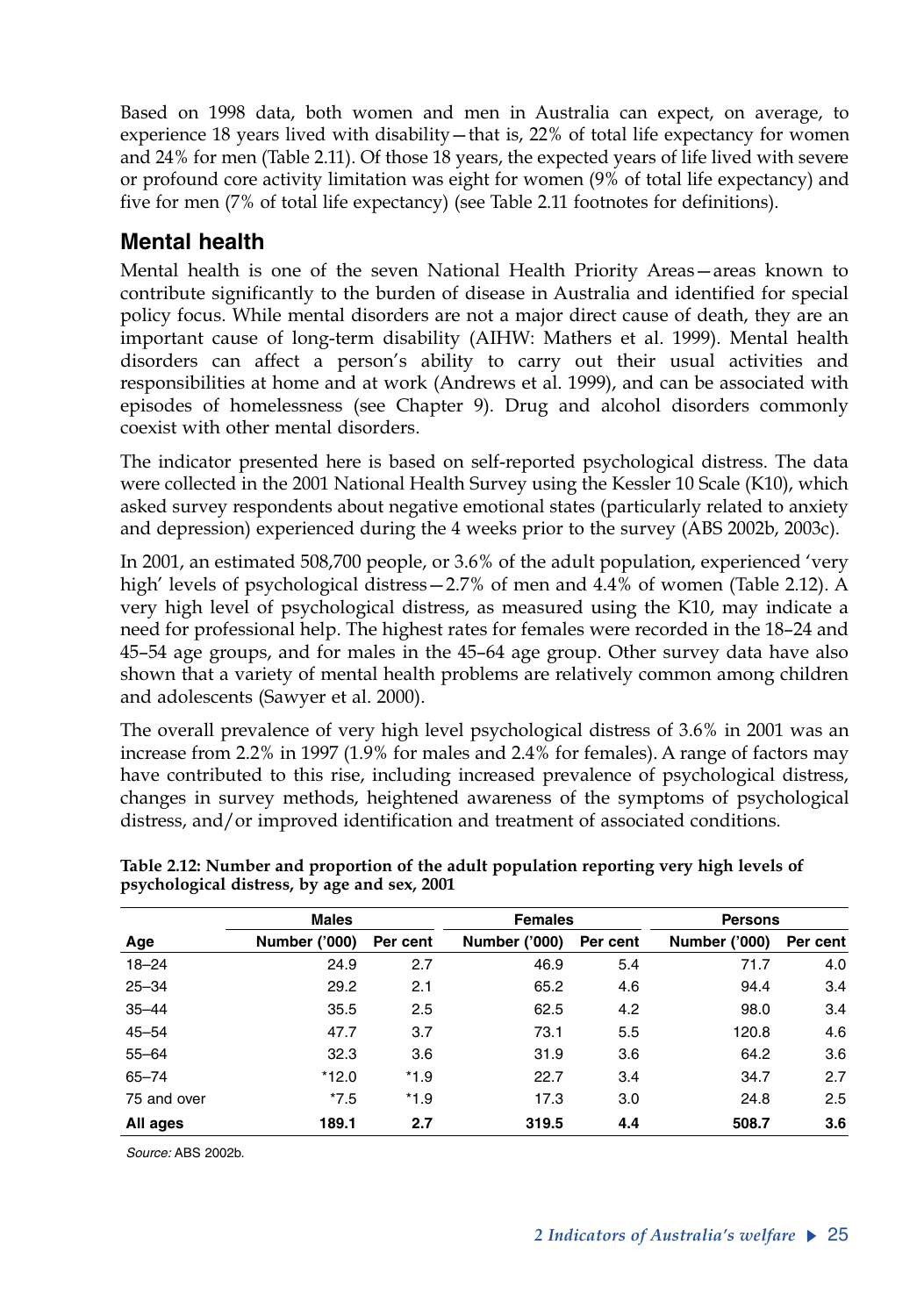# **Safety**

Safety—actual and perceived—is an important aspect of individual and community wellbeing, affecting both physical and mental health. Safety indicators are frequently expressed in national and international indicator sets as 'negatives'—crime and injury, for instance—that is, effectively as statistics on system breakdown. The effects of these negative events are experienced not only by the victims of crime or of accidental injury, but also by those working to rescue and treat the victims, apprehend perpetrators of crime, or ameliorate the effects of traumatic injury. There are, accordingly, human, financial and economic costs to society. Less directly, individuals and society at large experience the effects in terms of perceptions of danger or, more positively, feelings of safety and security.

# **Feelings of safety**

An estimated 80% of people in 2002 said that they felt safe or very safe at home alone during the day, and 69% felt this way after dark (ABS 2003d). Results varied with age, sex and location. Females were less likely to feel safe than were males, particularly after dark—61% of females felt safe or very safe at home alone after dark compared to 78% of males. People in capital cities felt less safe after dark (67% did so) than those in other areas (73%).

# **Crime**

Data on crime vary with the source and process giving rise to the data. Household surveys provide a picture of cries as experienced by people and households and, for some crimes, present a more complete picture than do data on crimes reported to the police.

Of the 7,479,200 households in Australia in April 2002, it is estimated that, in the 12 months prior to the survey (ABS 2003d):

- 4.7% were victims of at least one break-in to their home, garage or shed;
- 3.4% found signs of at least one attempted break-in; and
- 1.8% had at least one motor vehicle stolen.

Of the 15,215,100 people aged 15 years and over in April 2002, it was estimated that, in the 12 months prior to the same survey:

- 4.7% were victims of at least one assault;
- 0.6% were victims of at least one robbery; and
- 0.2% of people aged 18 years and over were victims of at least one sexual assault.

Australian data on crimes reported to the police, and the victims thereof, are compiled annually by the ABS and are used here as an important indication of the effects of serious crime on people in Australia. However, not all crimes committed are reported to the police and, to the extent that this is so, police data understate the complete picture.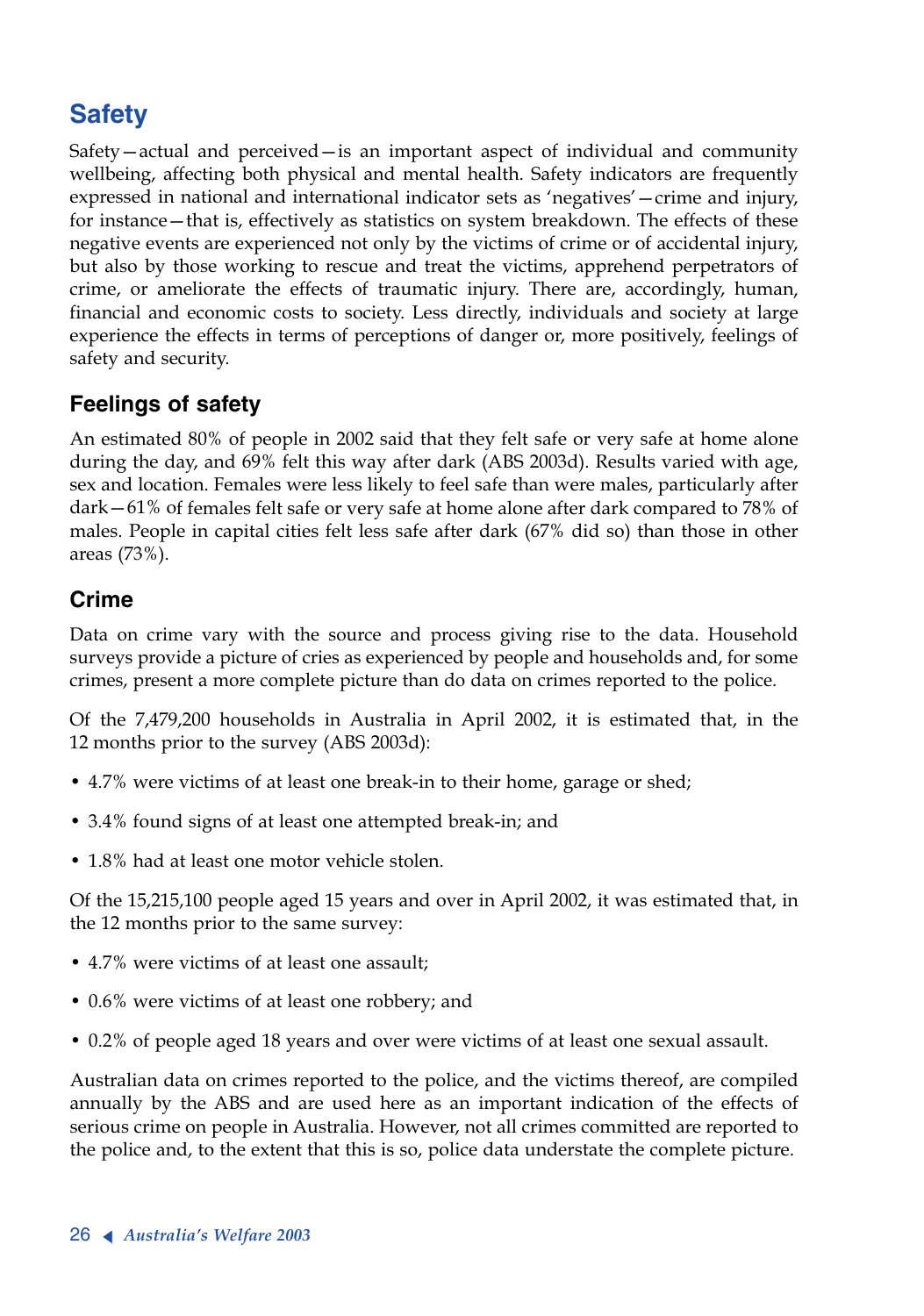|                                  |     |                      |              | <b>Driving causing</b> |         |                      |      |                      |       |                      |
|----------------------------------|-----|----------------------|--------------|------------------------|---------|----------------------|------|----------------------|-------|----------------------|
|                                  |     | <b>Murder</b>        |              | death                  |         | Assault              |      | Sexual assault       |       | Robbery              |
| Age                              |     | <b>Males Females</b> | <b>Males</b> | <b>Females</b>         |         | <b>Males Females</b> |      | <b>Males Females</b> |       | <b>Males Females</b> |
| $0 - 9$                          | 1.0 | 0.3                  | 0.2          | np                     | 144.1   | 93.6                 | 86.7 | 194.0                | 4.4   | 0.5                  |
| $10 - 14$                        | np  | np                   | 0.6          | 0.5                    | 714.9   | 479.7                | 90.1 | 461.7                | 126.8 | 19.4                 |
| $15 - 19$                        | 2.4 | 0.6                  | 3.4          | 1.5                    | 1,793.0 | 1,330.3              | 64.1 | 499.1                | 526.6 | 120.7                |
| $20 - 24$                        | 3.2 | 2.0                  | 4.0          | 0.9                    | 1,934.8 | 1,418.1              | 30.7 | 209.6                | 336.9 | 119.9                |
| $25 - 34$                        | 2.7 | 2.3                  | 1.3          | 0.6                    | 1,651.4 | 1,160.8              | 19.6 | 124.0                | 153.3 | 65.3                 |
| $35 - 44$                        | 2.8 | 1.6                  | 1.1          | 0.3                    | 1,064.9 | 764.9                | 13.9 | 65.0                 | 82.3  | 49.2                 |
| $45 - 54$                        | 1.9 | 1.2                  | 1.0          | 0.5                    | 655.4   | 400.9                | 4.9  | 27.5                 | 61.6  | 42.0                 |
| $55 - 64$                        | 1.3 | 1.0                  | 0.3          | np                     | 352.7   | 169.3                | 2.8  | 11.1                 | 39.6  | 34.4                 |
| 65 and over                      | 1.0 | 0.4                  | 1.0          | 0.5                    | 124.9   | 57.3                 | 1.1  | 5.8                  | 20.3  | 27.0                 |
| Total <sup>(c)</sup>             | 2.0 | 1.2                  | 1.3          | 0.5                    | 929.4   | 640.7                | 33.1 | 144.5                | 124.8 | 49.1                 |
|                                  |     |                      |              |                        |         | <b>Persons</b>       |      |                      |       |                      |
| Persons, all ages <sup>(c)</sup> |     | 1.6                  |              | 1.0                    |         | 809.7                |      | 90.6                 |       | 88.9                 |
| Total number <sup>(c)</sup>      |     | 318                  |              | 204                    |         | 159,548              |      | 17,850               |       | 17,517               |

**Table 2.13: Victims of crime,(a) by sex, age, and offence category,(b) 2002 (rate per 100,000 persons)**

(a) Refers to individual person victims only and therefore does not include organisations as victims.

(b) The offence of manslaughter is not included due to small numbers.

(c) Includes victims for whom age and/or sex was not specified.

*Source:* ABS 2002d.

According to police records, assault was the crime affecting most individuals in 2002— 159,548 people, or a rate of 809.7 victims per 100,000 population (Table 2.13). The age groups between 15 and 34 years were the most affected, for both males and females, but rates for males in all age groups were generally higher than for females. The male victim rate for murder (2.0 per 100,000) exceeded the female rate (1.2), and did so in every age group. Female victim rates exceeded male rates in the sexual assault category: 144.5 females per 100,000 were victims of sexual assault, compared to only 33.1 males per 100,000. As with crime generally, it was those in the younger age groups most affected; it is disturbing that the second highest rate for sexual assault was recorded for females in the 10–14 age range.

Comparison of the two data sources—crimes reported to the police and crime victimisation as reported in household surveys—provides an indication of the complexity of understanding crime data. Sexual assaults reported to the police may represent only a fraction of those actually occurring—perhaps 20% of 'most recent incidents' in 2002 (ABS 2002d). Assault victims reported 31% of incidents, while victims of property crime were much more likely to report it (95% for household victims of motor vehicle theft and 75% for household victims of break-in).

Trends in crime are not discussed in this publication (see ABS 2001c, 2003d, 2003e and AIC 2002).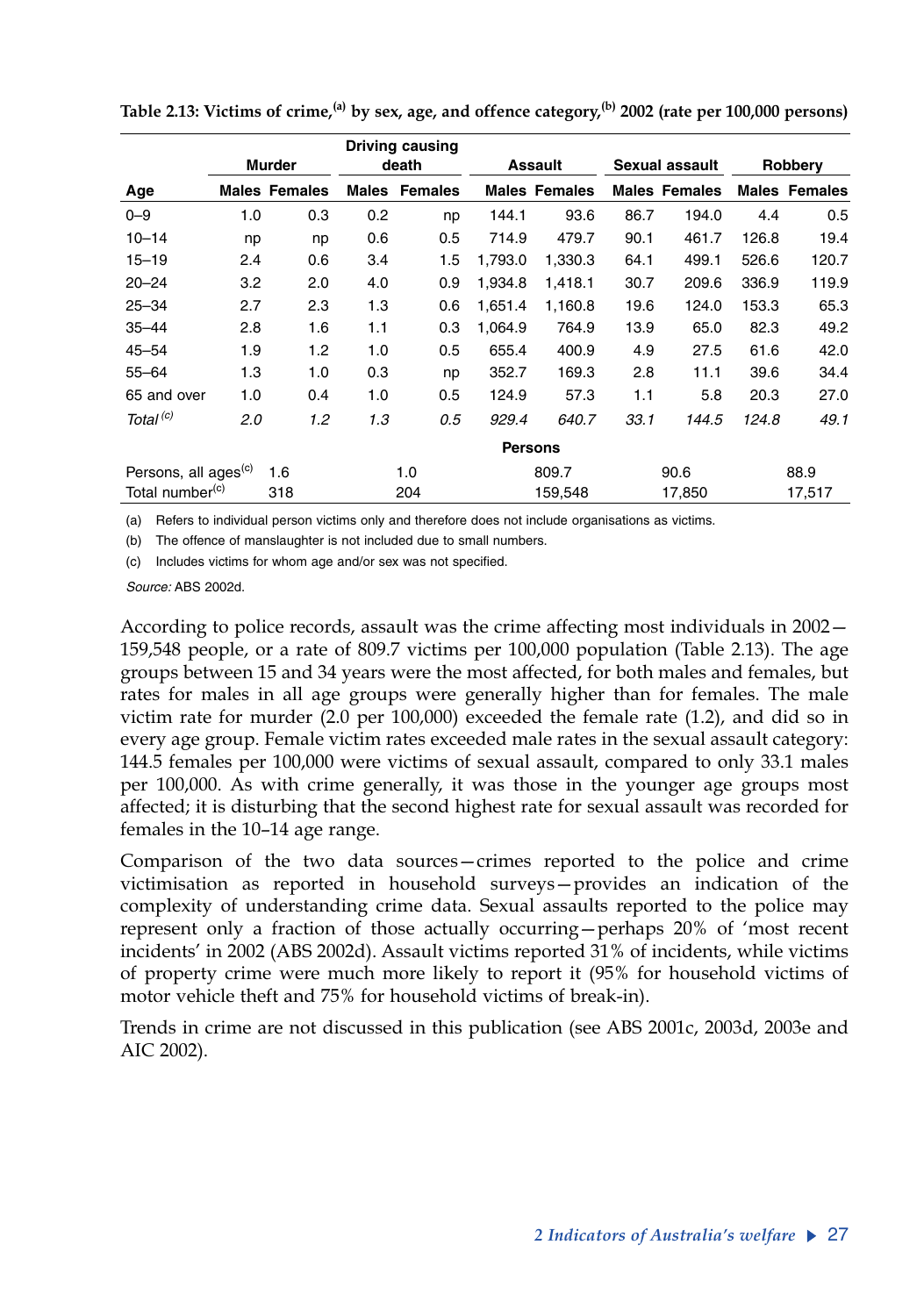# **Injury**

'Injury and poisoning' is the leading cause of death for younger people—for males aged 1–44 years and females aged 1–24 years (AIHW 2002:36–7). Injury prevention is one of the National Health Priority Areas, in recognition of the significant personal costs of injury as well as the costs to the Australian health and economic system.

In 2000, there were 8,098 deaths in Australia attributed to injuries and poisoning, a rate of 42.3 per 100,000 population (see Table A2.1). Suicide and transport-related deaths were the most prevalent (12.4 and 10.5 per 100,000, respectively). Overall, the male death rate (58.0) was considerably higher than the female rate (26.8). Relatively high death rates were experienced by males in several categories: suicide (19.6, with higher rates in all age categories 20 years and over); falls among men aged 65 years and over (41.8); poisoning in men aged 20–44 years; and transport-related deaths (15.4, with very high rates in the 15–29 age group). In contrast, the only female categories with a death rate over 10 per 100,000 were transport-related deaths among 15–19 year olds (11.9) and falls among women aged 65 years and over (55.2 deaths).

Not only are there age and sex differentials in injury death rates, there are also socioeconomic differentials (AIHW 2002:187):

Males in the lowest socioeconomic quintile died at 1.7 times the rate of males in the highest socioeconomic quintile in the period 1995–97…For females in the same socioeconomic groups the differences were less marked.

Injuries significantly affect the health and wellbeing of Indigenous Australians. Injuries (accidents, assaults and intentional self-harm) accounted for 15% of Indigenous deaths in 2000, compared with 6% in the overall population (AIHW 2002:230).

Injury death rates have been subject to considerable change over recent years (Figure 2.3). The steady decline in transport-related deaths between 1990 (16.7 deaths per 100,000) and 2000 (10.6 deaths per 100,000) is perhaps the most notable feature of these trends. Suicide rates for males in 2000 (19.8) exceeded transport-related death rates (15.6), although suicide rates for both males and females have declined from peaks in 1997. The female death rate due to falls has been rising since 1993, possibly reflecting the ageing of the female population*.* Death rates from poisoning appear to have risen in recent years for both males and females, but the changes between 1998 and 1999 need to be interpreted with some caution because of coding system changes noted in the table footnotes.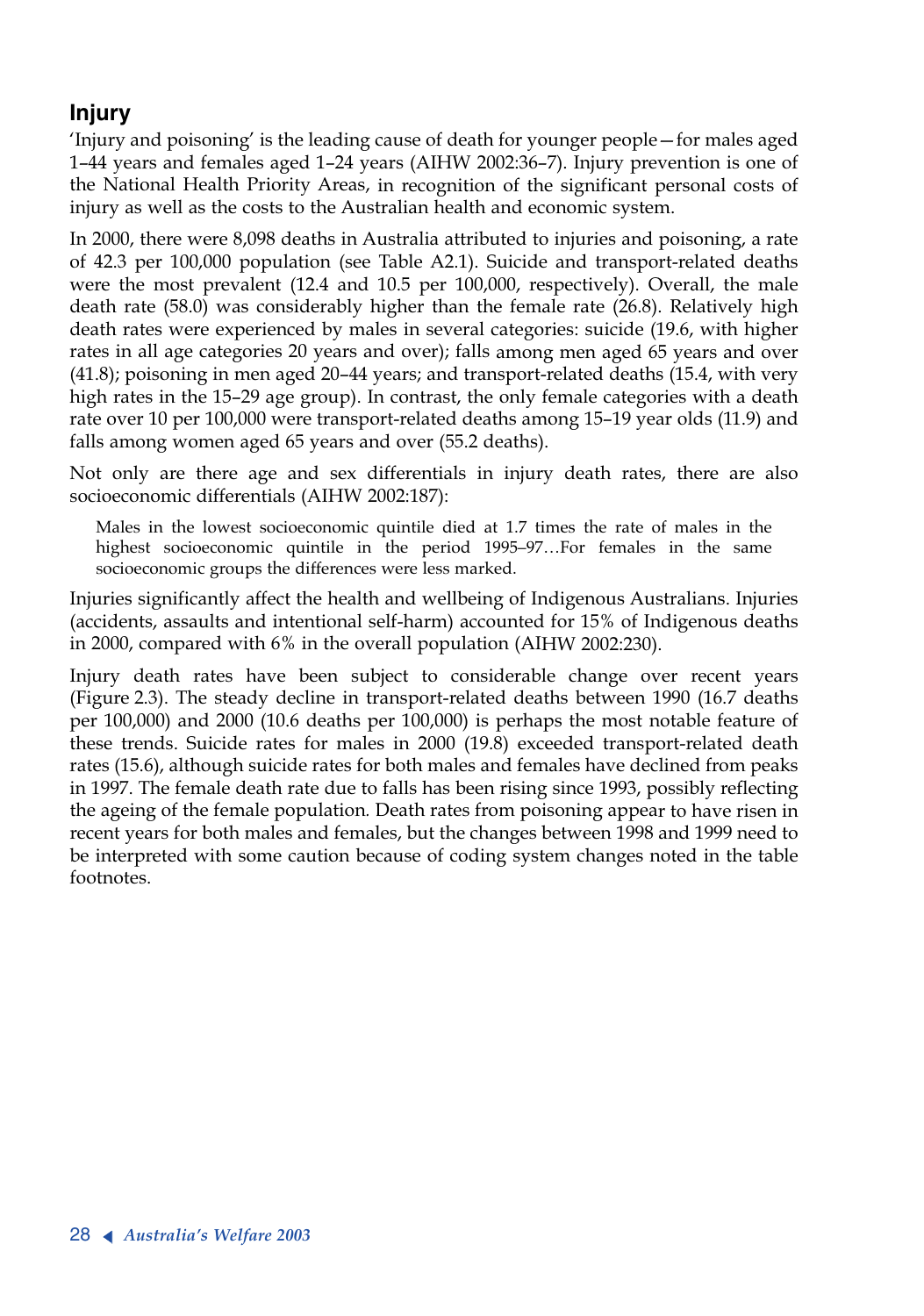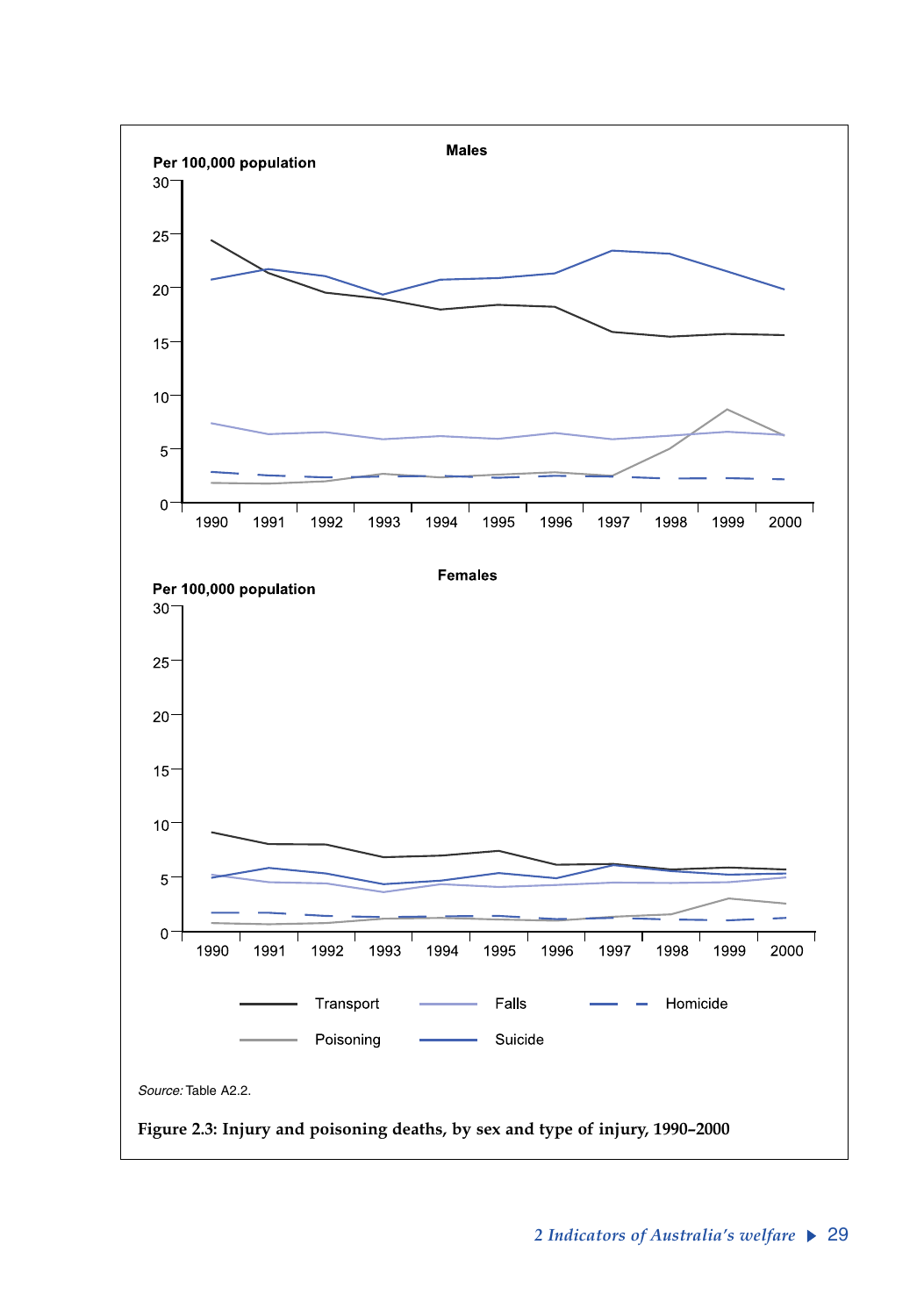# **2.3 Autonomy and participation**

Autonomy—the opportunity to make and implement choices in life and to develop the capacities to do so—is fundamental to human wellbeing. A dual need is the need to belong to and participate in human society.

This section of the chapter presents information on important facilitators of autonomy and participation, such as education and knowledge, employment, transport and communication. Economic resources are a key indicator of autonomy and wellbeing in Australian society, indicating the resources available to people to acquire the basic necessities and to choose to spend on more discretionary goods and services. No picture of wellbeing can be complete without information on participation in recreation and leisure activities—activities that again reflect the duality of freedom to make autonomous choices and the sense of belonging fostered by participation.

# **Education and knowledge**

Knowledge and education are vital ingredients in enhancing an individual's autonomy and empowerment, and in building society's collective capability. Education is a process that both involves and promotes participation. Successful education can equip an individual for enhanced participatory roles in society, including in employment, in social and cultural life, and in civic and democratic processes. The focus in this section is on education: levels of participation attainment and literacy in the overall population, and the achievement by school children of national standards in English literacy and numeracy.

# **Participation in education**

Participation rate is a measure of the proportion of the population actively involved in education or training.

Of Australians aged 15–64 years, 20% were participating in education in 2001 (Table 2.14). Participation was highest for the 15–19 age group (76%) and lowest for the 55–64 age group (5%).

**Table 2.14: Proportion of the population aged 15–64 participating in education (full-time or part-time), population subgroups by age, 2001 (per cent)**

|                                       | Age groups |           |           |           |           | Total     |           |  |
|---------------------------------------|------------|-----------|-----------|-----------|-----------|-----------|-----------|--|
|                                       | $15 - 19$  | $20 - 24$ | $25 - 34$ | $35 - 44$ | $45 - 54$ | $55 - 64$ | $15 - 64$ |  |
| Indigenous Australians <sup>(a)</sup> | 52.1       | 18.6      | 15.3      | 13.7      | 10.7      | 8.2       | 20.8      |  |
| Language other than English           |            |           |           |           |           |           |           |  |
| spoken at home <sup>(a)</sup>         | 85.5       | 51.6      | 19.0      | 11.1      | 6.4       | 3.7       | 22.5      |  |
| All Australians <sup>(b)</sup>        | 76.0       | 35.7      | 16.2      | 11.5      | 8.0       | 5.4       | 20.2      |  |

(a) A proportion of Indigenous people also indicated they spoke a language other than English at home, therefore these two categories are not mutually exclusive.

(b) Includes Indigenous status not stated, and Language spoken at home not stated, inadequately described and nonverbal so described.

*Source:* ABS 2002e.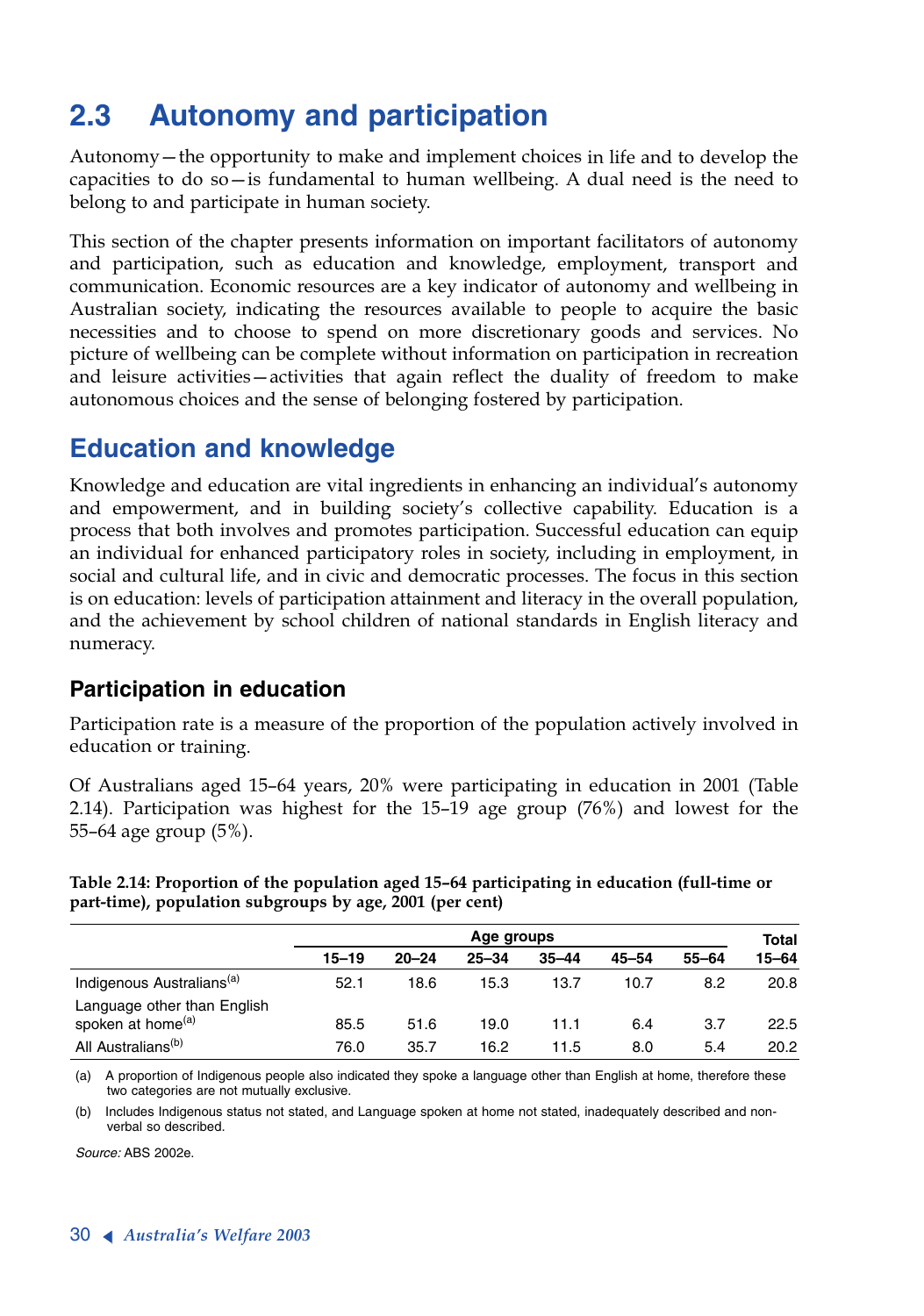The Indigenous population had lower participation rates in education than did the general population in the age groups 15–34 years. However, in the older age groups, Indigenous rates were higher than for the total Australian population. This may reflect disadvantage at younger ages—that is, people in older ages may be 'catching up' on the education they missed out on earlier in their lives. Of Indigenous students who stated the type of institution they were attending, the greatest proportion of those aged over 19 were attending a Technical or Further Education institution. The overall participation rate for Indigenous people aged 15–64 was slightly higher than for the population as a whole; this is related to the younger age profile of the Indigenous population compared with the population as a whole, and the higher participation rates among younger age groups (ABS 2002e).

Participation in education for people who reported that they spoke a language other than English at home was higher in the age groups 15–34 years than for the general population, but lower in the older age groups.

Completion of secondary school is important in equipping children with skills and providing opportunities to enable them to pursue further education or find employment. The apparent retention rate is the percentage of full-time students of a given cohort group who continue from the first year of secondary schooling to a specified year level. The term 'apparent' reflects that no adjustments are made for migration into or out of Australia, or movements of students between jurisdictions.

In 2002, 75% of Australians who had entered Year 7/8 stayed at school until Year 12 (Table 2.15). Retention rates for Indigenous students were around half those for all Australians. Apparent retention rates for females have been higher than the equivalent rates for males since the mid-1970s, and have been around 10 percentage points higher since the early 1990s (ABS 2002e), giving rise to concerns about male outcomes in education.

|                                                                      |      |      |      | Males Females Indigenous All Australians |
|----------------------------------------------------------------------|------|------|------|------------------------------------------|
| Retention to Year 12 as % of cohort entering Year 7/8 <sup>(a)</sup> | 69.8 | 80.7 | 38.0 | 75.1                                     |

| Table 2.15: Year 12 apparent retention rates, by sex and Indigenous status, 2002 (per cent) |  |  |
|---------------------------------------------------------------------------------------------|--|--|
|---------------------------------------------------------------------------------------------|--|--|

(a) Year 7/8 is used as the base year since the first year of secondary school is Year 7 in NSW, Vic, Tas and the ACT, and Year 8 in Qld, SA, WA and the NT.

*Source:* ABS 2003f.

# **Educational attainment**

Levels of educational attainment in the population provide an indication of the Australia's stock of knowledge and skills derived from formal education (ABS 2002e). The indicator used here focuses on the highest level of formal education completed (for information on how this measure is derived, see ABS 2002f:34–5).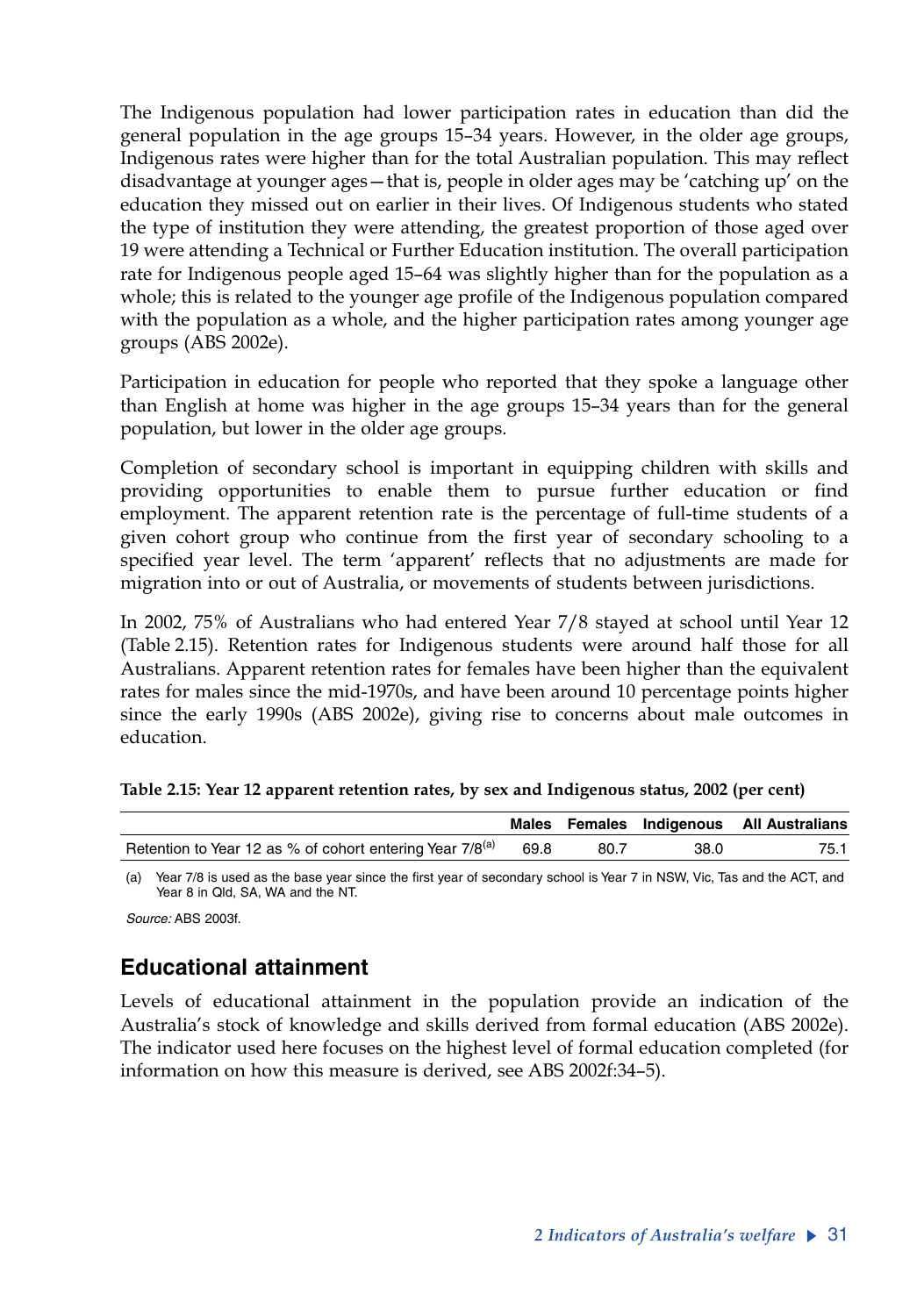|                    | <b>Bachelor degree</b>  | <b>Certificate</b>        |         |         | Year 10  |
|--------------------|-------------------------|---------------------------|---------|---------|----------|
| Age group          | or above <sup>(b)</sup> | or diploma <sup>(c)</sup> | Year 12 | Year 11 | or below |
| $25 - 34$          | 24.8                    | 26.3                      | 21.6    | 7.5     | 19.0     |
| $35 - 44$          | 21.2                    | 26.6                      | 14.9    | 8.6     | 27.8     |
| $45 - 54$          | 19.9                    | 26.4                      | 12.9    | 6.5     | 33.3     |
| $55 - 64$          | 13.2                    | 25.1                      | 9.1     | 3.6     | 47.4     |
| <b>Total 25-64</b> | 20.4                    | 26.2                      | 15.2    | 6.9     | 30.2     |

**Table 2.16: Level of highest educational attainment, by age, 2002 (per cent)(a)**

(a) Percentage of the population within each age group.

(b) Includes Bachelor degree, Graduate diploma or Graduate certificate, and Postgraduate degree.

(c) Includes Certificate I, II, III or IV, Certificate not further defined, Diploma and Advanced diploma.

*Source:* ABS 2002f.

In 2002, 20% of people aged 25–64 reported a bachelor degree or above as their highest education qualification attained, 26% a certificate or diploma and 15% Year 12 completion (Table 2.16). A relatively high proportion of people aged 55–64 reported that their highest qualification was Year 10 or below (47%, compared with 19% of those aged 25–34 years). There was a clear age effect—with each older age group, the proportion of people with Year 10 or below as their highest educational attainment increased. In 2001, 12% (1,489,300) of people aged 15–64 had not completed Year 10 and did not have a non-school qualification (ABS 2002e:63). While levels of educational attainment among Indigenous Australians have been slowly increasing, they remain well below those of non-Indigenous Australians (ABS 2002a).

The proportion of the population with a tertiary education is comparatively high in Australia. According to OECD data for 2001, the proportion of Australians aged 25–64 years with at least tertiary-level education was 27% for men and 31% for women, compared with the OECD country mean of 24% and 22%, respectively (OECD 2002). However, only 59% of the Australian population aged 25–64 had at least upper secondary, which was below the OECD country mean of 64%.

## **Literacy among schoolchildren**

Reading and numeracy are essential skills needed for functioning in work and everyday life. As part of monitoring national goals for schooling in Australia, achievements for Years 3, 5, and 7 students are assessed against nationally agreed reading and numeracy benchmarks (DEST 2002; MCEETYA 2000b).

Results for Year 3 and Year 5 students were published in 2000 (MCEETYA 2000b). Of Year 3 students, 93% of those participating in the testing achieved the national reading and numeracy benchmarks; for Year 5 students, 87% attained the reading benchmark and almost 90% the numeracy benchmark (Table 2.17). Females were more likely than males to achieve the reading benchmarks but there was no sex difference in the achievement of numeracy benchmarks.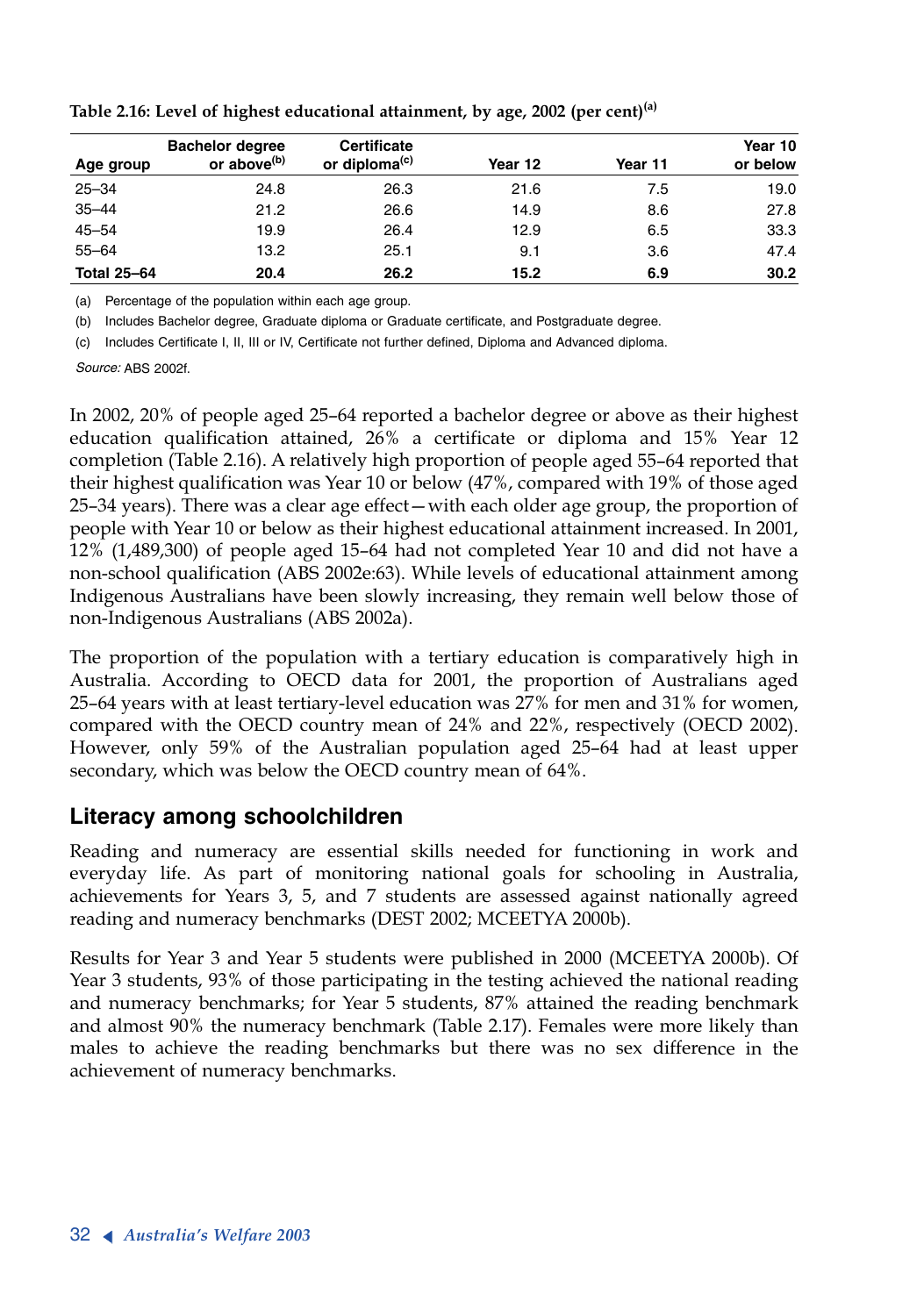|                                                   | National reading benchmark |        | National numeracy benchmark |        |  |
|---------------------------------------------------|----------------------------|--------|-----------------------------|--------|--|
|                                                   | Year 3                     | Year 5 | Year 3                      | Year 5 |  |
| Males                                             | 90.9                       | 85.2   | 92.7                        | 89.4   |  |
| Females                                           | 94.3                       | 89.6   | 92.8                        | 89.8   |  |
| <b>Persons</b>                                    | 92.5                       | 87.4   | 92.7                        | 89.6   |  |
| Indigenous Australians <sup>(b)</sup>             | 76.9                       | 62.0   | 73.7                        | 62.8   |  |
| Non-English-speaking background <sup>(b)(c)</sup> | 90.8                       | 84.9   | 90.3                        | 87.1   |  |

**Table 2.17: Year 3 and Year 5 students achieving national educational benchmarks, by sex and Indigenous status, 2000 (per cent)(a)**

(a) The data in this table represent students who have achieved the benchmark as a percentage of the students participating in the State and Territory testing, including students who were formally exempted (these students are reported as below the benchmark). Students who were absent or withdrawn by parents/caegivers from the testing, and students attending a school not participating in the testing, are not included in the data (MCEETYA 2002b). The proportion of such students ranged form 2.4% of Year 5 students in Queensland to 20% of Year 3 students in the Northern Territory.

(b) Methods used to identify Indigenous and non-English-speaking background students varied between jurisdictions. There is likely to be some overlap between these two groups.

(c) Non-English-speaking background students are defined as a student either born in a non-English-speaking country, or born in Australia with one or both parents born in a non-English-speaking country, or an Indigenous student for whom English is not the first language (MCEETYA 2000a).

*Source:* ABS 2002e.

Compared with Australian students as a whole, levels of attainment of reading and numeracy benchmarks were slightly lower for students from non-English-speaking backgrounds, and substantially lower for Aboriginal and Torres Strait Islander students. The benchmarks are, by definition, national standards and do not make adjustments for language, culture or other possible influences on these outcomes.

#### **Population literacy**

Prose literacy is the ability to understand and use information from various kinds of prose texts, including newspaper and magazine articles. The ABS 1996 Survey of Aspects of Literacy measured prose and document literacy using a five-point scale. Prose literacy of Level 3 or above is used as an indicator of a person's ability to use general printed materials found in everyday life and at work (ABS 2002e; OECD 2000). Those with prose and document literacy below Level 3 could be expected to have difficulties using such materials.

In 1996, 53% of people aged 15–74 years had prose and document literacy of Level 3 or above (ABS 2002e). Rates were highest in the 20–24 age group (64%) and lowest among people aged over 55 years (35% for those aged 55–64 and 24% for those aged 65–74). In all age groups below 45 years, a greater proportion of females than males had prose literacy of Level 3 or above; this situation was reversed for people aged over 55. Australia came 10th out of 22 countries (20 OECD, 2 non-OECD) tested between 1994 and 1998 for their level of adult prose literacy (OECD 2000).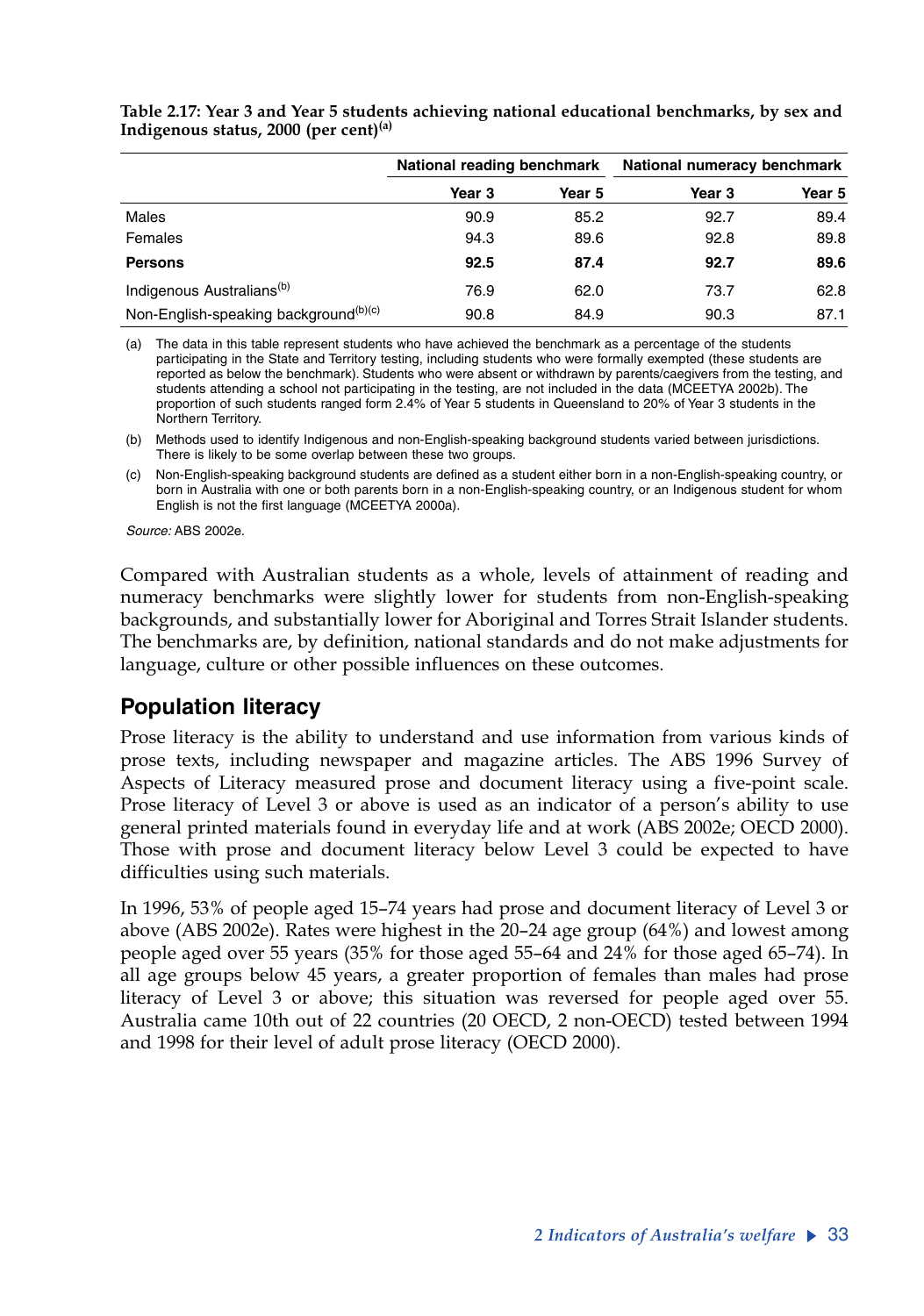# **Economic resources and security**

Material standard of living is largely determined by people's command over economic resources. Economic security refers to the extent to which people have a reliable source of income and/or accumulated wealth (e.g. property, superannuation) to buffer their material standard of living into the future.

#### **Income and income distribution**

Equivalent disposable income is used as a basis for the indicators of income level and distribution in this section. Disposable income is gross income less direct tax and Medicare levy. This measure is adjusted for differences in household composition and size using an equivalence scale, to better reflect the level of economic wellbeing of each member of the household.

In 2000–01, median household equivalent disposable income for Australia was \$414 per week (Table 2.18). Median income for households in the highest income quintile was nearly double this figure, and that of households in the lowest quintile was less than half the overall median income.

Mean weekly equivalent disposable income across all households (\$469) was higher than median income, reflecting the effect on this measure of the very high incomes of a small proportion of households at the top of the income distribution. Income is distributed asymmetrically in Australia, as in most countries, with a relatively small number of people in very high income households, and a large number of people in low income households. In 2000–01, households in the top two income deciles accounted for 39%of all income received, while households in the second and third deciles from the bottom of the income distribution accounted for only  $11\%^5$  (ABS 2003a).

|                    | Equivalent weekly disposable income quintile <sup>(a)(b)</sup> |        |       |        |     |                           |  |
|--------------------|----------------------------------------------------------------|--------|-------|--------|-----|---------------------------|--|
|                    | Lowest                                                         | Second | Third | Fourth |     | All<br>Highest households |  |
| Median income (\$) | 202                                                            | 292    | 413   | 550    | 802 | 414                       |  |
| Mean income (\$)   | 180                                                            | 295    | 413   | 555    | 903 | 469                       |  |

**Table 2.18: Households, equivalent weekly disposable income by quintile, 2000–01 (dollars)**

(a) The modified OECD equivalence scale has been used to facilitate comparisons of income levels across different household types. Equivalence scales are sets of ratios that show the relative income levels required for households of different size and composition to maintain a similar standard of living. Data in this table have been standardised to the income requirements of a single person household.

(b) Quintiles have been calculated by ranking persons on the basis of equivalent weekly disposable household income and allocating an equal number of persons to each quintile. Due to differences in household sizes this will not give equal numbers of households for each quintile.

*Source:* ABS 2003a.

<sup>5</sup> Deciles 2 and 3 are used rather than the bottom quintile (deciles 1 and 2) for looking at the income share of low income households because income data for the bottom decile are considered unreliable.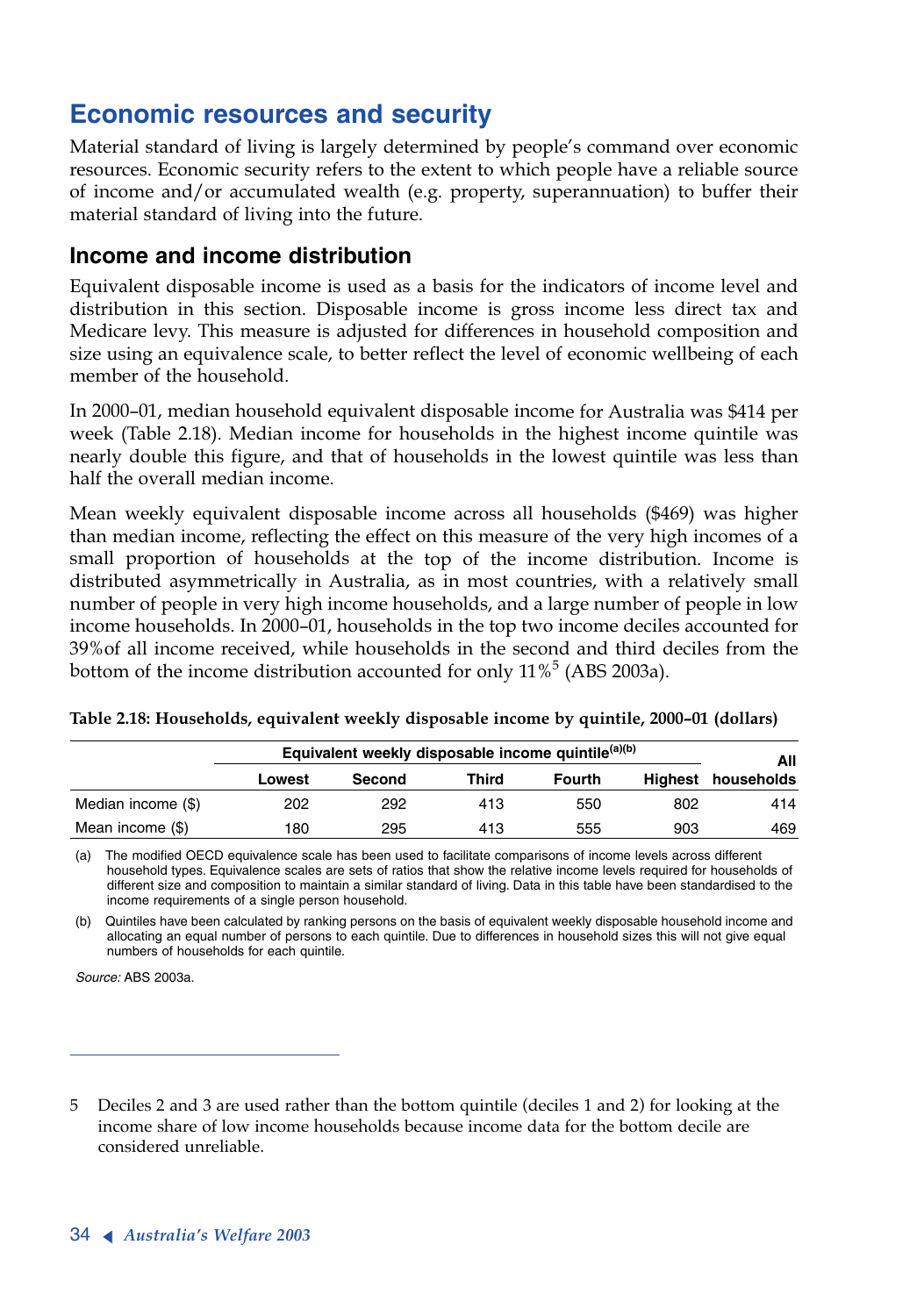The ratio of equivalent household income marking the top of the 80th income percentile, to that marking the top of the 20th income percentile, is one of many indicators of income distribution—a higher value for this ratio indicates greater income inequality. In 2000–01 this ratio was 2.63, up slightly from 2.56 in 1994–95 (ABS 2003a). Trends in several income distribution indicators have led the ABS to suggest a possible rise in income inequality over the second half of the 1990s (ABS 2003a:10).

### **Income disadvantage**

Data on low-income households as a proportion of all households are presented here, as a measure of income disadvantage. A measure that has commonly been used in Australia and internationally is the proportion of households whose equivalent disposable income is below 50% of the median for all households (ABS 1998a; OECD 2002).

In 2000–01, over two million Australians were living in households with equivalent weekly disposable income below 50% of the median for all households (Table 2.19). Using this measure, 14% of households and 11% of people across Australia were living in income disadvantage.

This measure may be sensitive to small changes in social security benefits, and thus unstable, because half median income is close to the value of some government benefits (e.g. the Age Pension) (ABS 2002a:96). Therefore, the proportions of households whose equivalent disposable income is below 40% and below 60% of the median for all households are also tabulated:

- 989,700 people were living in households with equivalent weekly disposable income below 40% of the median, that is, 6% of households and 5% of people across Australia; and
- 3,883,400 people were living in households with equivalent weekly disposable income below 60% of the median, that is, 25% of households and 21% of people across Australia.

|               | <b>Households</b>                                    | Children aged <15 living in<br>low-income households | All persons living in<br>low-income households |
|---------------|------------------------------------------------------|------------------------------------------------------|------------------------------------------------|
|               | Below 40% median equivalent weekly disposable income |                                                      |                                                |
| Number ('000) | 420.9                                                | 223.4                                                | 989.7                                          |
| Per cent      | 5.8                                                  | 5.7                                                  | 5.2                                            |
|               | Below 50% median equivalent weekly disposable income |                                                      |                                                |
| Number ('000) | 984.8                                                | 471.9                                                | 2.062.1                                        |
| Per cent      | 13.5                                                 | 12.1                                                 | 10.9 <sup>°</sup>                              |
|               | Below 60% median equivalent weekly disposable income |                                                      |                                                |
| Number ('000) | 1.826.0                                              | 859.3                                                | 3.883.4                                        |
| Per cent      | 25.0                                                 | 22.1                                                 | 20.6                                           |

**Table 2.19: Income disadvantage: households with equivalent weekly disposable income below 40%, 50% and 60% of the median for all households, and people and children living in those households, 2000–01**

*Note:* See Table 2.18 footnote for explanation of 'equivalence'.

*Source:* 2000–01 ABS Survey of Income and Housing Costs (unpublished data).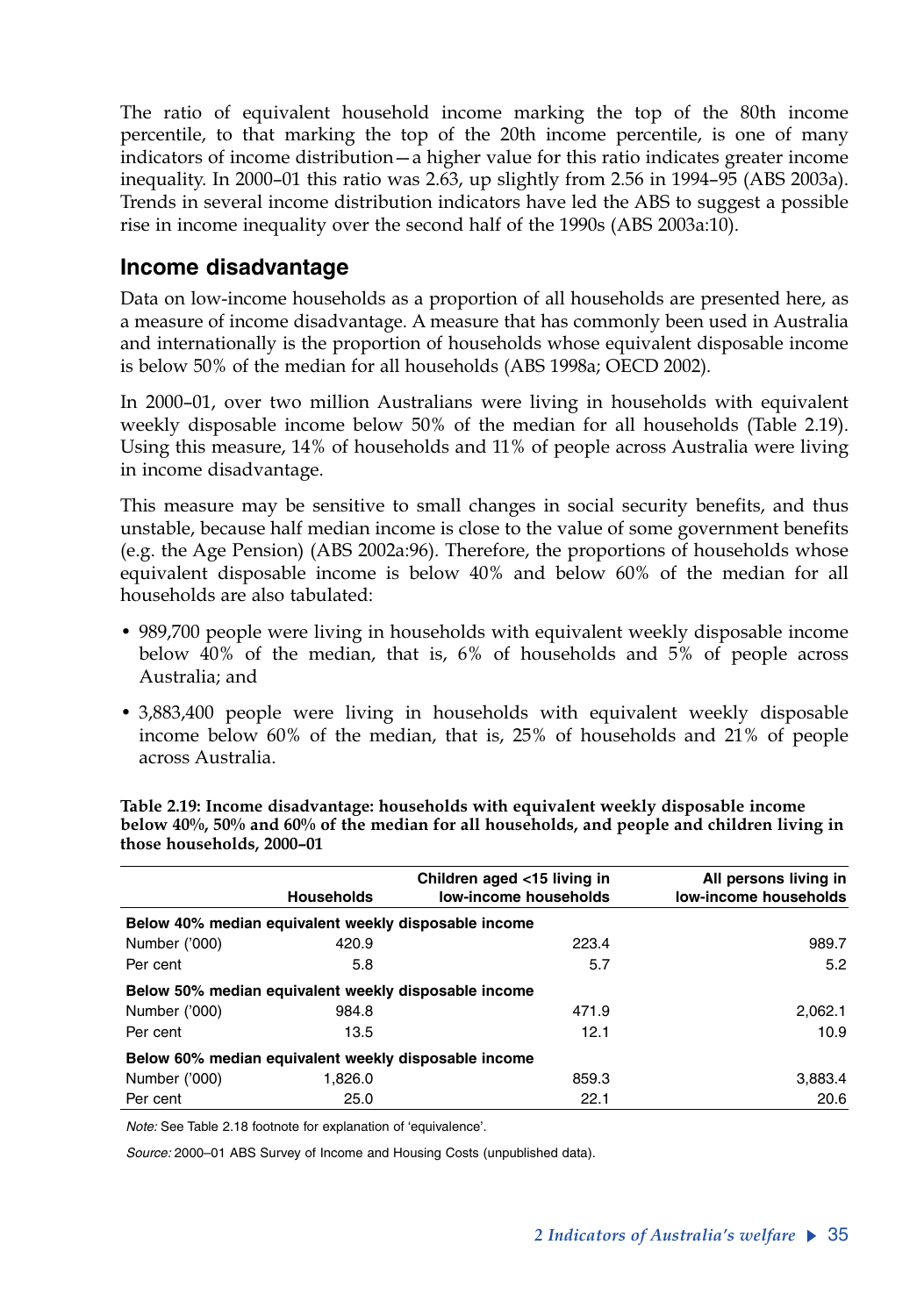Compared with people of all ages, a greater percentage of children were living in income-disadvantaged households—12%, or 471,900 children aged less than 15 years, using the measure of below 50% of median equivalent disposable weekly income. The OECD has used this measure as an indicator of rates of child poverty (for children aged under 18 years). In the mid-1990s, Australia ranked 9th lowest among 16 OECD countries on this indicator; the lowest rates of child poverty were found in the Nordic countries and Belgium (OECD 2002:53).

It is important to note that some of the most economically disadvantaged groups in Australian society, in particular people who are homeless and not staying in private dwellings at the time of the survey, may not be captured in the household-based survey used to produce these data.

In recent decades there has been considerable debate about the definition of poverty in Australia and about appropriate estimation methods (AIHW 2001a:392). A current Senate Committee Inquiry is renewing this debate and, by July 2003, had attracted almost 250 submissions. Estimation has received much coverage in submissions. The Social Policy Research Centre recognises the problem, and concludes:

Poverty research now faces a severe credibility crisis, as its principal tools are widely perceived to no longer be capable of providing an accurate and objective basis for monitoring poverty trends and differences. (Saunders 2003)

#### **Financial stress and hardship**

Measures of income alone do not give the full picture of economic wellbeing. Other measures may better reflect the extent to which households are constrained in their activities because of a shortage of money (Bray 2001).

The financial stress indicator presented here is based on data from the 1998–99 ABS Household Expenditure Survey, which asked households whether, prior to the survey, they had been unable to do a range of specified activities because of a shortage of money. The activities included taking holidays away from home, paying bills, and being able to afford meals. The three levels of financial stress in Table 2.20 are defined in the table footnote.

In 1998–99, about one-third of all households (2,406,000 households) experienced some financial stress, and 13% a high level of financial stress. Single parents with dependent children were the group that most often experienced financial stress—41% of these households reported high levels. Single people aged under 35 were the group next most likely to experience financial stress.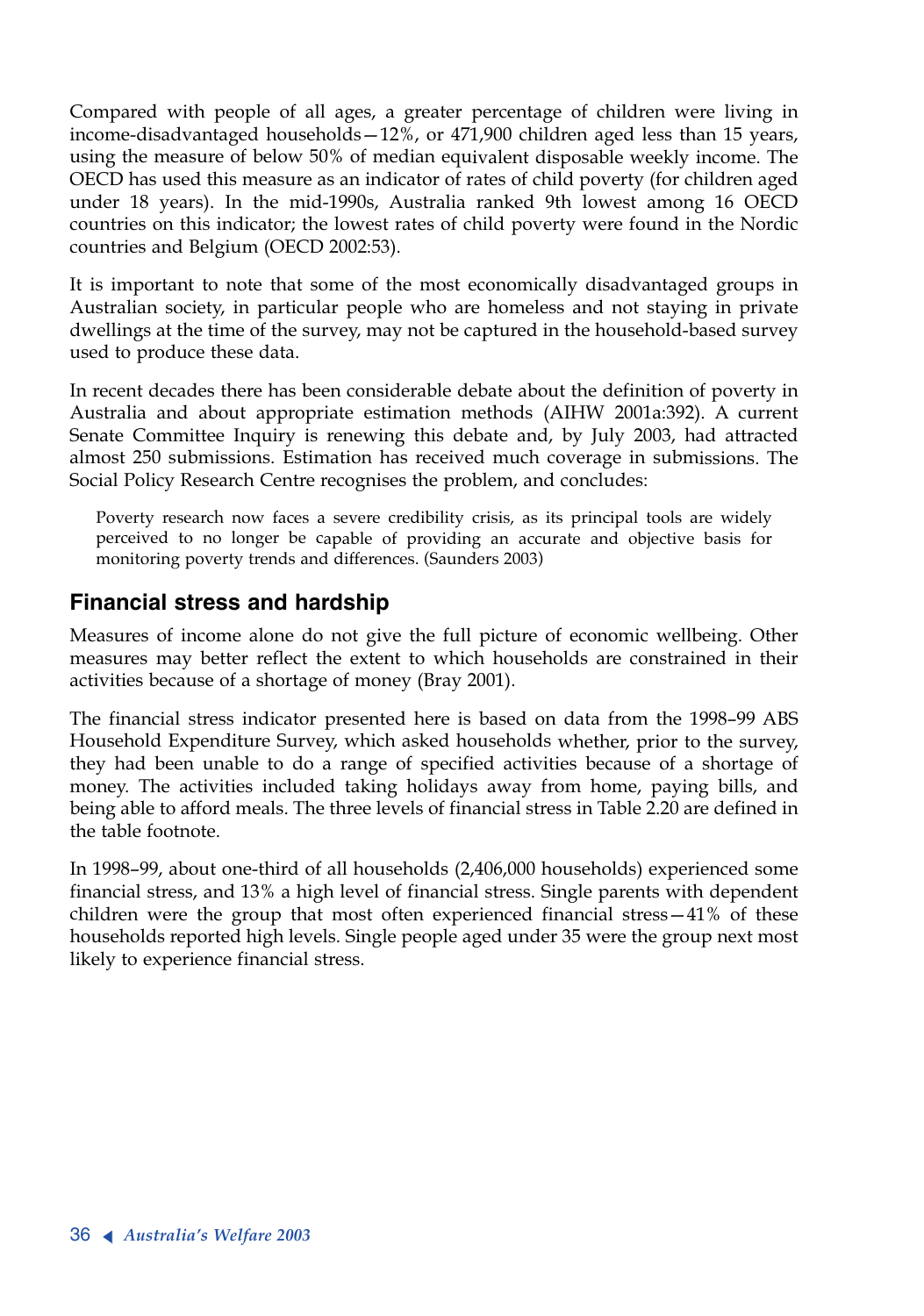#### **Table 2.20: Households: level of financial stress,(a) by selected life-cycle groups, 1998–99 (per cent)**

|                                                               |      |          |           |          | All households |
|---------------------------------------------------------------|------|----------|-----------|----------|----------------|
| Life-cycle group                                              | Hiah | Moderate | No stress | Per cent | No. ('000)     |
| Lone person aged under 35 years                               | 21.0 | 21.8     | 57.2      | 100.0    | 327            |
| Couple with dependent children only                           | 13.7 | 24.5     | 61.9      | 100.0    | 1,697          |
| One parent with dependent children only                       | 40.8 | 31.5     | 27.6      | 100.0    | 382            |
| Couple, reference person aged 65 years or over <sup>(b)</sup> | 4.2  | 15.3     | 80.6      | 100.0    | 594            |
| Lone person, aged 65 years or over                            | 7.3  | 17.4     | 75.3      | 100.0    | 622            |
| All households <sup>(c)</sup>                                 | 12.6 | 21.2     | 66.2      | 100.0    | 7.123          |
| All households ('000)                                         | 897  | 1.509    | 4.717     | 100.0    | 7.123          |

(a) The level of financial stress of a household was determined according to the number of financial stress questions to which it responded negatively (i.e. the number of areas in which the household reported being constrained due to lack of money, based on the 13 questions asked in the survey): No stress—one or no questions answered negatively; Moderate stress—two to four questions answered negatively; High stress: five or more questions answered negatively.

(b) The reference person is normally the higher income recipient of the couple or, when income is the same, the older person.

(c) Includes other life-cycle groups.

*Source:* ABS: McColl et al. 2001.

# **Wealth and wealth distribution**

Looking at household wealth—or 'net worth', defined as the sum of the household's assets minus the sum of its liabilities—can shed some light on levels of economic security for households.

In 2000, median household net worth was greatest for households composed of a couple with dependants aged 15–24 (\$392,100), and lowest for lone-parent households with dependent children aged 0–14 (\$16,400) (Table 2.21). Some of the differences between the household types are likely to reflect differences in age and life-cycle stage. For example, couples with dependants aged 15–24 are likely to be older on average than those with younger dependants, and are therefore likely to have had more years in the workforce during which to build up assets.

In 2000, median household net worth was estimated to be \$5,600 in the lowest wealth decile and \$23,200 in the second decile, compared with \$518,900 and \$982,400, respectively, for the ninth and tenth wealth deciles (ABS: Northwood et al. 2002).

| Table 2.21: Median household net worth, by household type, 2000 |  |  |  |  |
|-----------------------------------------------------------------|--|--|--|--|
|-----------------------------------------------------------------|--|--|--|--|

| <b>Household type</b>                    | Median household net worth (\$'000) |
|------------------------------------------|-------------------------------------|
| Couple only                              | 243.9                               |
| Couple with dependants aged 0-14         | 153.5                               |
| Couple with dependants aged 15-24        | 392.1                               |
| Couple with dependants aged 0-14 & 15-24 | 277.4                               |
| Lone person                              | 111.0                               |
| Lone parent with dependants aged 0-14    | 16.4                                |
| Lone parent with dependants aged 15-24   | 100.2                               |
| Other households                         | 202.1                               |

*Source:* ABS: Northwood et al. 2002.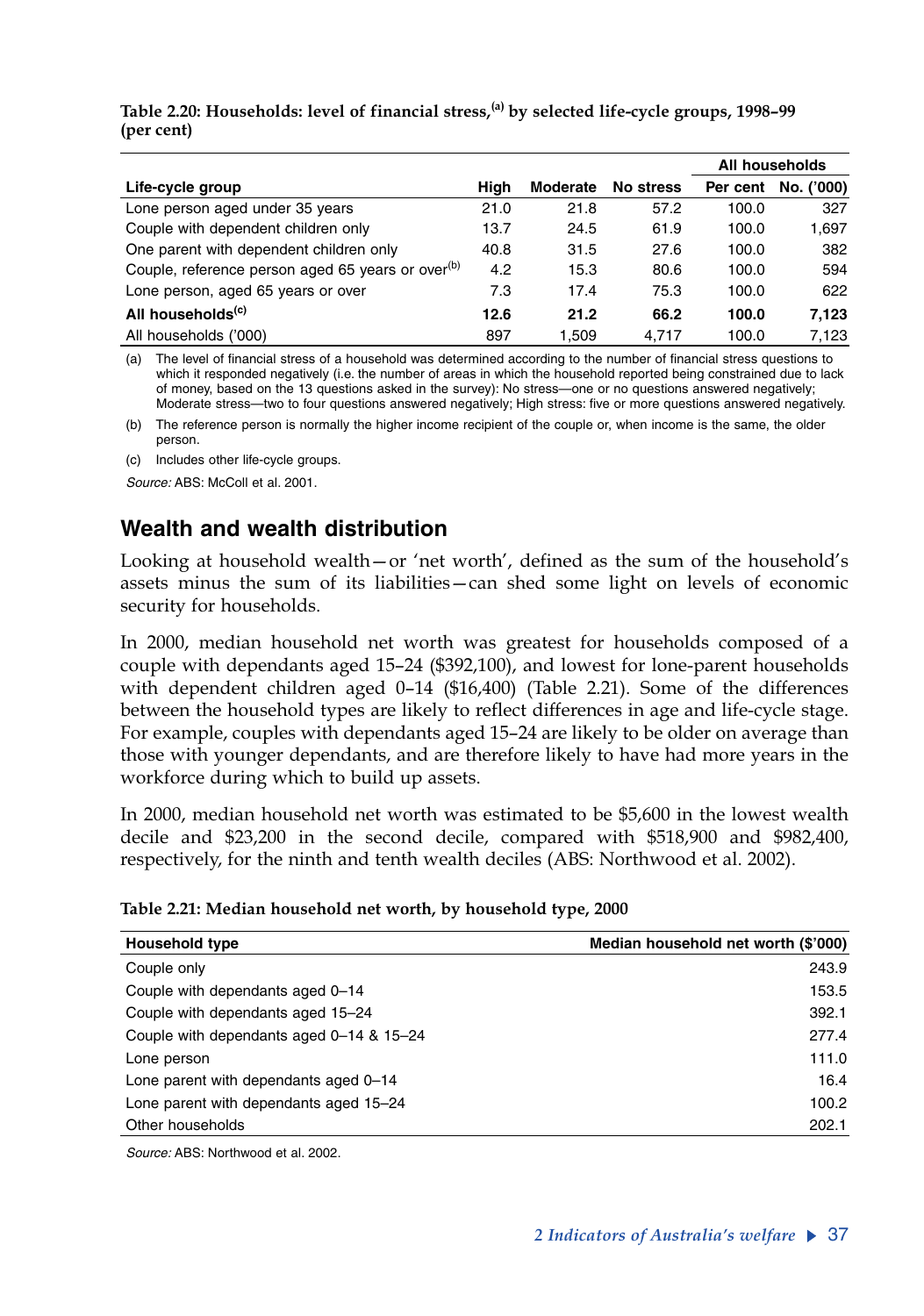Saving for retirement is an issue of growing public policy concern. Superannuation assets increased significantly from 16% of total assets in 1996 to 21% in 2000 (ABS: Northwood et al. 2002). This reflects growth in the percentage of employees with superannuation—in 2000, 91% of employees aged 15–64 had superannuation, compared with just 55% in 1988 (ABS 2002f).

# **Employment and labour force participation**

Employment and paid work provide the financial means by which people obtain the goods and services they do not produce themselves. Paid work, in Australian society, is therefore a major source of material wellbeing, the means by which people not only obtain the basic necessities to sustain life but also finance many social and recreational activities. Ideally, employment also provides opportunities for personal development and positive social interaction. Security of employment and the quality of working conditions underpin the success of employment in providing these various sources of individual wellbeing.

Employment is not only a key indicator of individual wellbeing, but is also intricately related to other aspects and experiences of a person's life, notably education, health and economic resources. Participation in employment is a key, recognised aspect of adult participation in society. Employment is, in these ways, an integral aspect of autonomy and social participation.

# **Labour force participation**

Labour force participation rates in 2002 were 63.7% for the population aged 15 years or more—72.4% for men and 55.3% for women (Table 2.22). The overall rate has been fairly steady over the past decade, with a slight fall for men and a rise for women. That is, the gap between male and female participation rates has narrowed from 22 percentage points in 1992 to 17 in 2002 (ABS 2003b). These differences between male and female participation rates need to be kept in mind when considering differences in levels of employment and unemployment.

In 2002, an average of 6.6% of the labour force was unemployed—6.9% for males and 6.3% for females. The long-term unemployment rate was 1.3% of the labour force in 2002. The extended labour force underutilisation rate is a broader measure, developed to take into account unemployment, underemployment and also some groups who are not in the labour force but would like to work (see footnote to Table 2.22). This rate was 13% in 2002.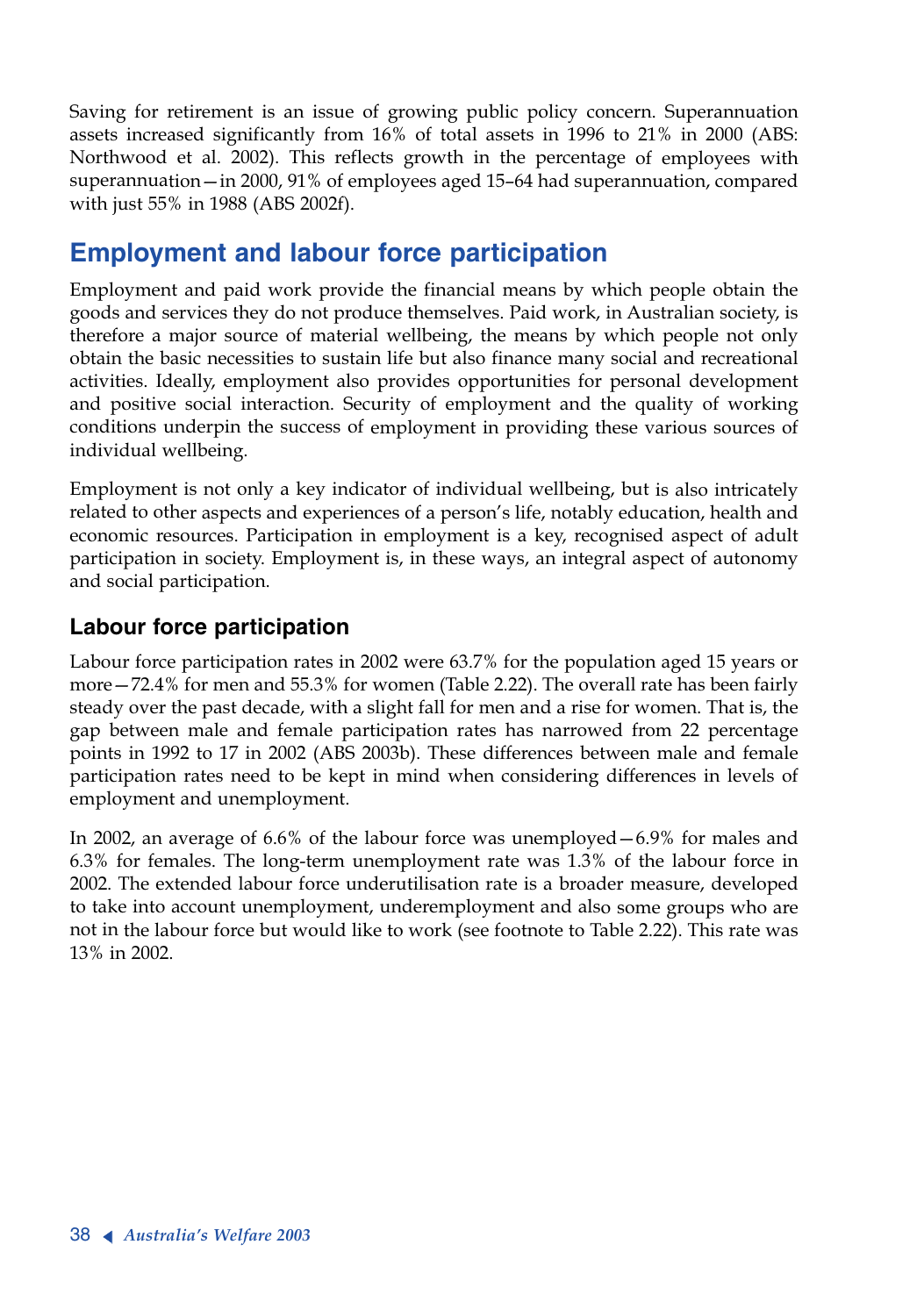#### **Table 2.22: Employment indicators, 2002**

|                                                              | <b>Total</b><br>('000) | <b>Total</b><br>$(\%)$ | <b>Males</b><br>$(\%)$ | <b>Females</b><br>$(\%)$ |
|--------------------------------------------------------------|------------------------|------------------------|------------------------|--------------------------|
| <b>Employment and labour force participation</b>             |                        |                        |                        |                          |
| Labour force (LF) size and participation rate                | 9.889                  | 63.7                   | 72.4                   | 55.3                     |
| Employed (number and % of total population)                  | 9,232                  | 47.3                   | n.a.                   | n.a.                     |
| Unemployed (number and % of LF)                              | 656.8                  | 6.6                    | 6.9                    | 6.3                      |
| Long-term unemployed (% of LF)                               | n.a.                   | 1.3                    | n.a.                   | n.a.                     |
| Extended labour force underutilisation rate                  | n.a.                   | 13.0                   | n.a.                   | n.a.                     |
| <b>Employment basis and conditions</b>                       |                        |                        |                        |                          |
| Part-time workers (% of total employed)                      | n.a.                   | 27.9                   | 14.4                   | 45.2                     |
| Employees without leave entitlements (% of all employees)    | n.a.                   | 27.3                   | 23.5                   | 31.6                     |
| Average hours worked (full-time workers)                     | 40.8                   | $\ddot{\phantom{0}}$   | $\cdot$ .              | $\cdot$ $\cdot$          |
| Full-time workers working 50+ hours per week (% of full-time |                        |                        |                        |                          |
| employees)                                                   | n.a.                   | 24.3                   | n.a.                   | n.a.                     |

*Notes*

1. Reference periods are annual averages for the year ending 30 June, except for: employees without leave entitlements (August), labour force underutilisation (September).

- 2. Definitions in brief:
	- Employed person: person aged 15 years or more who, during the reference week of the labour force survey, worked for one hour or more for pay, profit or commission.
	- Unemployed person: person aged 15 years or more who was not employed during the reference week but who had actively looked for work or was currently available for work.
	- The labour force comprises employed and unemployed persons.
	- Underemployed person: employed person working less than 35 hours per week who is willing and available to work more hours.
	- Extended labour force underutilisation rate: the number of people who are unemployed or underemployed, plus two groups of people who are marginally attached to the labour force (i.e. people actively looking for work, not available to start work in the reference week, but available to start within 4 weeks, and 'discouraged jobseekers' who could start within 4 weeks but were not actively seeking work because they believed they could not find a job for specified reasons), as a percentage of the labour force augmented by these two groups of people marginally attached to the labour force.

*Source:* ABS 2003b.

## **Employment basis and conditions**

In 2002, 28% of all people employed were part-time workers—14% of employed males and 45% of employed females. For both sexes these proportions have risen since 1992, when they were 10% for males and 41% for females (Table 2.22; ABS 2003b).

The proportion of male full-time workers without leave entitlements has risen markedly over the decade, while the proportion for females has remained relatively stable. In 2002, 24% of males and 32% of females employed full-time had no leave entitlements; in 1992, these figures were 16% and 31%, respectively.

Average weekly hours worked by full-time workers were 40.8 in 2002, with no noticeable trend over the decade since 1992 when the average was 40.6 hours (ABS 2003b). In 2002 24% of full-time workers worked 50 or more hours per week, representing a modest rise from 22% in 1992.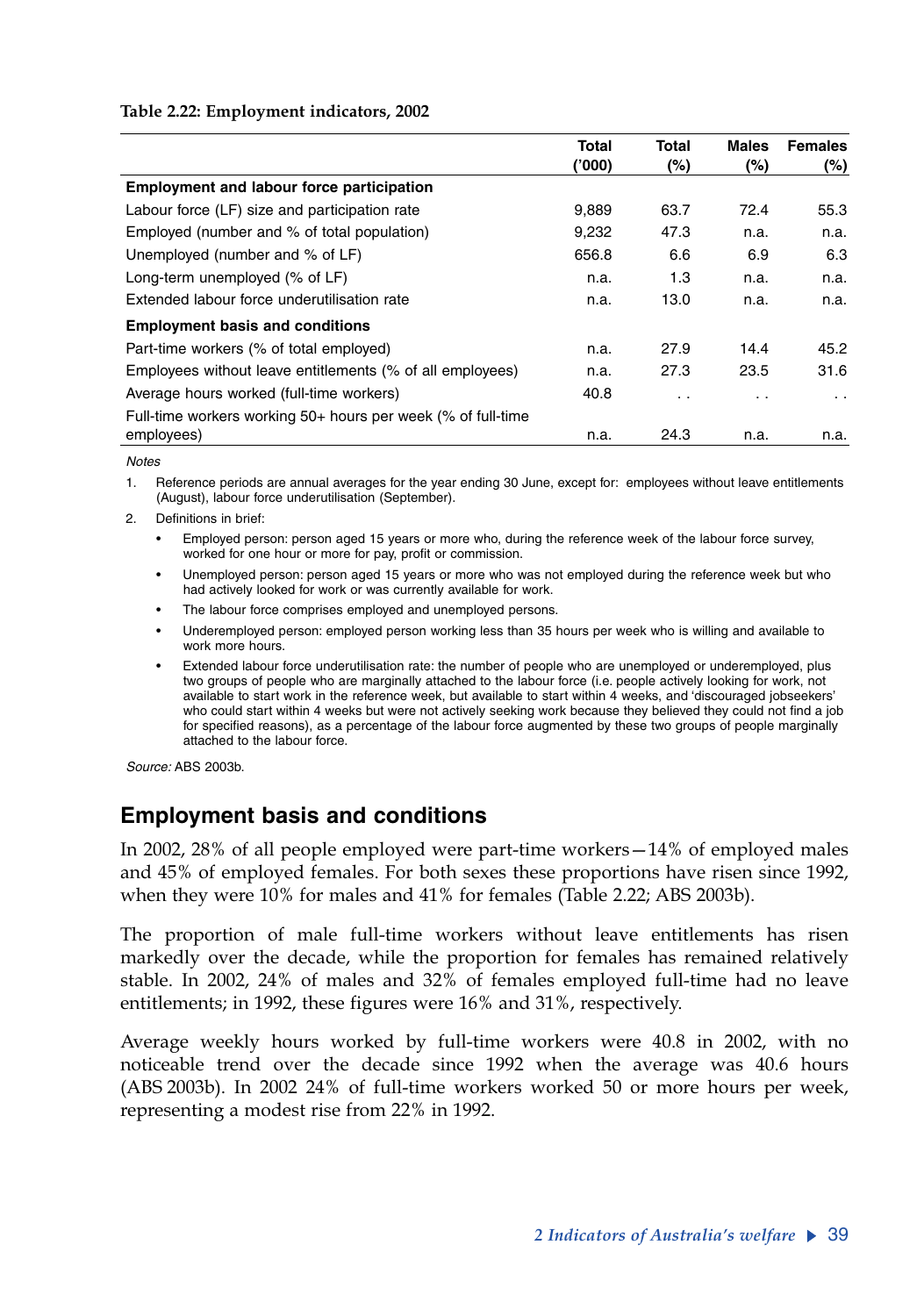# **Employment and labour force differentials**

There were marked differences in employment and labour force experience in June 2002 depending on age, sex and, for women, marital status (ABS 2002g). The ages that might be termed 'middle working ages', from 25 to 54 years, shared a fairly similar labour force pattern characterised by:

- high rates of participation (over 80%—well above the national average of 64% in June 2002), although these were lower for females, especially younger married females;
- unemployment rates below the national average of 6.3% in June 2002; however, in all age groups, unemployment rates were higher for unmarried males and females than for the overall sex and age group.

After age 55 years, labour force participation rates decreased for each older age group and were 37% for people aged 60–64 years, and 6.6% for people aged 65+—and unemployment rates were relatively low (3% for those aged 60–64 years).

The age group 15–19 years is characterised by relatively low labour force participation rates for both males and females and relatively high unemployment rates. The unemployment figures for this age group include people studying at school or tertiary institutions who are looking for work. The age group 20–24 years shares some similar characteristics, although its pattern is closer than the younger group's to the 'middle working age' pattern (ABS 2002g).

The employment patterns of young people aged 15–24 years have changed in recent decades, with increases in educational participation and many combining part-time work with full-time study. In 1995, 72% of young people were in the labour force, with 55% of them working full-time; in 1975, 68% were in the labour force but 81% of them worked full-time (ABS 1996a: 97).

Employment patterns also vary geographically. In capital cities, the unemployment rate for 2001–02 was 6.3%, and in the rest of Australia it was 7.3% (ABS 2003b).

People with disabilities have had poorer employment outcomes than others for two decades at least (AIHW 2001a: 311–12). Their participation rates in 1998 were 53%, compared with 80% for those with no disability, and only 35% for those with 'severe core activity restrictions' (i.e. needing assistance with self-care, mobility or communication). Unemployment rates were also differentiated: 11.2% for those with disabilities, 7.9% for those with no disabilities and 10.6% for those with 'severe core activity restrictions' (whose unemployment rates may be dominated by their low participation rates<sup>6</sup>).

<sup>6</sup> These rates were age standardised to enable more valid comparisons, since disability rates are age-related.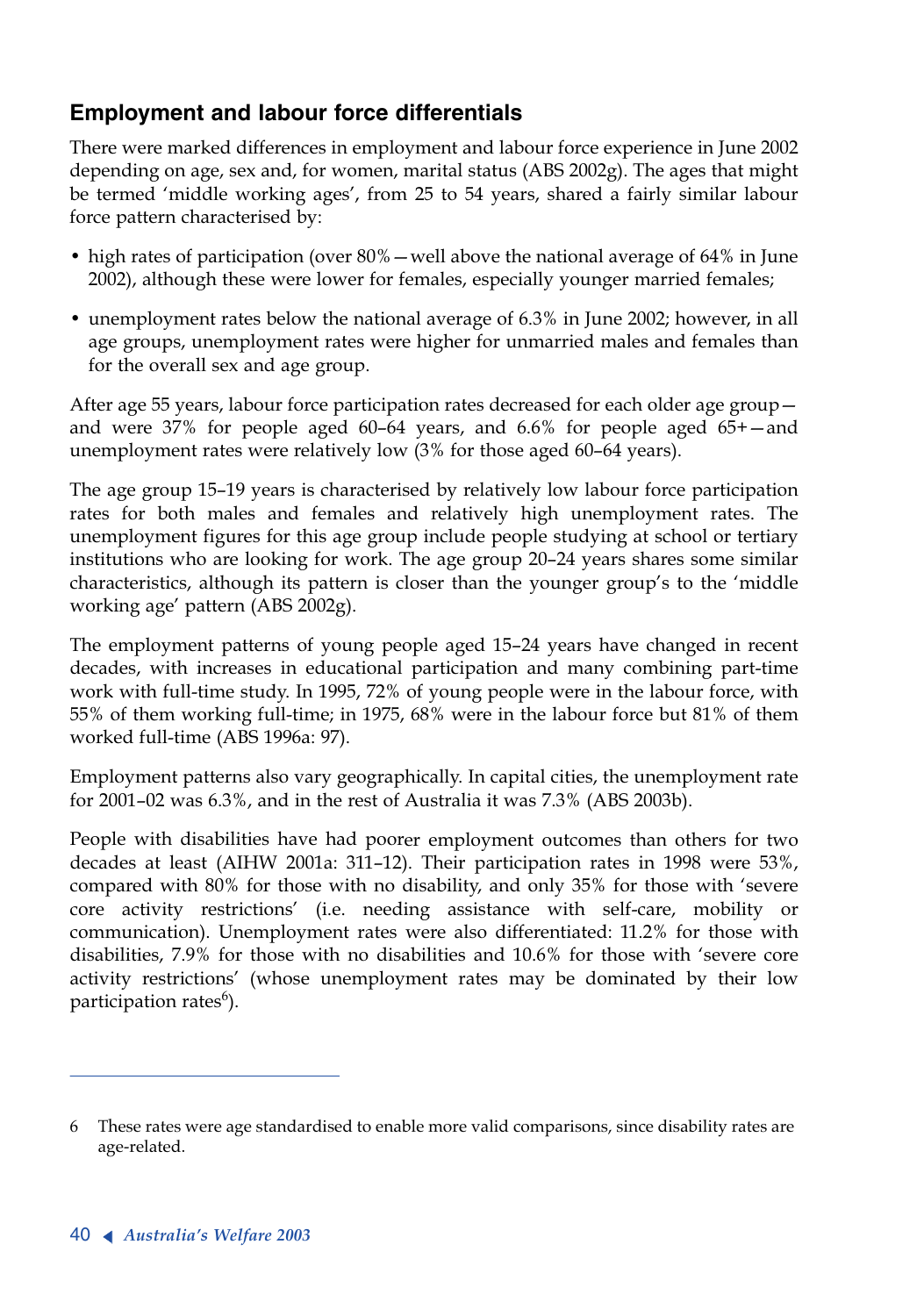|                                     | Indigenous | <b>Non-Indigenous</b> | Total <sup>(a)</sup> |
|-------------------------------------|------------|-----------------------|----------------------|
| In the labour force:                |            |                       |                      |
| Employed: CDEP <sup>(b)</sup>       | 17,805     | 1.900                 | 19,769               |
| Employed: Other                     | 78,446     | 7,950,402             | 8,076,660            |
| Employed: Not stated <sup>(c)</sup> | 4,142      | 192,184               | 202,177              |
| Unemployed                          | 25,044     | 628.623               | 660,709              |
| Total labour force                  | 125.437    | 8,733,109             | 8,959,315            |
| Not in the labour force             | 115,422    | 5,060,381             | 5,265,426            |
| Unemployment rate (%)               | 20.0       | 7.2                   | 7.4                  |

**Table 2.23: Indigenous labour force status of persons aged 15 years and over, 2001**

(a) Includes not stated.

(b) Community Development Employment Projects scheme.

(c) Includes employed persons who did not state industry sector.

*Source:* ABS 2003g.

Employment outcomes for Indigenous Australians were notably worse than for the population overall (Table 2.23). Their unemployment rate, for instance, was 20% in 2001, compared with 7.2% for the rest of the population. Indigenous employment figures include almost 18,000 Community Development Employment Projects (CDEP) scheme participants, recorded in the Census. This Census figure appears to be an under-count of the 32,000 CDEP participants recorded by ATSIC, probably related to collection methods outside remote areas (ABS & AIHW 2003:25).

# **Transport and communication**

The ability to move around the community, to communicate within it, and to access transport and communication systems are all important aspects and facilitators of successful human functioning (e.g. WHO 2001). Accessibility has been defined as the ease of access with which people can reach a variety of locations, and is achieved not only through mobility but also through communication networks such as telephone systems and the Internet (Ross 1999). Accessibility, in this sense, is essential for everyday life.

## **Transport**

The availability of efficient and affordable transport is important not only for the movement of people and goods but also because it provides significant social and economic benefits, by facilitating access to resources within and around the community, trade opportunities, employment, education, health services, leisure activities and community activities (NSW EPA 2000).

While there is a considerable array of data on transport in Australia, the emphasis is often on economic inputs, distances travelled or resources consumed, rather than the efficacy of transport systems for people's wellbeing. The question asked in the ABS General Social Survey on perceived level of difficulty with transport may provide a valuable summary indicator of transport accessibility when data become available*.* 

#### **Car use and access**

In Australia, the private passenger motor vehicle is the main means of transport for almost all purposes. According to the 2001 Census, 64% of employed people travelled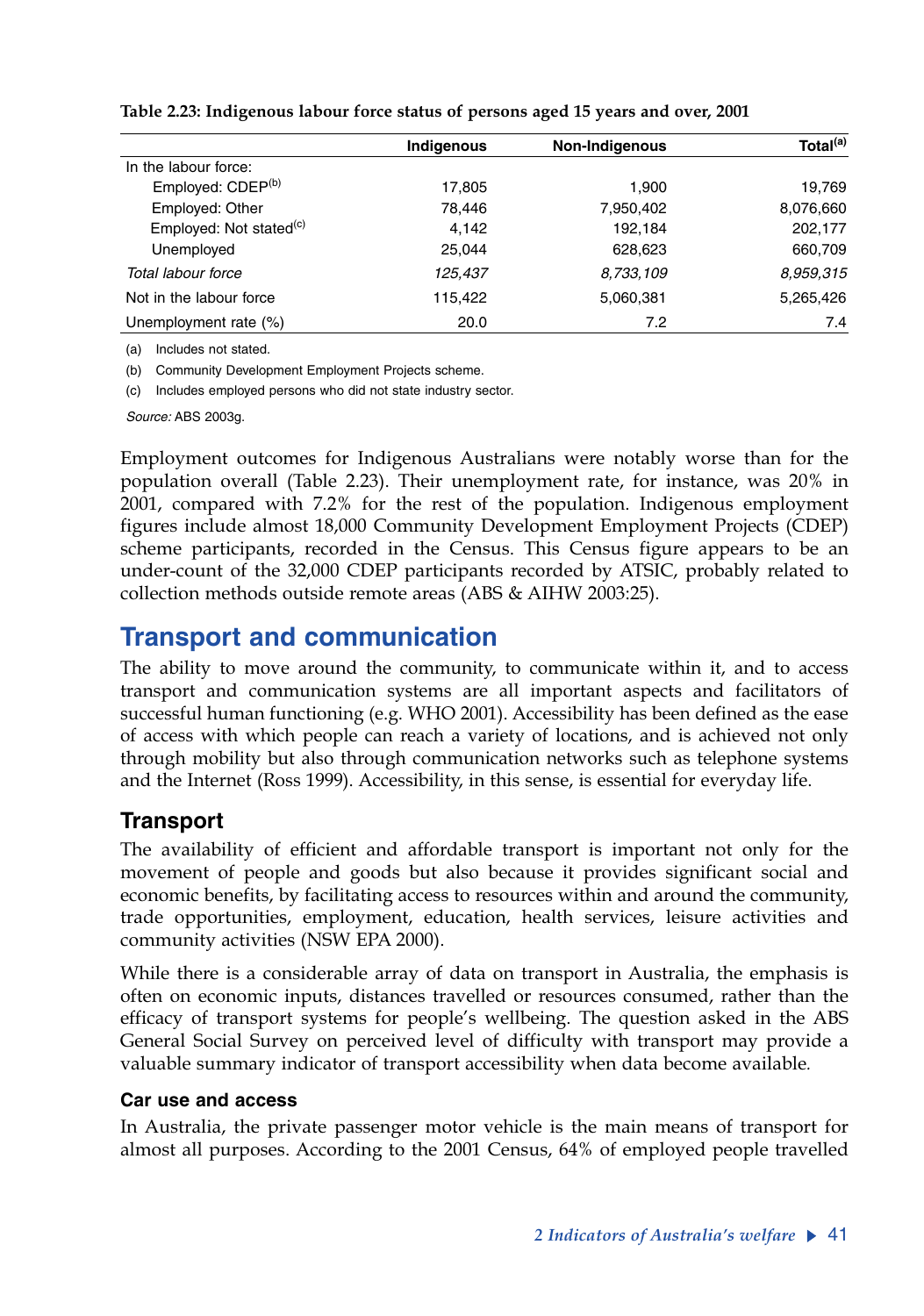to work by car as either passenger or driver; 3% travelled by 'train only'; 3% by 'bus only'; and 5% either rode a bike or walked (ABS 2002h). Even in the Sydney region, the car dominates; on weekdays in 2001, 48% of all trips were made by motor vehicle drivers, 22% by passengers, 5% by train, 6% by bus, 17% walking and 2% using other modes (TDC 2002)*.*

Access to the private motor vehicle and the affordability of its use are therefore indicators of access to the dominant form of transport in Australia. The average operating cost of the majority of small to medium private vehicle models (5 years old or less) was estimated as ranging between \$130 and \$180 per week (NRMA  $2003$ ),<sup>7</sup> compared with average weekly earnings of Australian employees in early 2003 of \$713 per week (ABS 2003g).

#### **Access to public transport**

Access to public transport, and the criteria for judging accessibility, may vary by location. In 2000–01, it was estimated that 99% of Australians living outside metropolitan areas, in urban centres and localities of 200 persons or more, were within 'reasonable access distance' of regional rail, coach or air services (that is, within a road distance of 70–120 kilometres of an airport or 16 kilometres of a rail or regional coach stop) (BTRE 2002)*.* Equivalent data are not available for other regions.

Public transport accessibility for people with a disability is important in facilitating full participation in and enjoyment of community life. In 1998, journeys by public transport were undertaken by 47% (1,577,500 of 3,378,500) of people with a disability (aged 5 years and over). For the last journey in the fortnight before the ABS disability survey, 7% (250,400) used public transport, while in contrast, 78% (2,626,400) of people with a disability travelled by private motor vehicle (31% as a passenger and 46% as the driver) (ABS 1999:31, 33). Difficulty with using public transport was identified by 31% (1,050,700) of people with a disability, the most common difficulty being due to steps for getting in/out of vehicles/carriages. Disability standards for accessible public transport were approved by the Commonwealth Parliament and commenced in October 2002 (see Box 8.3).

## **Communication**

The communication of information, ideas and knowledge is important to many aspects of participation, including in education and the economic sphere. Communication networks provide access to information through channels such as the Internet. The Internet increases accessibility to information for cultural or recreational pursuits, as well as providing efficiencies (through facilities such as Internet banking and purchasing). Better communication makes Australian industry more competitive, both domestically and internationally, thereby enabling a higher economic standard of living (ABS 2002a). The focus here is on indicators of people's access to communication systems and equipment (communications enablers), rather than on indicators of communication activities.

<sup>7</sup> These costs included depreciation, interest, registration, full insurance, NRMA membership, fuel, vehicle maintenance and additional purchase costs.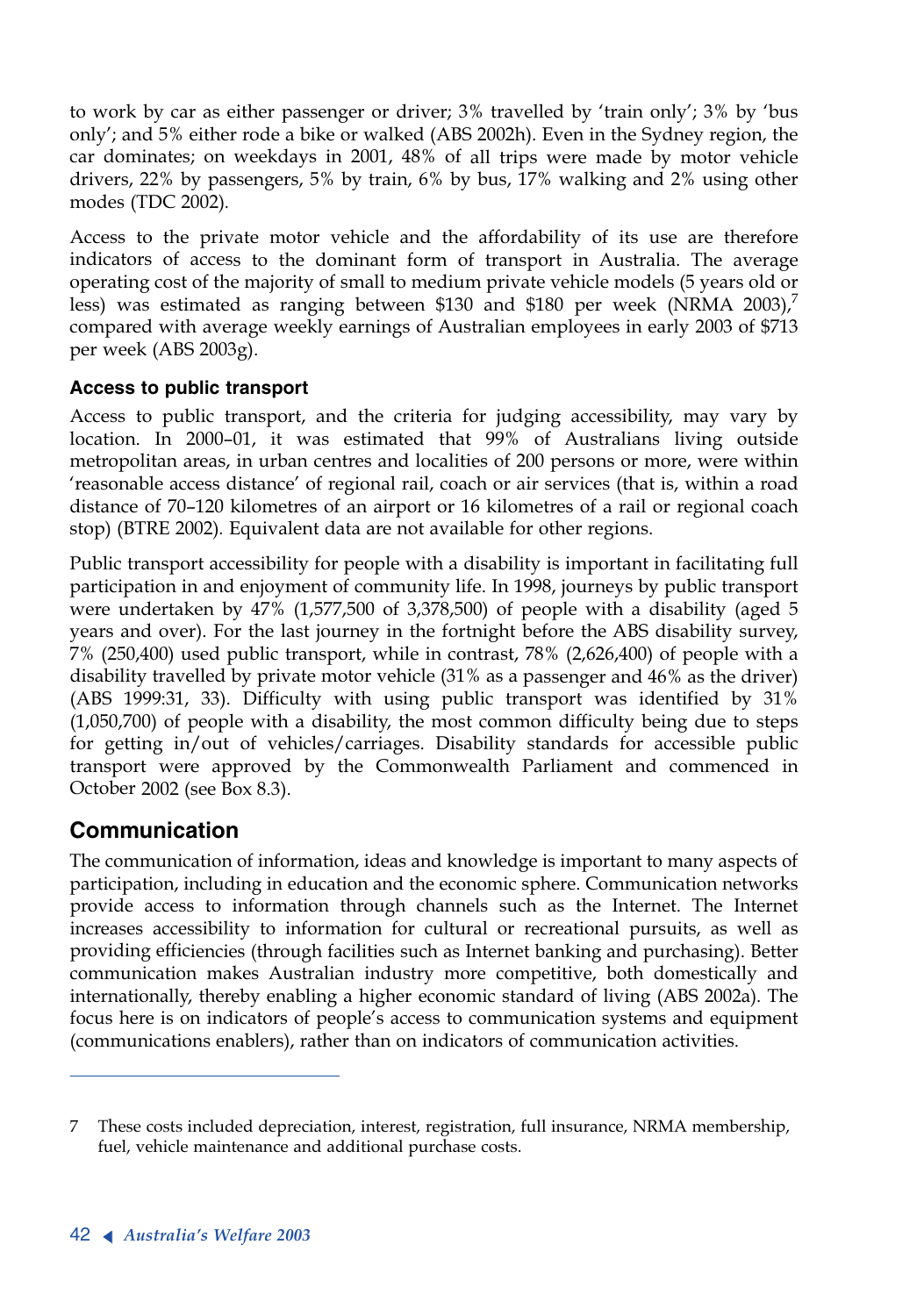The Internet has become an increasingly important communication and research tool, providing information about and to organisations, companies, universities and individuals. It is also capable of offering on-line services including education, banking and shopping, thus allowing people to work or study from home and to save time, as well as to communicate with others. Internet access is indicated by the proportion of households connected to the Internet, compared with the total household population— 37% in 2000, up from 4% in 1996 (ABS 2002a).

Telephones were one of the major communication devices used extensively throughout the 1990s. The number of fixed phone lines in Australia increased by over a third between 1990 and 1999, from 7.8 million to almost 10.5 million (ABS 2002a). Over the same period there was a rapid rise in mobile phone ownership, from 1 per 100 Australians to 40 per 100 Australians. It does not appear possible, however, to obtain data on combined coverage, or the number of households or people with no access to a telephone; the last national data were published by the ABS in 1990.

Telstra is now required to provide tele-typewriter (TTY) vouchers to people who are certified 'profoundly deaf' (HREOC 1995).

The adequacy of mobile phone coverage is of particular interest in a country the size of Australia. There are two main types of mobile phone network: Global system for mobile communications (GSM) and code division multiple access (CDMA) networks. Mobile phone services are also offered via satellite, with coverage over the entire Australian landmass and population; this option is much more costly and not often considered by the average consumer. In 2001–02, Australia's CDMA network had the largest cellular mobile coverage, providing more than 1.1 million square kilometres of coverage—that is, over 13% of total land area of Australia, with 97% of the total population of Australia within this area. The GSM system covered at least 6.6% of total land area, covering 95% of the population (ACA 2002).

# **Recreation and leisure**

A balanced lifestyle that includes participation in recreation and leisure activities can be a major contributor to a person's physical and mental health and wellbeing. Recreational activities may involve group or club activities and hence offer opportunities for social interaction and community engagement, in turn adding to the fabric of a cohesive society. So important is the human need for leisure that it is recognised in the UN Declaration of Human Rights, which states that 'Everyone has the right to rest and leisure, including reasonable limitation of working hours and periodic holidays with pay' *(*UN 1948).

Measuring the time actually spent on recreation and leisure appears to be the most straightforward way of summarising participation in recreation and leisure. This is the approach taken in this chapter; it enables the indication of balance in lifestyle, in that time spent on recreation and leisure can be compared with time spent on other activities.

Time use, in this section, is reported as an average across the whole population aged 15+ years and across every day of the week. These estimated averages are based on household surveys and diary records kept by survey respondents (see ABS 1998b and AIHW 2003a). Because people can carry out more than one activity at a time, activities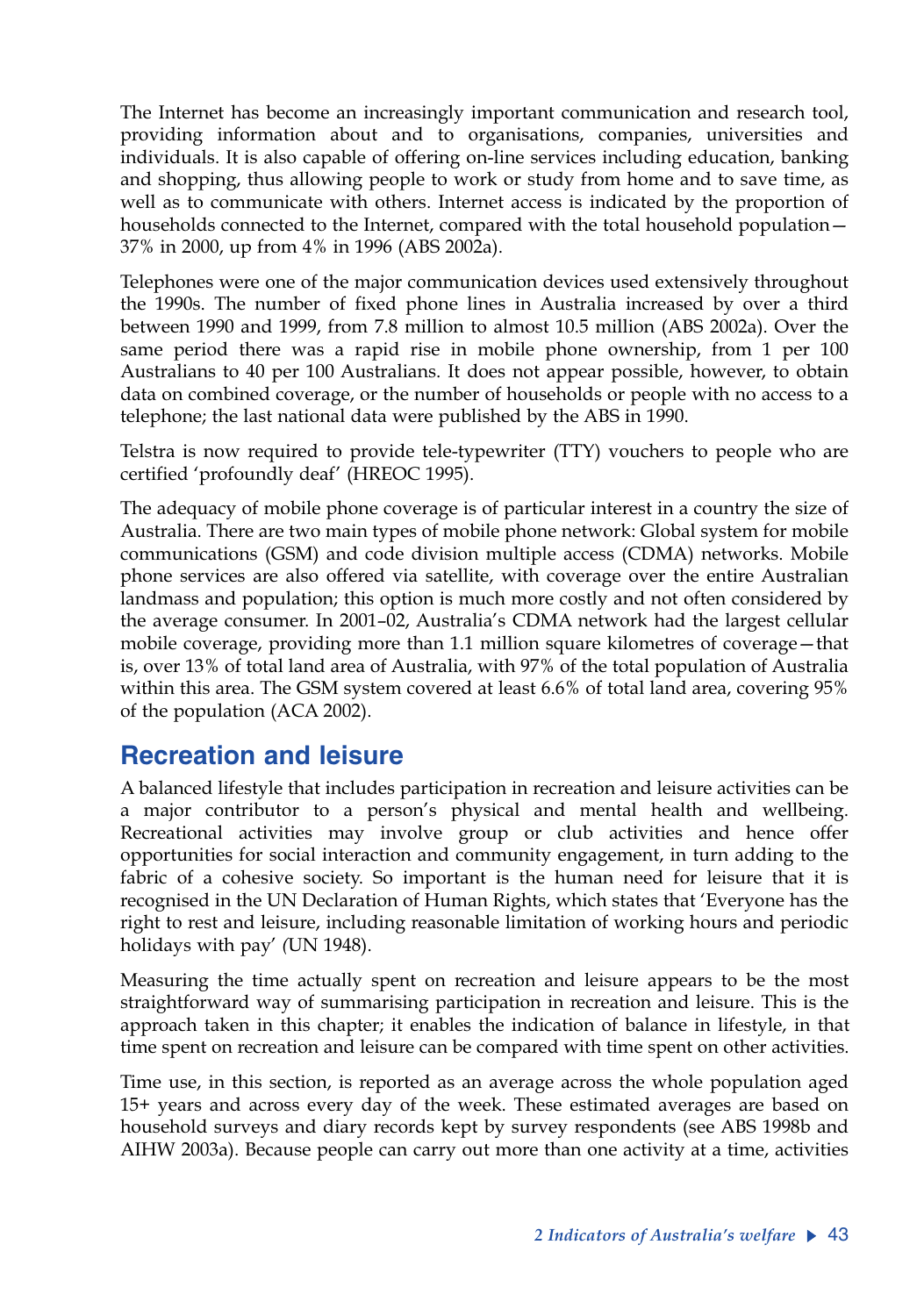may be tabulated as 'main activities' (for which the time used can be summed to a whole day) or else as 'all activities'.

# **Overall pattern of time use**

Personal care, as a main activity, occupied 46% of people's time in 1997, largely because of the inclusion of 'sleep' in this category, on which people spent an average of 36% of their time (ABS 1998b; AIHW 2003a). Recreation and leisure was the next main activity (19% of people's time), ahead of employment (14%) and domestic activities (10%).

There were male–female differences in this pattern, with males spending, on average, more time on employment-related activities than females (18% of time compared with 9%), slightly more in recreation and leisure (20%, compared with 18%), and less in domestic activities (7%, compared with 13%).

# **Overall pattern of recreation and leisure activities**

Of time spent on recreation and leisure activities, by far the most likely was time spent on audio-visual media—TV, radio, recorded music (130 minutes per day on average, of a total of 268 minutes on recreation and leisure as a main activity). Talking (35 minutes) was a distant second, ahead of sports and outdoor activities (27 minutes), reading, games and crafts, and other activities (Table 2.24). There were a number of sex differences, the most marked being that females spent more time talking, and men spent more time on audio-visual activities and sporting and outdoor activities.

When 'all activities' are considered, the picture of recreation and leisure changes somewhat. Audio-visual activities assume even more importance—130 minutes per day for audio visual media as a *main* activity climbs to 257 minutes per day for *all* audiovisual activities—probably reflecting the ease with which people can undertake other activities combined with these, for instance, listening to the radio while driving or gardening. Sport and outdoor activities changed far less, from 27 minutes per day to 28 (ABS 1998b:Table 15).

| Main free-time activities <sup>(a)</sup> | <b>Males</b> | <b>Females</b> | <b>Persons</b> |
|------------------------------------------|--------------|----------------|----------------|
| Sport and outdoor activity               | 33           | 20             | 27             |
| Games/hobbies/arts/crafts                | 18           | 15             | 17             |
| Reading                                  | 24           | 26             | 25             |
| Audio/visual media                       | 143          | 118            | 130            |
| Attendance at recreational courses       |              |                |                |
| Other free time                          | 23           | 20             | 21             |
| Talking (including phone)                | 27           | 44             | 35             |
| Writing/reading own correspondence       |              | 2              |                |
| Associated travel                        | 11           | 7              | 9              |
| Other                                    | 2            |                |                |
| <b>Total</b>                             | 283          | 254            | 268            |

**Table 2.24: Average daily time spent on recreation and leisure as main activities, by sex, 1997 (minutes)**

(a) 'Free time' is a time use category comprising activities such as religious observance, socialising, and a range of activities commonly associated with recreation and leisure.

*Source:* ABS 1998b:18.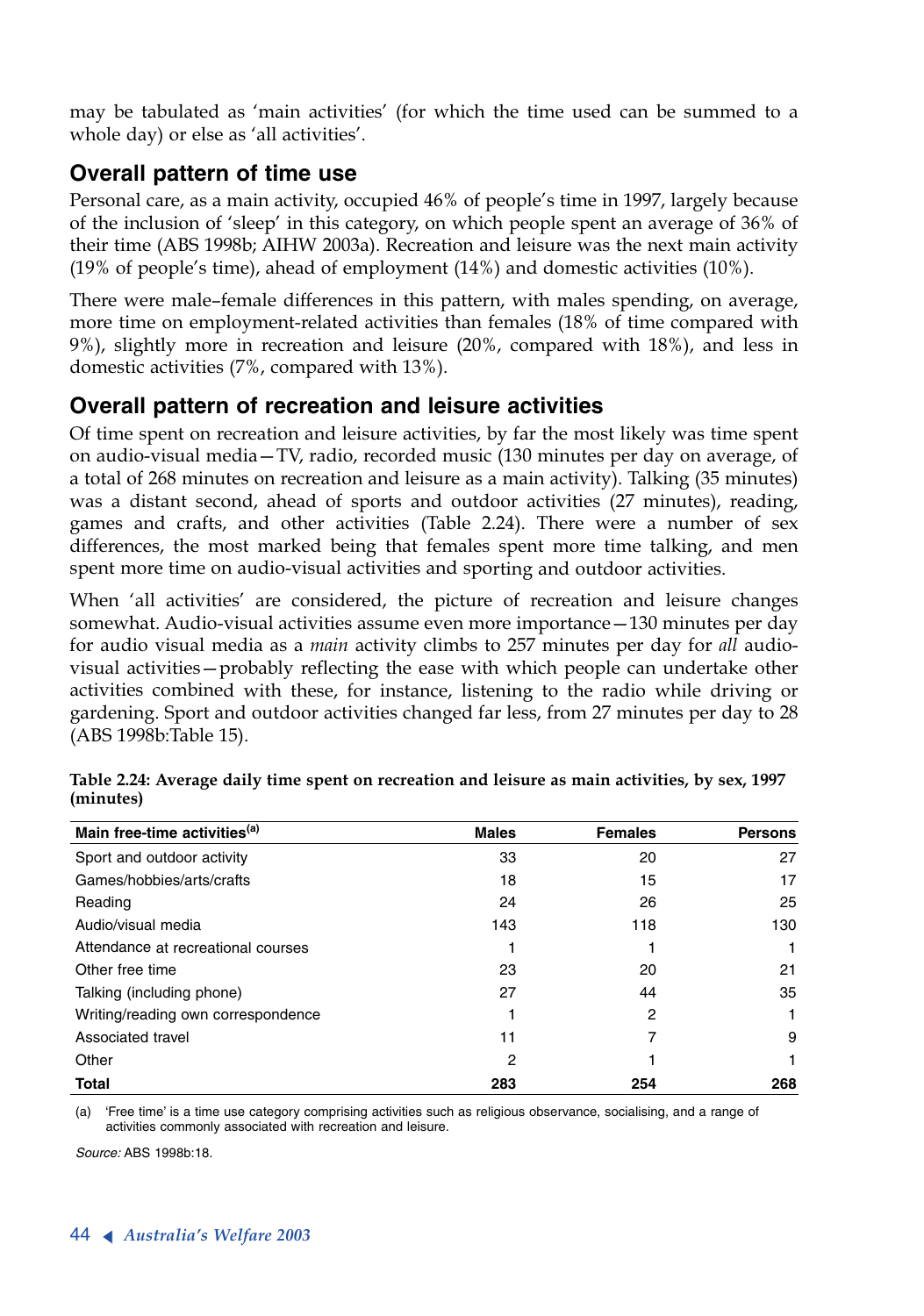| Age          | <b>Males</b> | <b>Females</b> | <b>Persons</b> |
|--------------|--------------|----------------|----------------|
| $15 - 24$    | 326          | 263            | 295            |
| $25 - 34$    | 242          | 206            | 223            |
| $35 - 44$    | 233          | 209            | 221            |
| $45 - 54$    | 253          | 233            | 243            |
| $55 - 64$    | 314          | 297            | 305            |
| 65 and over  | 400          | 377            | 387            |
| <b>Total</b> | 286          | 257            | 271            |

**Table 2.25: Average daily time spent on recreation and leisure as main activities, by age and sex, 1997 (minutes)**

*Source:* ABS 1998b:55.

The 35–44 age group spent the least time of all age groups surveyed on recreation and leisure activities (221 minutes per day as a main activity). Thereafter the time increased, with those in the age group 55–64 years having the same leisure time as the 15–24 year age group (around 300 minutes per day). The sex differences previously noted held in every age group, although they were greatest in the age group 15–24 years, where females spent about 60 minutes less per day on recreation and leisure than did males of the same age (Table 2.25).

#### **Recreation and employment**

People who were employed full-time spent some 30 minutes per day less on recreation and leisure than did those who were employed part-time (Table 2.26). People who were not employed at the time of the survey spent the greatest amount of time on recreation and leisure activities. Females had less leisure time than males, regardless of employment status. In fact, females employed part-time had about the same average time for recreation and leisure as did males employed full time, and those not employed had as much leisure time as part-time employed males.

| <b>Employment status</b> | Males | <b>Females</b> | <b>Persons</b> |
|--------------------------|-------|----------------|----------------|
| Employed full-time       | 225   | 198            | 217            |
| Employed part-time       | 304   | 226            | 247            |
| Not employed             | 392   | 303            | 337            |

**Table 2.26: Average daily time spent on recreation and leisure as main activities, by employment status and sex, 1997 (minutes)**

*Source:* ABS 1998b:34.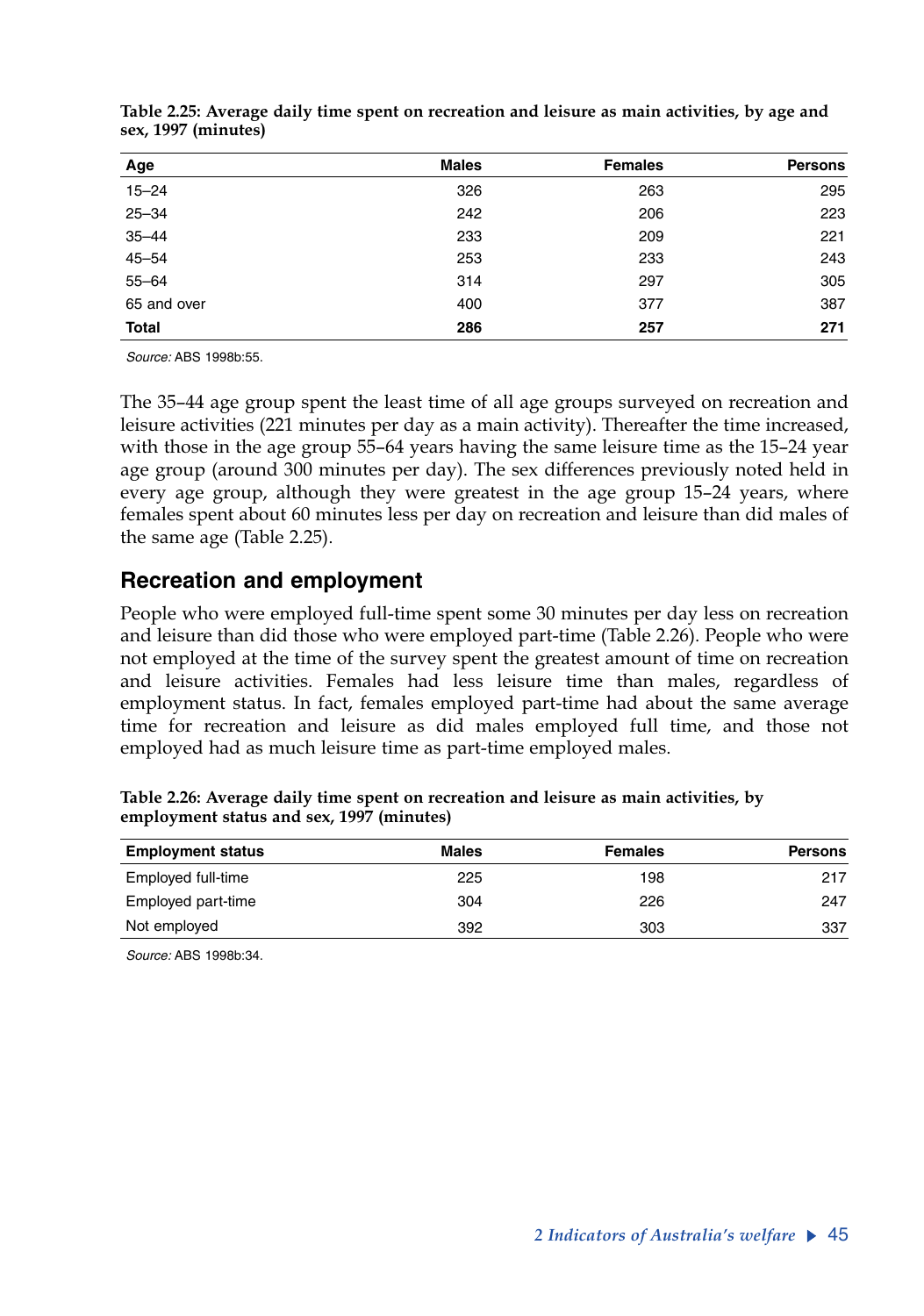# **Physical activity**

Physical activity is recognised as an important factor in reducing the risk of certain chronic diseases and their effects. The National Physical Activity Guidelines for Australians recommend 30 minutes of moderate-intensity physical activity on most days of the week.

Data from the Active Australia surveys indicate that the proportion of people aged 18 years and over whose physical activity levels were considered sedentary rose between 1997 and 2000, from 13.4% to 15.3% (AIHW 2003b:3). These people reported no participation in walking, moderate-intensity or vigorous-intensity activity during the week prior to the survey. It should be noted that, in determining a respondent's level of physical activity, the Active Australia Survey does not count physical activity in the course of work.

# **2.4 Social cohesion**

Social cohesion can be described as the 'connections and relations between societal units such as individuals, groups (and) associations' (Berger-Schmitt 2000:2, following McCracken 1998). $8$  Embedded within this concept are feelings and attitudes such as shared values, trust, and a sense of belonging, which shape and moderate these connections and relations.

A review of approaches to the concept of social cohesion identified two main themes or 'societal goal dimensions' (Berger-Schmitt 2000):

- 1. The first dimension concerns the reduction of disparities, inequalities and social exclusion.
- 2. The second dimension concerns the strengthening of social relations, interactions and ties. This dimension embraces all aspects which are generally also considered as the social capital of society.

Both dimensions are of equal importance to any assessment of social cohesion, since strong social capital on its own may result in exclusion of or discrimination against people not belonging to a particular community or group. In this section, however, the indicators presented focus on the second dimension—social capital.<sup>9</sup> The underlying

<sup>8</sup> The concept of social cohesion is often interpreted and defined in relation to two other equally important conceptual players in the social statistics field—social capital and social exclusion. However, interpretations of the relationship between these concepts, particularly between social cohesion and social capital, do differ, with social cohesion being seen as encompassing, equal to or an element of social capital (see, for example, Green 2003). Here social cohesion is seen as encompassing social capital.

<sup>9</sup> Social capital as defined by the OECD, and recognised by the ABS, comprises the 'networks, together with shared norms, values and understandings which facilitate cooperation within or among groups' (Cote & Healy 2001:41).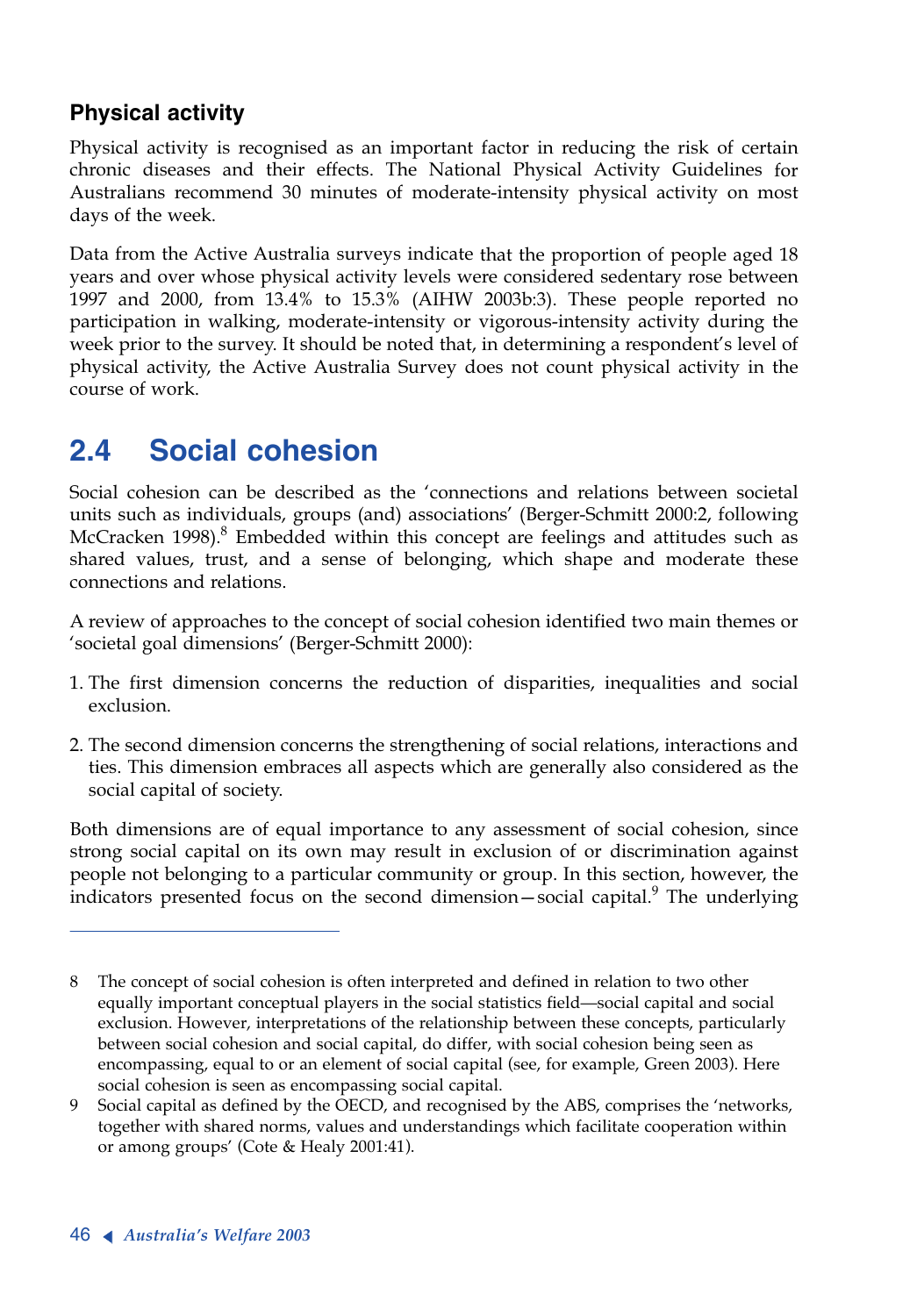theme of the first dimension (i.e. exclusion) flows through this and the other welfare components of 'Healthy living' (Section 2.2) and 'Autonomy and participation' (Section 2.3), in terms of the measures of distribution, inequality and disadvantage.

Social cohesion is an evolving field in social statistics, in terms of its constituents and interpretation. A lack of recent, nationwide data has hampered any broad assessment of the strength of social cohesion in Australia, although smaller, more regionally based analyses provide an insight. The advent of new social surveys capturing the concept of social cohesion should strengthen the presentation of social cohesion indicators in the future and improve our understanding of their relationship to the notion of a cohesive society.

Nonetheless, current data do provide some evidence about social cohesion in Australia. For example, community engagement is relatively strong, with Australians volunteering at a rate similar to or higher than that found in other developed countries. On the negative side, there are indications of social exclusion in the high imprisonment rates experienced by young males and the Indigenous population, and in the presence of suicide as a major cause of death, again especially for young males. Social and civic trust are difficult to measure and the evidence available is equivocal.

# **Family formation and functioning**

The family<sup>10</sup> is 'the largest source of emotional, practical and financial support in our society' (McDonald 1995:1) and can be conceived of as the wellspring from which some of the dimensions crucial to social cohesion develop, such as trust, social support and the extension of social networks (Coleman 1988; Furstenburg & Hughes 1995; Hughes & Black 2003; Stone & Hughes 2002). The breakdown of the family, in turn, potentially contributes to the disruption of networks forged by family living and the inherent trust that goes with these.

# **Family formation**

Families have undergone significant change in the last three decades. Marriage rates and fertility rates have decreased, de facto relationships and single-parent families are more common, and divorce has increased (AIHW 1997, 1999, 2001a; McDonald 1995, 2003; and see Chapter 6). To reflect these changes, the indicators of family formation and dissolution presented here include social marital status and family type, and agespecific divorce rates. Additional indicators of age-specific marriage rates and fertility rates are discussed in Chapter 6 (Tables 6.1 and 6.2).

<sup>10</sup> Families are defined in any number of ways, often depending on whose perspective is being sought and the purposes for which a family requires definition. This chapter recognises the ABS definition of the family as 'two or more persons, one of whom is at least 15 years of age, who are related by blood, marriage (registered or de facto), adoption, step or fostering, and who are usually resident in the same household' (ABS 1995:166).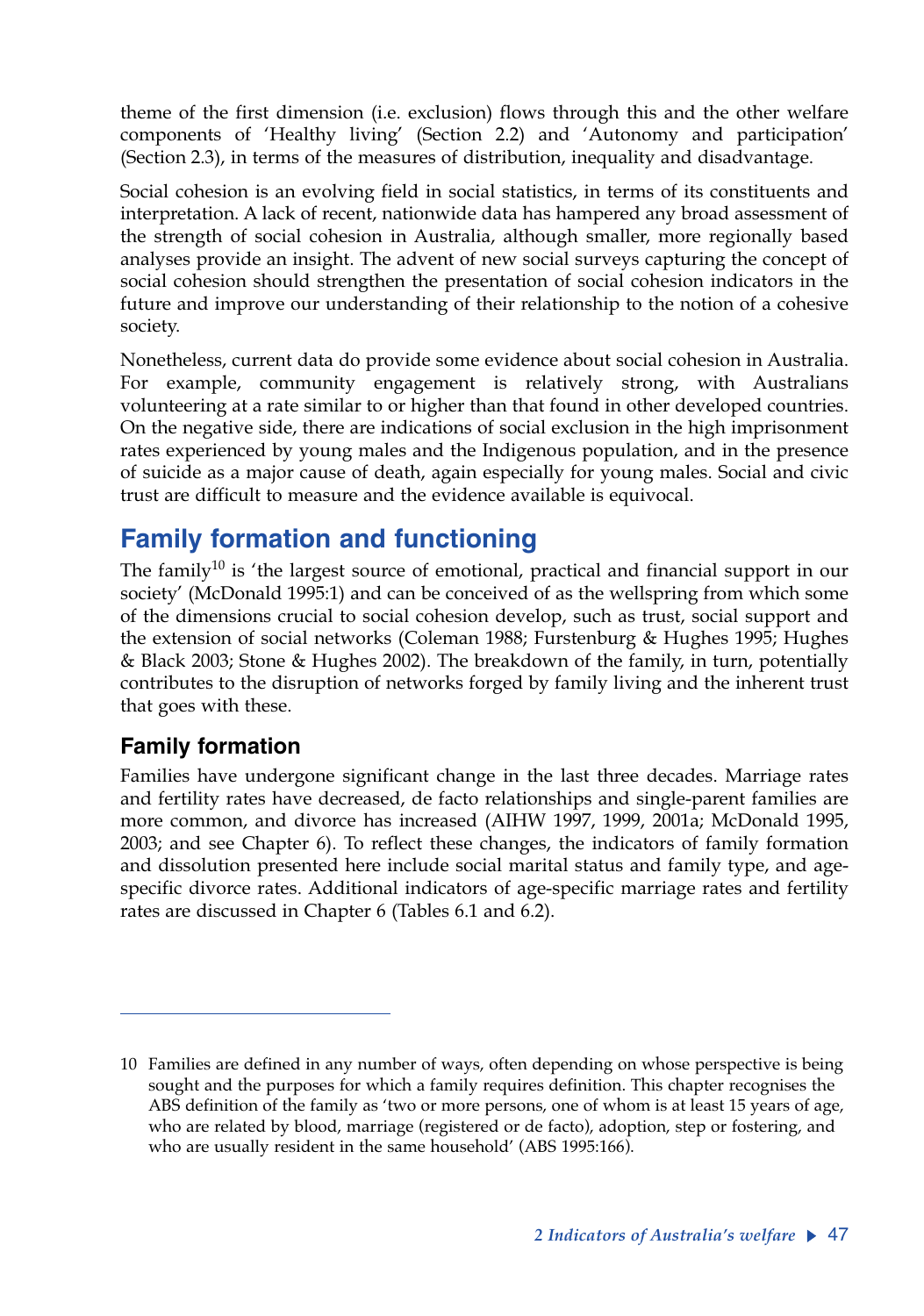|                                  | Age group |           |           |                |           |       |           |       |  |
|----------------------------------|-----------|-----------|-----------|----------------|-----------|-------|-----------|-------|--|
|                                  | $15 - 24$ | $25 - 34$ | $35 - 44$ | $45 - 54$      | $55 - 64$ | 65-74 | $75 - 84$ | $85+$ |  |
|                                  |           |           |           | <b>Males</b>   |           |       |           |       |  |
| Registered marriage              | 2.2       | 36.2      | 59.9      | 66.1           | 69.2      | 68.2  | 61.8      | 39.8  |  |
| De facto marriage <sup>(a)</sup> | 4.9       | 14.3      | 8.5       | 5.8            | 3.5       | 1.5   | 8.8       | 0.7   |  |
| Not married                      | 82.2      | 39.3      | 23.4      | 20.2           | 18.4      | 19.5  | 24.8      | 33.8  |  |
| Not applicable <sup>(b)</sup>    | 10.7      | 10.2      | 8.2       | 7.8            | 8.9       | 10.8  | 12.5      | 25.7  |  |
|                                  |           |           |           | <b>Females</b> |           |       |           |       |  |
| Registered marriage              | 5.4       | 46.5      | 63.3      | 65.1           | 63.2      | 51.8  | 29.8      | 8.3   |  |
| De facto marriage <sup>(a)</sup> | 8.2       | 13.7      | 7.6       | 5.1            | 2.4       | 0.8   | 0.4       | 0.2   |  |
| Not married                      | 76.7      | 32.6      | 24.0      | 23.8           | 25.9      | 37.4  | 55.2      | 53.1  |  |
| Not applicable <sup>(b)</sup>    | 9.7       | 7.2       | 5.2       | 5.9            | 8.5       | 10.0  | 14.7      | 38.4  |  |

**Table 2.27: Social marital status of Australians, by sex and age, 2001 (per cent)**

(a) Includes same-sex couples.

(b) Includes persons in non-classifiable households, non-private dwellings, migratory or off-shore census collection districts, and visitors from within Australia.

*Source:* ABS 2003h.

Social marital status reflects the current marital status of Australians aged 15 years and over, including those people living in registered and de facto marriages. De facto marriages include both heterosexual and same-sex couples. Issues related to the accurate identification of same-sex couples, however, preclude any attempt to separately present these data here.

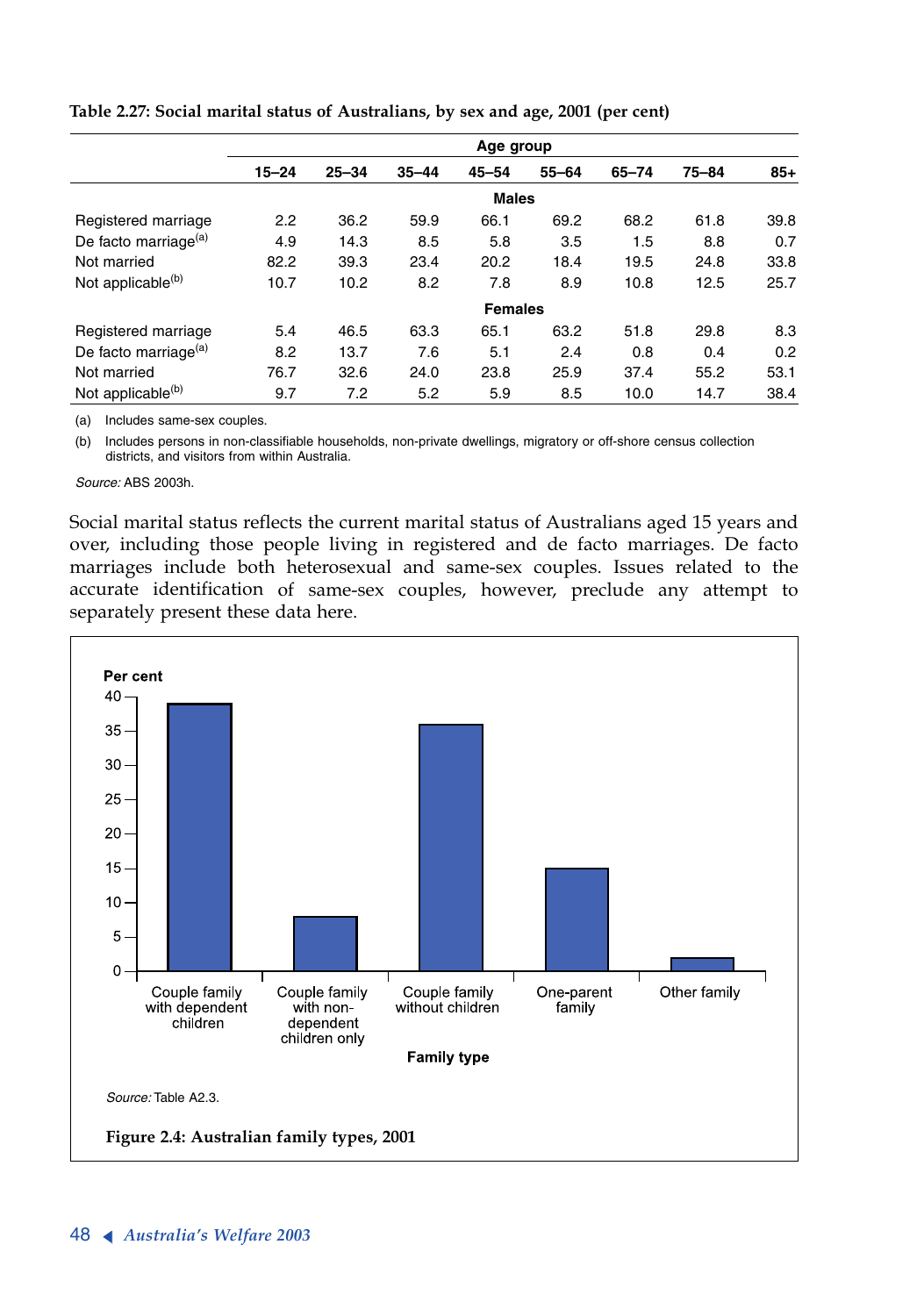|                | Age group |           |           |           |       |       |           |           |       |       |
|----------------|-----------|-----------|-----------|-----------|-------|-------|-----------|-----------|-------|-------|
|                | < 24      | $25 - 29$ | $30 - 34$ | $35 - 39$ | 40–44 | 45–49 | $50 - 54$ | $55 - 59$ | $60+$ | Total |
| <b>Males</b>   |           |           |           |           |       |       |           |           |       |       |
| 1991           | 10.6      | 20.5      | 19.7      | 17.0      | 14.7  | 12.5  | 9.0       | 5.9       | 2.2   | 11.6  |
| 2000           | 12.0      | 19.1      | 21.1      | 18.8      | 16.5  | 14.2  | 11.4      | 7.5       | 2.7   | 12.0  |
| <b>Females</b> |           |           |           |           |       |       |           |           |       |       |
| 1991           | 16.1      | 21.5      | 18.3      | 15.6      | 13.5  | 10.6  | 6.5       | 3.8       | 1.4   | 11.5  |
| 2000           | 16.1      | 21.8      | 20.5      | 17.5      | 15.4  | 12.6  | 9.0       | 5.2       | 1.8   | 12.0  |

**Table 2.28: Age-specific divorce rates,(a) 1991 and 2001**

(a) Per 1,000 married males and females.

*Source:* ABS 2002i.

In 2001, over 60% of Australians aged 35–64 were in registered marriages (Table 2.27). Younger Australians (15–24 years) were more often not married, as was the case for women over the age of 75 years. Compared with males, a greater proportion of females between the ages of 15 and 44 years were in registered marriages, particularly for the age group 25–34 (47% of females, compared with 36% of males).

The proportion of people living in de facto marriages varied with age, ranging from 0.7% to 14% for males and 0.2% to 14% for females. De facto marriages were by far more common for younger adults, the highest rates being reported for adults aged 25–34 years (14% for both males and females), followed by 35–44 year olds (9% of males and 8% of females).

The majority of Australian families in 2001 were couple families with dependent children (39%) or couple families without children (36%) (Figure 2.4). One-parent families made up 15% of all families.

The age-specific divorce rate for men and women in 2001 was 12.0 divorces per 1,000 married people (Table 2.28). The highest rates for both men and women occurred between the ages of 25 and 39 years. Divorce rates have increased slightly since 1991, for both sexes and most age groups.

# **Family functioning**

Family functioning is an important mediator of the impact of family structure and exerts possibly greater influence on child development and health outcome(s) than family structures and transitions (Sanson & Lewis 2001). Themes such as family cohesion, as indicated by the strength and quality of relationships, and family support are commonly used in any discussion of family functioning and its relationship with social cohesion (Amato 1998; Coleman 1988; Furstenburg & Hughes 1995). Some potential indicators are briefly discussed below, although universally applied indicators are yet to be developed. Data are presented for two indicators of family breakdown domestic violence and rates of children who were the subject of a child protection substantiation.

Indicators of family cohesion focus on the quantity and quality of interactions between family members, and hence the quality of existing relationships. One approach is to develop a composite of indicators based on questions relating to the frequency of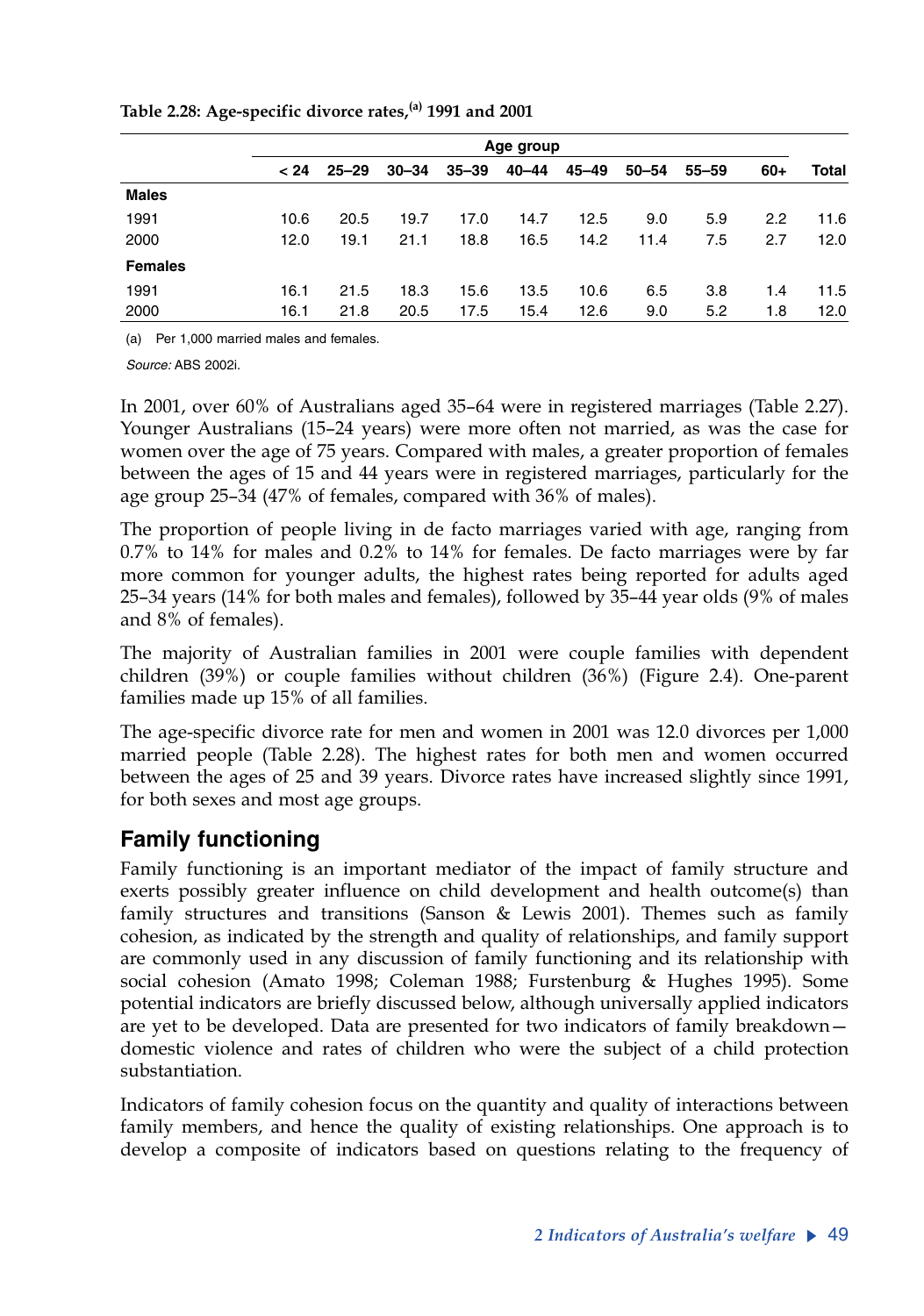positive interactions (e.g. talks, attention, conversation, pursuit of common activities) or negative confrontations (e.g. conflict) (Amato 1998; Berger-Schmitt 2000; Coleman 1988). Another approach looks at levels of satisfaction as expressed by different family members. The HILDA survey (see <www.melbourneinstitute.com/hilda/>) provides some data on family cohesion—an appropriate indicator will be developed in the future.

Family members are often the first source people turn to when looking for support. Having the confidence to seek support from immediate family members in times of need suggests the entrenchment of trust and reciprocity (Hughes & Black 2003). The 'Growing up in Australia' survey, $^{11}$  a longitudinal study examining the impact of the social and cultural environment on Australian children, will ask respondents about who they turn to when needing emotional support and advice, financial assistance and practical help (e.g. care when sick). The first wave of these data is not due until 2005.

#### **Domestic violence**

Domestic violence refers to all potential forms of family violence (Flitcraft 1997), but abuse between married and de facto couples, specifically with the female partner as victim, tends to be the most commonly defined form of domestic violence and is hence the primary subject of policy and research attention. Nationwide data on domestic violence are limited and what is reported is often concealed within general assault (physical or sexual) statistics. In 2002, household survey data reveal that 21% of all assault victims (149,100 persons) were assaulted by a partner (current or ex-) or other family member (Table 2.29). Females (35%) were much more likely than males (9%) to have been assaulted by a partner or other family member.

|                                         | <b>Males</b> |          | <b>Females</b> |          | <b>Persons</b> |          |  |
|-----------------------------------------|--------------|----------|----------------|----------|----------------|----------|--|
| <b>Offenders</b>                        | No. ('000)   | Per cent | No. ('000)     | Per cent | No. ('000)     | Per cent |  |
| Partner                                 | $*4.9$       | $*1.3$   | 29.8           | 9.2      | 34.7           | 4.8      |  |
| Ex-partner                              | $*7.3$       | $*1.9$   | 37.5           | 11.5     | 44.9           | 6.3      |  |
| Other family member                     | 23.4         | 6.0      | 46.1           | 14.2     | 69.5           | 9.7      |  |
| <b>Total</b>                            | 35.6         | 9.2      | 113.4          | 34.9     | 149.1          | 20.8     |  |
| Total victims of assault <sup>(b)</sup> | 392.2        | 100.0    | 325.7          | 100.0    | 717.9          | 100.0    |  |

**Table 2.29: Domestic violence: Australians who were assaulted by a partner, ex-partner or other family member, 2002(a)**

(a) Data are based on the most recent incident reported by respondents in the 2002 ABS Crime and Safety Survey.

(b) Other offenders include friend, work/study colleague, neighbour, acquaintance, other known person, and not known personally.

*Source:* ABS 2003d.

<sup>11</sup> The 'Growing up in Australia' survey is being funded by the Commonwealth Government and implemented by a consortium led by the Australian Institute of Family Studies and FaCS.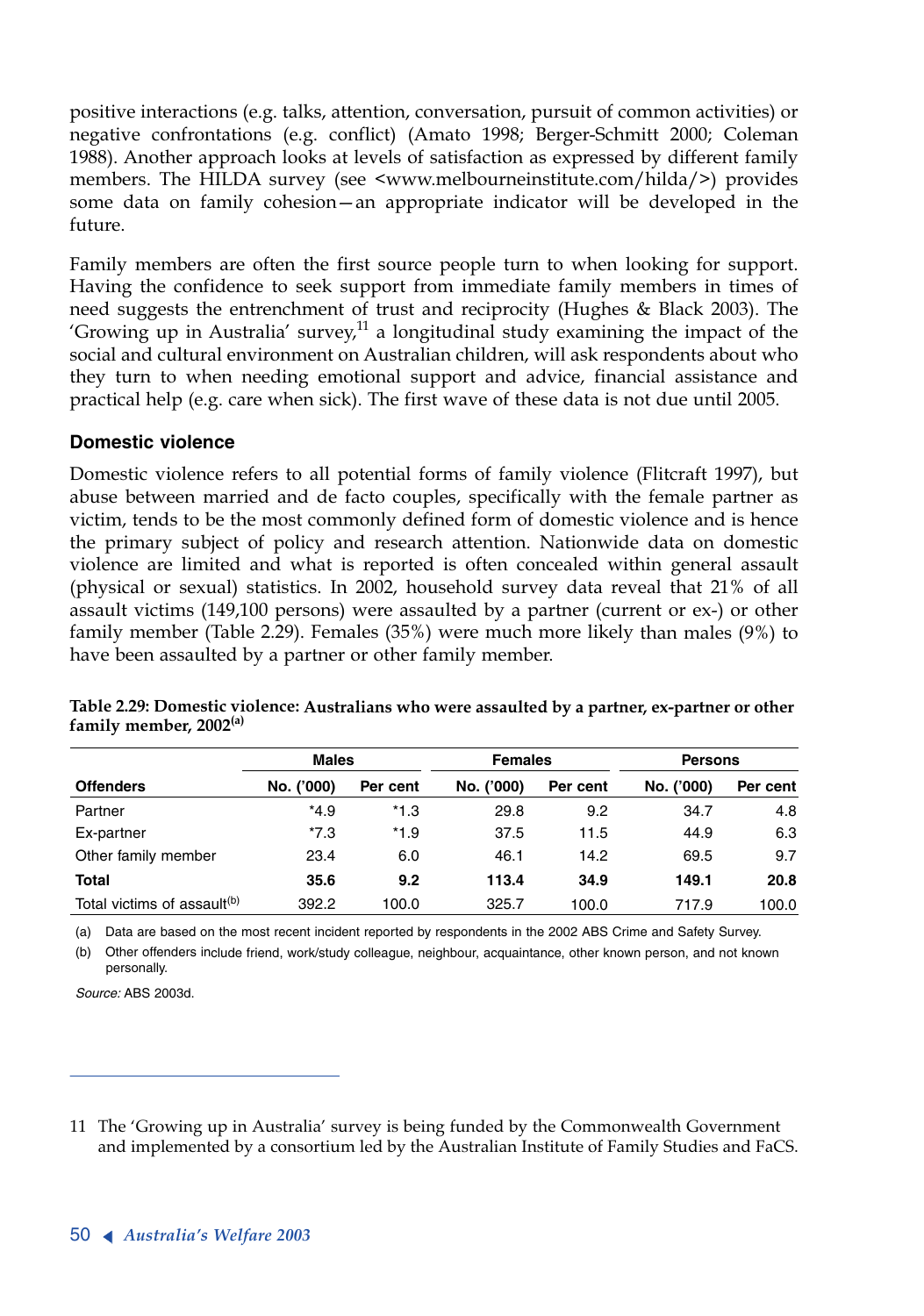#### **Child abuse and neglect**

Child abuse and neglect is the 'physical or psychological damage caused by the abusive behaviour of others, or the failure of others to protect a child from such damage' (James 1994:2). Such abuse is often caused by family breakdown, either due to 'internal' factors such as marital conflict or other dysfunctional family relationships, lack of parenting skills, or problems with coping or self-control, or by 'external' factors such as social isolation.

Notifications of child abuse to community services departments are substantiated if there is reasonable cause to believe that a child has been, was being or is likely to be abused or neglected or otherwise harmed. Community attitudes, and the differences between jurisdictions in child protection policies and practices, affect rates of substantiation and thus the data discussed below should be treated with some caution (see Section 6.5, and AIHW 2003c).

Rates of children who were the subject of a child protection substantiation in 2001–02 generally declined with age, with the highest rates being for children aged under 1 year (range: 1.8–15.6 per 1,000) and the lowest for children aged 15 and 16 years (range: 0.6–5.2 per 1,000) (Table 2.30). The one exception was New South Wales where higher substantiation rates were found for children aged 10–14 years.

Indigenous children were more likely to be the subject of substantiation than non-Indigenous Australian children, for all states and territories. In Victoria, for example, the substantiation rate for Indigenous children was 48.1, compared with 6.1 for non-Indigenous children. The reasons behind the over-representation of Indigenous children in child protection substantiations are complex but may include intergenerational effects of previous separations from family and culture, and poor socioeconomic status (HREOC 1997).

| Age            | <b>NSW</b> | Vic  | Qld  | WA   | <b>SA</b> | Tas | <b>ACT</b> | ΝT   |
|----------------|------------|------|------|------|-----------|-----|------------|------|
| $<$ 1          | 4.5        | 11.1 | 15.6 | 4.8  | 8.8       | 1.8 | 6.5        | 11.6 |
| $1 - 4$        | 4.2        | 7.4  | 9.8  | 2.5  | 5.6       | 1.6 | 3.0        | 7.1  |
| $5 - 9$        | 5.0        | 6.2  | 8.6  | 2.7  | 5.9       | 1.1 | 3.0        | 5.1  |
| $10 - 14$      | 5.3        | 5.8  | 7.6  | 2.1  | 4.8       | 1.0 | 2.2        | 5.3  |
| $15 - 16$      | 3.9        | 5.2  | 3.3  | 1.2  | 2.4       | 0.6 | 1.1        | 2.6  |
| Indigenous     | 15.3       | 48.1 | 14.3 | 13.5 | 31.6      | 0.3 | 6.5        | 9.7  |
| Non-Indigenous | 4.3        | 6.1  | 7.9  | 1.7  | 4.4       | 1.4 | 2.6        | 3.2  |

Table 2.30: Rates of children who were the subject of a child protection substantiation,<sup>(a)</sup> by **age, Indigenous status, and state and territory, 2001–02**

(a) Per 1,000 children.

*Source:* AIHW 2003c.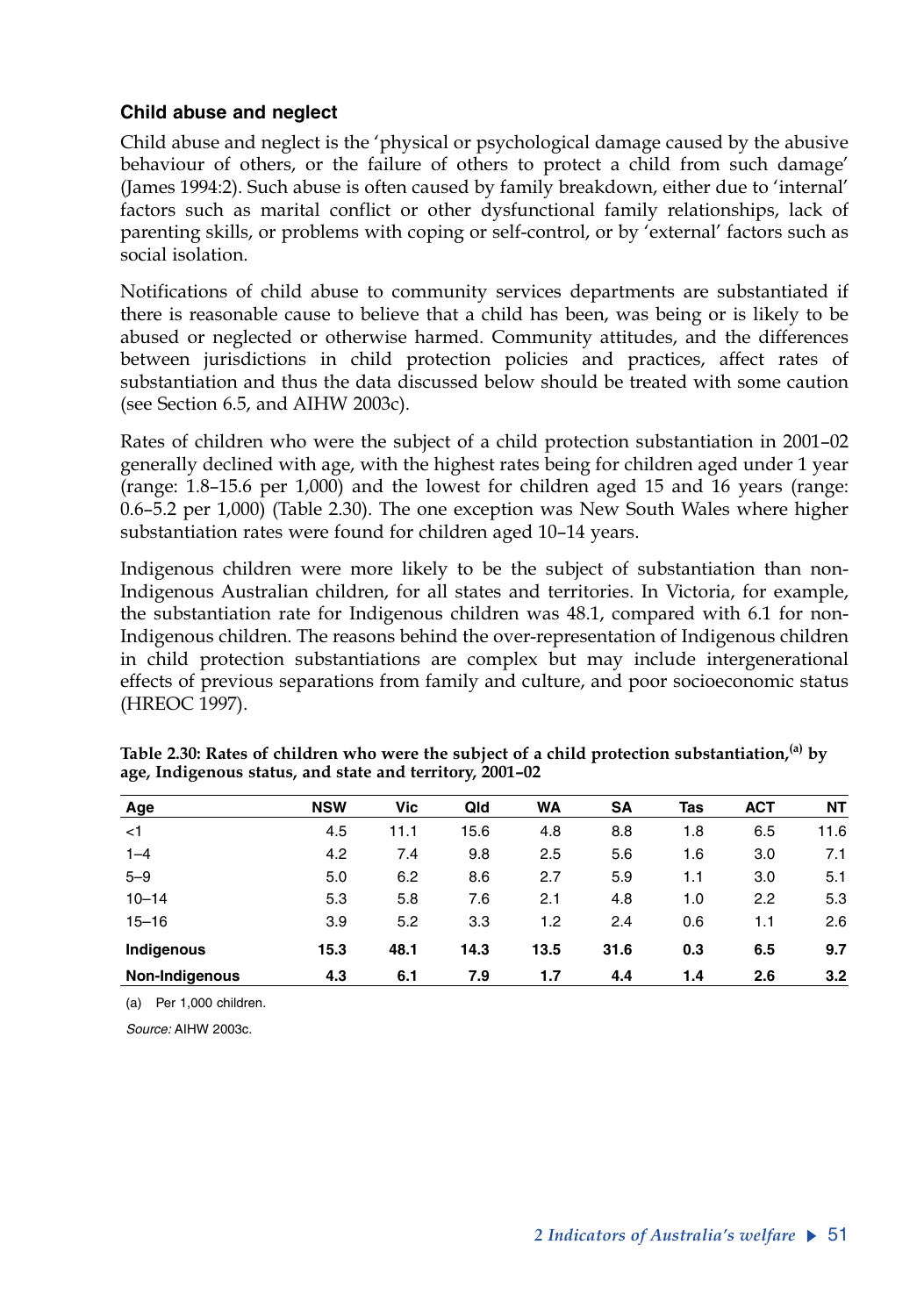# **Social and support networks**

Social networks embody the informal networks operating in society. Interaction is the key to their maintenance and provides the opportunity to build reciprocal relationships and generate interpersonal trust. Strong social networks may act as reservoirs for support; 'a resource that, once accumulated, can be drawn upon or accessed as needed' (Boisjoly et al. 1995:609). Support may be experienced in any number of guises, including the provision of information, practical help or emotional support. The quality and amount of support offered is often related to the social norms governing a network, the knowledge and will of the network, as well as to its size and density.

The number of contacts with extended family (including those not usually living in the same household) and friends is a commonly used indicator of social network strength in national and community-based surveys. How often individuals see or speak to relatives, friends and neighbours can translate into feelings of acceptance, social trust and shared norms and identities. The quality of social contacts is also important for strengthening these networks because it presents strong evidence for actual and existing bonds (Black & Hughes 2001). No national data are available on the quality of informal social relations.

Family and close friends are often the first people individuals turn to for care and support. Access to social support is reported to have a positive impact on health (Baum et al. 2000; Rosenfeld 1997), to buffer stress (Cassel 1976) and facilitate empowerment (Craig & Mayo 1995). Furthermore, the receipt and delivery of assistance, especially in times of need, can engender feelings, and the actual execution, of reciprocity.

### **Social detachment**

Social detachment can be experienced in terms of isolation, exclusion and noninvolvement, particularly if a person is cut off from relationships providing friendship, company, care or support. Rates of suicide and prisoner population are two indicators proposed to reflect the level of social detachment existing in a population (see, for example, ABS 2002c; Berger-Schmitt & Noll 2000; OECD 2003), and hence a subsequent strain on social cohesion. See the section on 'Safety', above, for data on suicide.

On 30 June 2002, there were 22,492 prisoners in Australia (Table 2.31). Males made up 93% of the prison population and their rate of imprisonment was much higher than for females—282.4 males per 100,000 population, compared with 19.2 females per 100,000.

Non-Indigenous Australians made up 80% of the prison population in 2002. The rate of imprisonment was 118.7 persons per 100,000. Around 39% of these prisoners were aged 20–29 and 32% were aged 30–39 years. Males were imprisoned at a rate much higher than females (226.9 and 14.5 per 100,000, respectively).

The imprisonment rate of Indigenous people was more than 10 times higher than that of non-Indigenous people, at 1,806.3 per 100,000 (compared with 118.7). Again, most prisoners were aged between 20 and 39 years, with half of all Indigenous prisoners aged 20–29 years. Imprisonment rates for males in the age groups 20–29 and 30–39 were exceptionally high, at 5,453.1 and 4,616.0, respectively, and over 10 times the rate for non-Indigenous males. For females in these age groups the difference between Indigenous and non-Indigenous rates was even greater.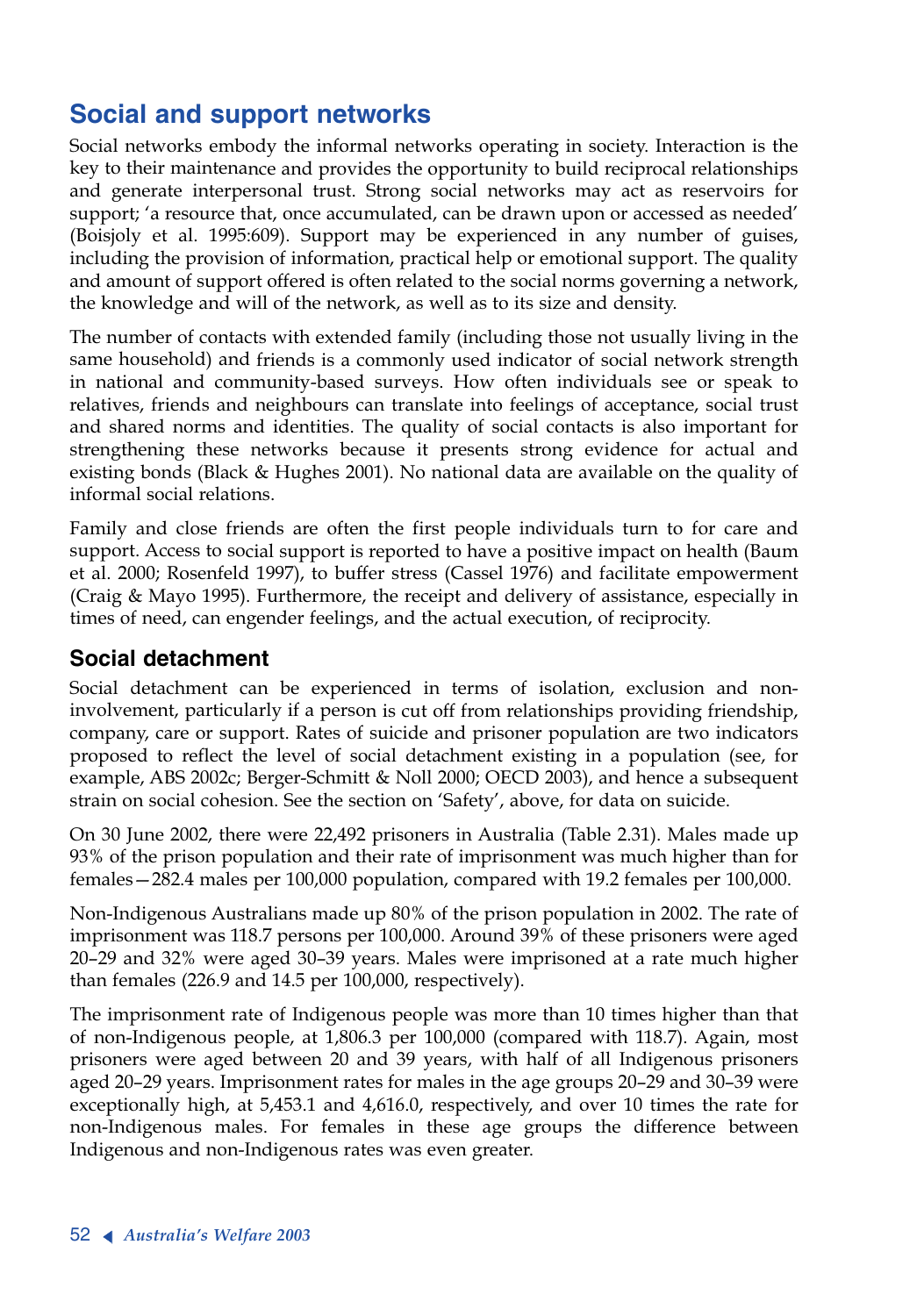| <b>Males</b>   |        |       | <b>Females</b>      |       |       | <b>Persons</b>      |        |       |                     |
|----------------|--------|-------|---------------------|-------|-------|---------------------|--------|-------|---------------------|
| Age            | No.    | %     | Rate <sup>(c)</sup> | No.   | %     | Rate <sup>(c)</sup> | No.    | %     | Rate <sup>(c)</sup> |
| Non-Indigenous |        |       |                     |       |       |                     |        |       |                     |
| $17 - 19$      | 572    | 3.4   | 133.6               | 27    | 2.4   | 6.6                 | 599    | 3.3   | 71.6                |
| $20 - 29$      | 6,604  | 39.1  | 483.5               | 478   | 42.8  | 35.4                | 7,082  | 39.3  | 260.8               |
| $30 - 39$      | 5,322  | 31.5  | 360.2               | 364   | 32.6  | 24.1                | 5,686  | 31.5  | 190.5               |
| $40 - 49$      | 2,677  | 15.9  | 186.5               | 176   | 15.8  | 12.1                | 2,853  | 15.9  | 98.5                |
| $50 - 59$      | 1,209  | 7.2   | 100.6               | 56    | 5.0   | 4.7                 | 1,265  | 7.0   | 52.9                |
| $60+$          | 497    | 2.9   | 32.4                | 16    | 1.4   | 0.9                 | 513    | 2.9   | 15.3                |
| Total          | 16,881 | 100.0 | 226.9               | 1,117 | 100.0 | 14.5                | 17,998 | 100.0 | 118.7               |
| Indigenous     |        |       |                     |       |       |                     |        |       |                     |
| $17 - 19$      | 241    | 5.8   | 1,720.0             | 25    | 6.8   | 184.1               | 266    | 5.9   | 964.0               |
| $20 - 29$      | 2,017  | 48.9  | 5,453.1             | 195   | 53.1  | 523.2               | 2,212  | 49.2  | 2,978.6             |
| $30 - 39$      | 1,359  | 32.9  | 4,616.0             | 102   | 27.8  | 312.0               | 1,461  | 32.5  | 2,350.6             |
| $40 - 49$      | 409    | 9.9   | 2,009.3             | 40    | 10.9  | 175.7               | 449    | 10.0  | 1,041.4             |
| $50 - 59$      | 84     | 2.0   | 740.4               | 5     | 1.4   | 39.8                | 89     | 2.0   | 372.1               |
| $60+$          | 17     | 0.4   | 218.4               |       |       |                     | 17     | 0.4   | 95.8                |
| Total          | 4,127  | 100.0 | 3,441.4             | 367   | 100.0 | 284.8               | 4,494  | 100.0 | 1,806.3             |
| Total prison   |        |       |                     |       |       |                     |        |       |                     |
| population     | 21,008 | 93.4  | 282.4               | 1,484 | 6.6   | 19.2                | 22,492 | 100.0 | 148.3               |

**Table 2.31: Rates of imprisonment,(a) by age, sex, and Indigenous status, 30 June 2002(b)**

(a) Data exclude persons held in juvenile institutions, psychiatric custody and policy custody.

(b) Data were collected on all persons held in Australian prisons on the night of 30 June 2002, based on administrative records held by corrective services in each Australian state and territory.

(c) Per 100,000 population in each age group. Rates are age-standardised and were derived using resident and estimated Indigenous population for June 2002.

*Source:* ABS 2003i.

# **Trust**

Trust is the 'expectation that arises within a community of regular, honest and cooperative behaviour' (Fukuyama 1995:26). It is also a response to trustworthiness, or people 'acting according to the ways expected or promised, taking into account the interests of the other person' (Black & Hughes 2001:88). Trust and trustworthiness are two sides of the same phenomenon, acting to 'lubricate' social interaction and hence the smooth functioning of society.

'Social trust' is the trust felt towards more casual acquaintances and strangers and is quite distinct from interpersonal trust, or trust in familiars. Social trust is seen as being more important than interpersonal trust, since social trust indicates a more inclusive form of acceptance (Cox & Caldwell 2000; Hughes et al. 2000). In the early 1980s, 46% of the Australian population felt they could trust most people. Ten years later this rate had dropped to 40%, and stayed at this level in 1995–96 (Hughes et al. 2000, citing Morgan Gallup 1984 and Basanez et al.  $1997$ <sup>12</sup>

<sup>12</sup> Trust percentages based on respondents answering yes to the question: 'Generally speaking, would you say that most people can be trusted or that you can't be too careful in dealing with people?'.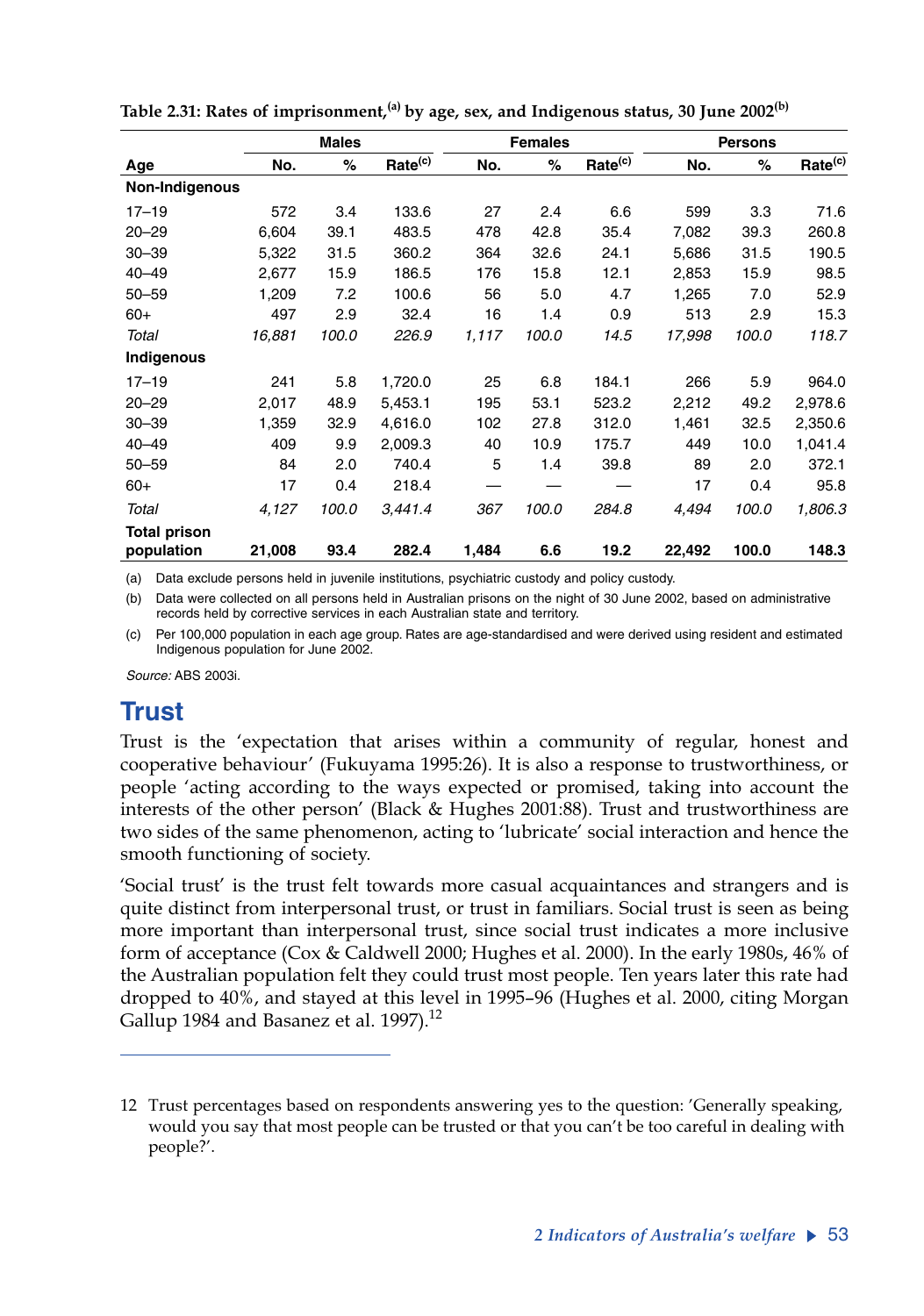|               | Federal<br>Legal |        |               | <b>Major Australian</b> | Trade  | Armed  |  |
|---------------|------------------|--------|---------------|-------------------------|--------|--------|--|
|               | qovernment       | system | <b>Police</b> | companies               | unions | forces |  |
| $1983^{(b)}$  |                  |        |               |                         |        |        |  |
| A great deal  | 8.6              | 11.6   | 27.4          | 15.6                    | 4.3    | 22.2   |  |
| Quite a lot   | 46.7             | 48.9   | 53.0          | 63.7                    | 19.8   | 44.6   |  |
| Not very much | 37.4             | 34.9   | 17.3          | 19.2                    | 55.7   | 28.5   |  |
| None at all   | 7.3              | 4.6    | 2.2           | 1.6                     | 20.2   | 4.6    |  |
| $1995^{(b)}$  |                  |        |               |                         |        |        |  |
| A great deal  | 2.2              | 4.9    | 18.5          | 5.7                     | 2.9    | 14.7   |  |
| Quite a lot   | 23.9             | 29.8   | 57.3          | 52.8                    | 22.7   | 52.9   |  |
| Not very much | 53.3             | 53.2   | 20.2          | 36.7                    | 51.9   | 28.0   |  |
| None at all   | 20.5             | 12.1   | 4.0           | 4.7                     | 22.4   | 4.5    |  |
| $2001^{(c)}$  |                  |        |               |                         |        |        |  |
| A great deal  | 6.2              | 4.9    | 13.2          | 2.9                     | 2.3    | 26.2   |  |
| Quite a lot   | 44.6             | 31.1   | 55.0          | 43.5                    | 24.5   | 58.2   |  |
| Not very much | 37.8             | 51.3   | 27.2          | 44.3                    | 56.6   | 14.2   |  |
| None at all   | 11.3             | 12.7   | 4.6           | 9.4                     | 16.8   | 1.4    |  |

**Table 2.32: Levels of confidence in selected institutions,(a) 1983, 1995 and 2001 (per cent)**

(a) In the text, 'confidence' comprises survey responses 'A great deal' and 'Quite a lot'.

(b) Data from the Australian Values Survey and World Values Survey.

(c) Data from the Australian Election Study.

*Sources:* Papadakis 1999 analysis of Australian Values Survey 1983 and World Values Survey 1995; SSDA 2001.

Trust in public or high-level institutions is referred to as 'civic trust'. Interactions between different strata in society are considered important in promoting social cohesion since people in these relationships find themselves in a better position to <sup>a</sup>ccess resources on offer and, potentially, foster socially useful links (Anheier & Kendall 2000; Black & Hughes 2001). Confidence can be viewed as antecedent or complementary to trust. Much of the data relating to the Australian population's views of public institutions are based on feelings of confidence, rather than trust per se, and thus confidence in these institutions will be used as a proxy indicator of trust.

In 2001, Australians had the highest level of confidence in the armed forces (84%) and the police force (68%). Confidence in other institutions—federal government, the legal system, major companies and trade unions—was much lower, with 50% or less of the population surveyed indicating 'a great deal' or 'quite a lot' of confidence in them (Table 2.32).

Trends in confidence in these different institutions show quite varied patterns. Whereas confidence in the police force, legal system and major Australian companies declined between 1983 and 2001—quite markedly for the legal system and major companies, where confidence almost halved—confidence in the armed forces rose by almost 20 percentage points. In the case of the federal government, the trend was more erratic—confidence fell between 1983 and 1995, then increased again in 2001. Trade unions experienced relatively static levels of confidence over this time period, staying at roughly a quarter of the population.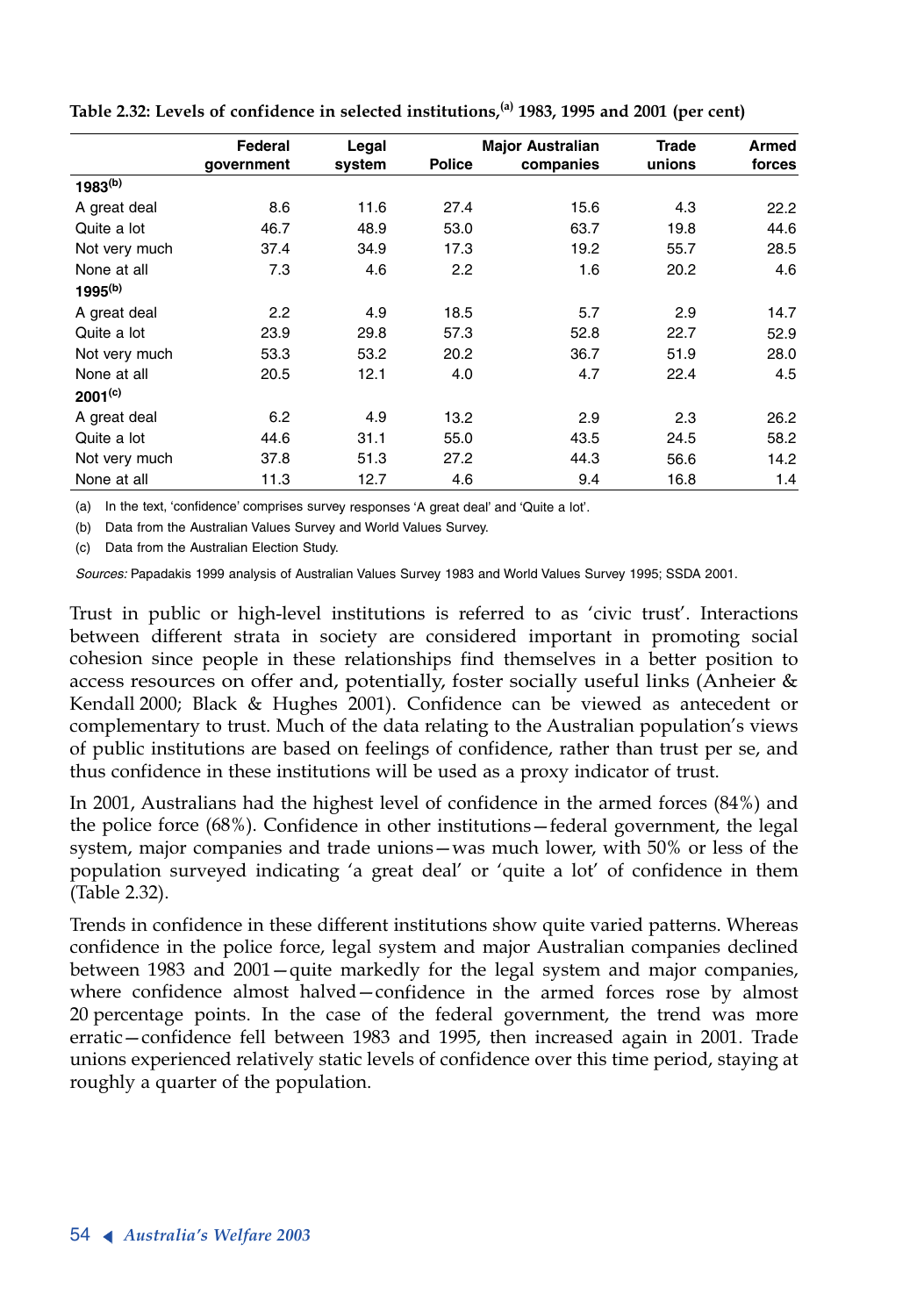# **Community and civic engagement**

Community and civic engagement denotes the type of participation, including volunteering, that occurs within the more formal social networks operating in the community. These formal networks incorporate the myriad of relations people hold with more distant acquaintances, or associates and colleagues. Such relationships are generally weaker and more diverse but also tend to involve individuals who may not normally associate with one another, that is, they form 'bridges' between community members.

The work of non-government organisations (NGOs) typifies such engagement through their dedication to providing not-for-profit services (see, for example, Chapter 4). NGOs play an important role in the provision of welfare, social and other services in Australia and often rely significantly on volunteering and donations from the public. These forms of engagement are described in two indicators presented below: participation in voluntary work and monetary donations to charities and non-profit organisations.

#### **Community engagement**

Volunteering generally relies on face-to-face interaction, often drawing people who may not necessarily interact in other circumstances, to work together for the benefit of others. This initial establishment of 'social bridges' may in turn engender other sources of cohesion, such as trust, and the further establishment of support networks and norms (Putnam 1983, 2000).

|                           |            | 1995     |            |            | 2000     |            |
|---------------------------|------------|----------|------------|------------|----------|------------|
|                           |            |          | Average    |            |          | Average    |
|                           | No. ('000) | Per cent | hours/year | No. ('000) | Per cent | hours/year |
| Age group                 |            |          |            |            |          |            |
| $18 - 24$                 | 376.0      | 16.6     | 135.6      | 493.3      | 26.8     | 122.6      |
| $25 - 34$                 | 571.7      | 20.4     | 128.0      | 774.1      | 27.5     | 109.2      |
| $35 - 44$                 | 863.0      | 31.7     | 142.5      | 1,157.3    | 40.1     | 128.3      |
| 45-54                     | 614.9      | 27.7     | 163.8      | 897.5      | 35.4     | 166.2      |
| $55 - 64$                 | 356.4      | 23.8     | 208.2      | 545.5      | 32.5     | 255.3      |
| $65 - 74$                 | 309.2      | 23.0     | 225.1      | 381.4      | 30.3     | 236.2      |
| $75+$                     | 97.7       | 14.9     | 205.8      | 146.7      | 17.8     | 218.0      |
| <b>Sex</b>                |            |          |            |            |          |            |
| Males                     | 1,522.3    | 22.9     | 160.8      | 2,080.9    | 30.5     | 154.4      |
| Females                   | 1,667.1    | 24.4     | 160.1      | 2,314.6    | 33.0     | 165.4      |
| <b>Total volunteering</b> | 3,189.4    | 23.6     | 160.4      | 4,395.6    | 31.8     | 160.2      |

#### **Table 2.33: Participation in voluntary work: time spent, by age and sex, 1995 and 2000**

*Note:* Voluntary activity includes administration/clerical work/recruitment, befriending/supportive/counselling, coaching/ judging/refereeing, fundraising/sales, management/committee work, performing/media production, personal care/assistance, preparing/serving food, repairing/maintenance/gardening, teaching/instruction/providing information, and transporting people and goods (see source for definitions). Voluntary work for the Sydney 2000 Olympic and Paralympic Games is excluded from the data and thus does not account for the higher rate of volunteering in 2000.

*Source:* ABS 1996b, 2001d.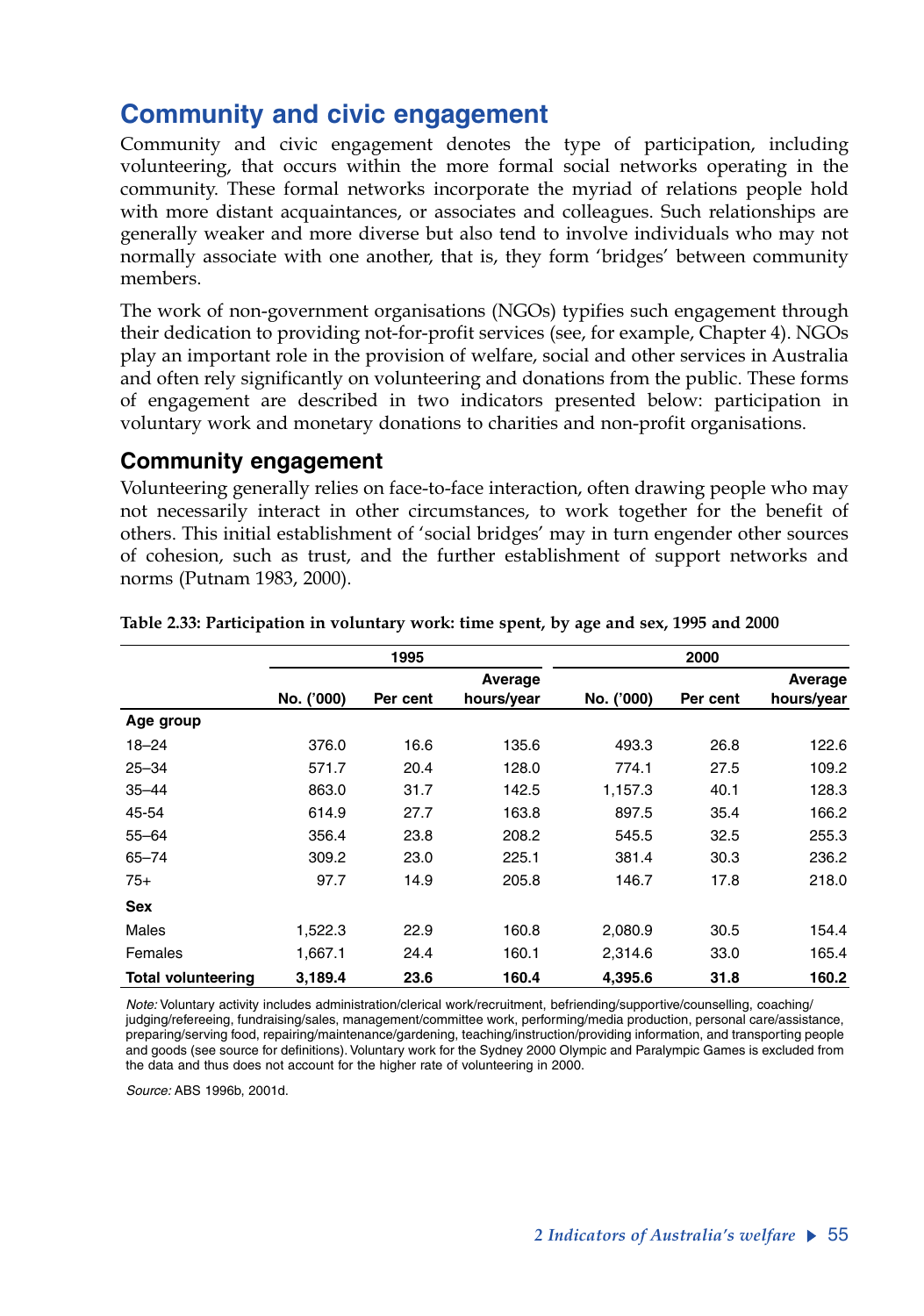In 2000, 32% of the Australian population were involved in voluntary work, a rise from 24% in 1995. This increase in volunteering is also found for each age group, and both males and females (Table 2.33). Rates of volunteering varied across age group and sex. In both 1995 and 2000, volunteering was most common among people aged 35–44 years—32% and 40%, respectively. Actual time spent, however, was greater for people over the age of 55 years, who volunteered an average of 200+ hours in both 1995 and 2002. Females were more likely to volunteer than males and, in 2000, devoted slightly more time to voluntary work.

Philanthropy, in this case donations to charitable and non-profit organisations, can be viewed as an adjunct indicator to community engagement, capturing the concept of altruism, which underpins but does not necessarily prompt all voluntary behaviour. Monetary donations in which the donor does not receive any benefit (e.g. prizes from raffle tickets) suggest that the donation is sincerely being made to improve or enhance the circumstances of others. Hence, an indicator capturing such good intent needs to focus only on those donations made for this explicit purpose.

Three-quarters of Australians donated money to charities or non-profit organisations in 2000 (Table 2.34). Females donated at a slightly higher rate than males: 77%, compared with 72%. The age groups 35–44 and 45–54 reported the highest rates of donation (80% each), but the rate was above 70% for all other groups aged over 25 years. Persons aged 18–24 years were the least inclined to donate money. Volunteers (84%) were more likely than non-volunteers (70%) to make donations.

|              | By volunteers |          | By non-volunteers |          | Total      |          |
|--------------|---------------|----------|-------------------|----------|------------|----------|
|              | No. ('000)    | Per cent | No. ('000)        | Per cent | No. ('000) | Per cent |
| Age          |               |          |                   |          |            |          |
| $18 - 24$    | 333.5         | 67.6     | 806.3             | 59.7     | 1,139.7    | 61.8     |
| $25 - 34$    | 649.1         | 83.9     | 1.357.7           | 66.5     | 2.006.8    | 71.3     |
| $35 - 44$    | 996.6         | 86.1     | 1,299.6           | 75.1     | 2,296.2    | 79.5     |
| 45-54        | 792.0         | 88.2     | 1.224.4           | 74.9     | 2.016.4    | 79.6     |
| $55 - 64$    | 472.0         | 86.5     | 829.7             | 73.1     | 1,301.7    | 77.4     |
| $65 - 74$    | 328.6         | 86.2     | 586.5             | 66.7     | 915.1      | 72.6     |
| $75+$        | 127.2         | 86.7     | 467.5             | 69.2     | 594.6      | 72.3     |
| <b>Sex</b>   |               |          |                   |          |            |          |
| Males        | 1.719.3       | 82.6     | 3.165.0           | 66.6     | 4.884.3    | 71.5     |
| Females      | 1.979.7       | 85.5     | 3.406.8           | 72.6     | 5.386.4    | 76.9     |
| <b>Total</b> | 3,698.9       | 84.2     | 6,571.8           | 69.6     | 10,270.7   | 74.2     |

**Table 2.34: People who made monetary donations to charities and non-profit organisations, by volunteer status, 2000**

*Note:* A donation was defined as a 'voluntary transfer of funds made in the preceding 12 months by a person, on an individual not a business basis. The donor should not have received any benefit in return. Excludes purchase of goods and raffle tickets but includes door knocks and sponsoring walkathons etc.'

*Source:* ABS 2001d.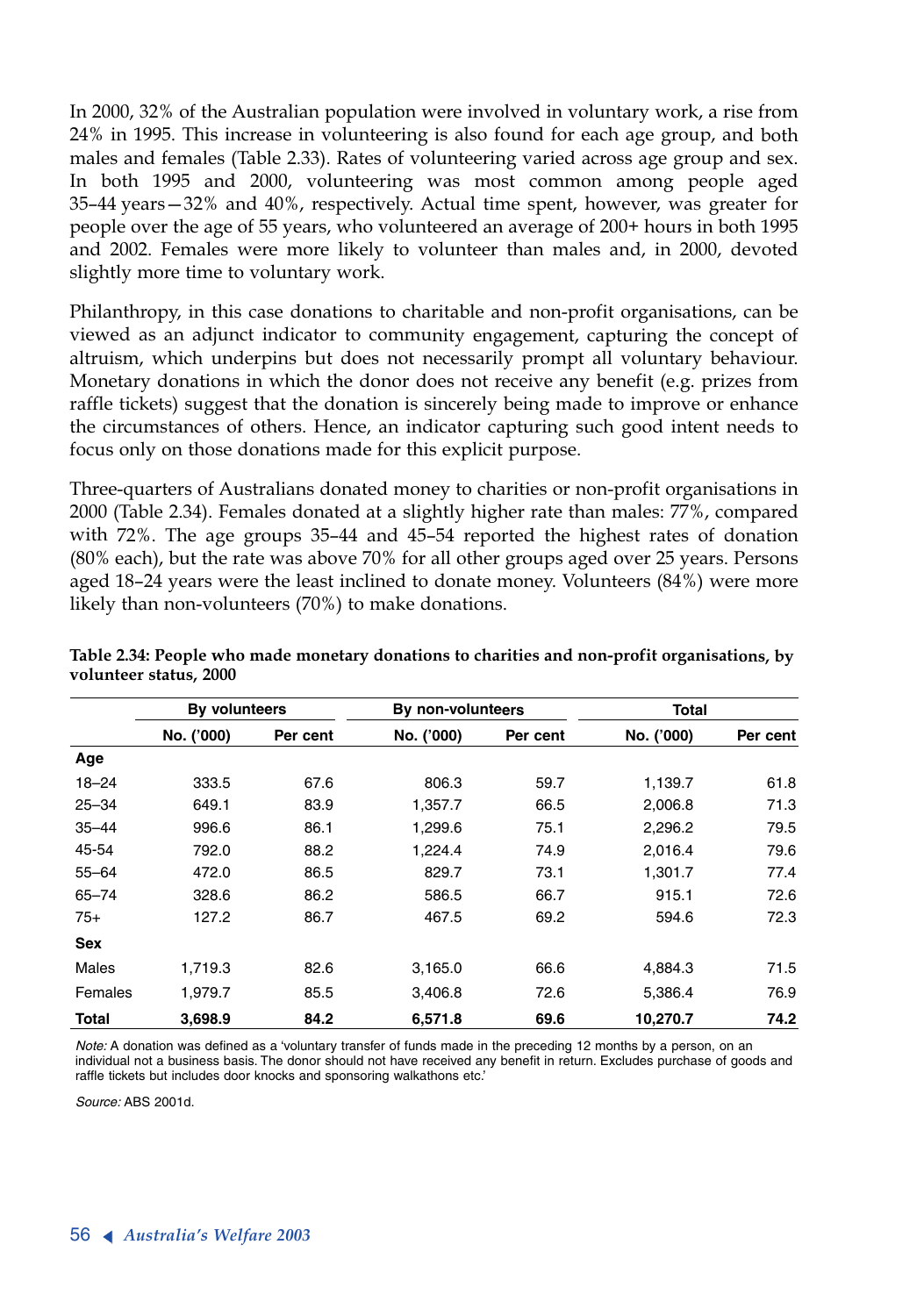A second indicator of charitable giving focuses on 'corporate giving', that is, monetary pledges made by for-profit businesses. In the period 2000–01, 8,370 Australian businesses donated \$585 million to the community sector, $^{13}$  where a donation was defined as an 'unconditional voluntary transfer(s) of money, goods and services to nonrelated community organisations or individuals' (ABS 2002j:12). Such donations were mostly in the form of money (\$334 million), followed by services worth \$173 million and goods worth \$79 million.

## **Civic engagement**

Civic engagement captures participation associated with the political sphere and the administration of clubs and other organisations. This sort of participation may include being an active member of a political party, recent involvement in protest meetings, signing petitions, and/or having a primary role in the running of a community club or organisation (see, for example, Black & Hughes 2001). No current national data are available on civic engagement.

# **2.5 Future directions**

This chapter presents data on 13 indicator topics within three main components of welfare: healthy living; autonomy and participation; and social cohesion. Together these data provide important indications of the welfare of the Australian population, and a backdrop for the following chapters of this report.

The indicator topics vary in terms of the clarity of the underlying concepts, the level of authoritative agreement as to their construction, and the availability of suitable data. This is perhaps particularly the case for the social cohesion component. There is, thus, scope for further development in all these areas, and future reports will reflect these developments.

For each indicator topic there has been an effort to reflect the three different types of measures considered important: average or level; distribution or inequality; disadvantage or social exclusion. The lack of suitable data or authoritative agreement on measurement have, in some cases, limited the ability to present all three types of measure for each indicator topic, and this is another area for further work. Data from the ABS 2002 General Social Survey and 2003 Indigenous Social Survey, not available at the time of preparing this chapter, should enhance future editions. Most indicators are presented in terms of the most recent available, reliable, point-in-time data, with few trends discussed; it will be a goal for future reports to include more trend data.

<sup>13</sup> The community sector includes organisations providing activities in arts and culture, community service and welfare, education and training, employment, environment, health, and sports and recreation.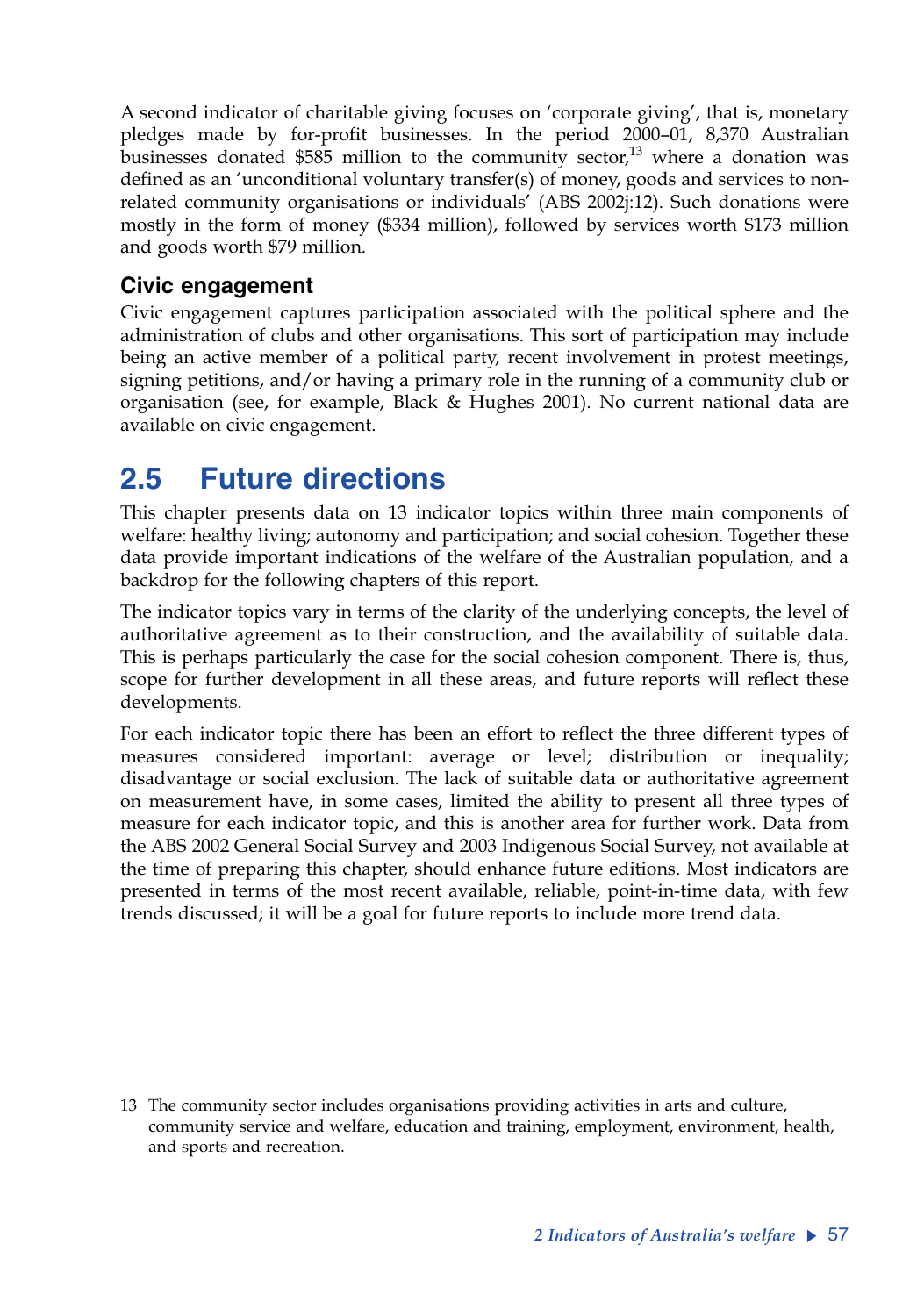This chapter thus represents the second of three stages of development, in three successive editions of *Australia's Welfare*: in 2001, the development of the frameworks and indicator topics; in 2003, the refinement of the indicators and inclusion of data for all topics; and in 2005, further refinement, new data where available, and more trend analyses.

The AIHW has benefited from discussion of this chapter, and its predecessor in *Australia's Welfare 2001,* with a range of commentators, and continues to welcome comments and suggestions on this area of work.

## **References**

- ABS (Australian Bureau of Statistics) 1995. A directory of concepts and standards for social, labour and demographic statistics. Canberra: ABS.
- ABS 1996a. Australian social trends. Cat. no. 4102.0. Canberra: ABS.
- ABS 1996b. Voluntary work, Australia, 1995. Cat. no. 4441.0. Canberra: ABS.
- ABS 1997. National nutrition survey: selected highlights, Australia. Cat. no. 4802.0. Canberra: ABS.
- ABS 1998a. Australian social trends. Cat. no. 4102.0. Canberra: ABS.
- ABS 1998b. How Australians use their time, 1997. Cat. no. 4153.0. Canberra: ABS.
- ABS 1999. Disability, ageing and carers, Australia: summary of findings. Cat. no. 4430.0. Canberra: ABS.
- ABS 2000a. Housing and infrastructure in Aboriginal and Torres Strait Islander Communities. Cat. no. 4710.0. Canberra: ABS.
- ABS 2000b. Australian social trends. Cat. no. 4102.0. Canberra: ABS.
- ABS 2000c. Australian housing survey—housing characteristics, costs and conditions. Cat. no. 4182.0. Canberra: ABS.
- ABS 2001a. Measuring wellbeing. Cat. no. 4160.0. Canberra: ABS.
- ABS 2001b. Australian social trends. Cat. no. 4102.0. Canberra: ABS.
- ABS 2001c. Year book Australia 2001. Cat. no. 1301.0. Canberra: ABS.
- ABS 2001d. Voluntary work, Australia. Cat. no. 4441.0. Canberra: ABS.
- ABS 2002a. Measuring Australia's progress. Cat. no. 1370.0. Canberra: ABS.
- ABS 2002b. National health survey: summary of results. Cat. no. 4364.0. Canberra: ABS.
- ABS 2002c. Deaths. Cat. no. 3302.0. Canberra: ABS.
- ABS 2002d. Recorded crimes—victims. Cat. no. 4510.0. Canberra: ABS.
- ABS 2002e. Education and training indicators. Cat. no. 4230.0. Canberra: ABS.
- ABS 2002f. Education and work. Cat. no. 6227.0. Canberra: ABS.
- ABS 2002g. Labour force, Australia. Cat. no. 6203.0. Canberra: ABS.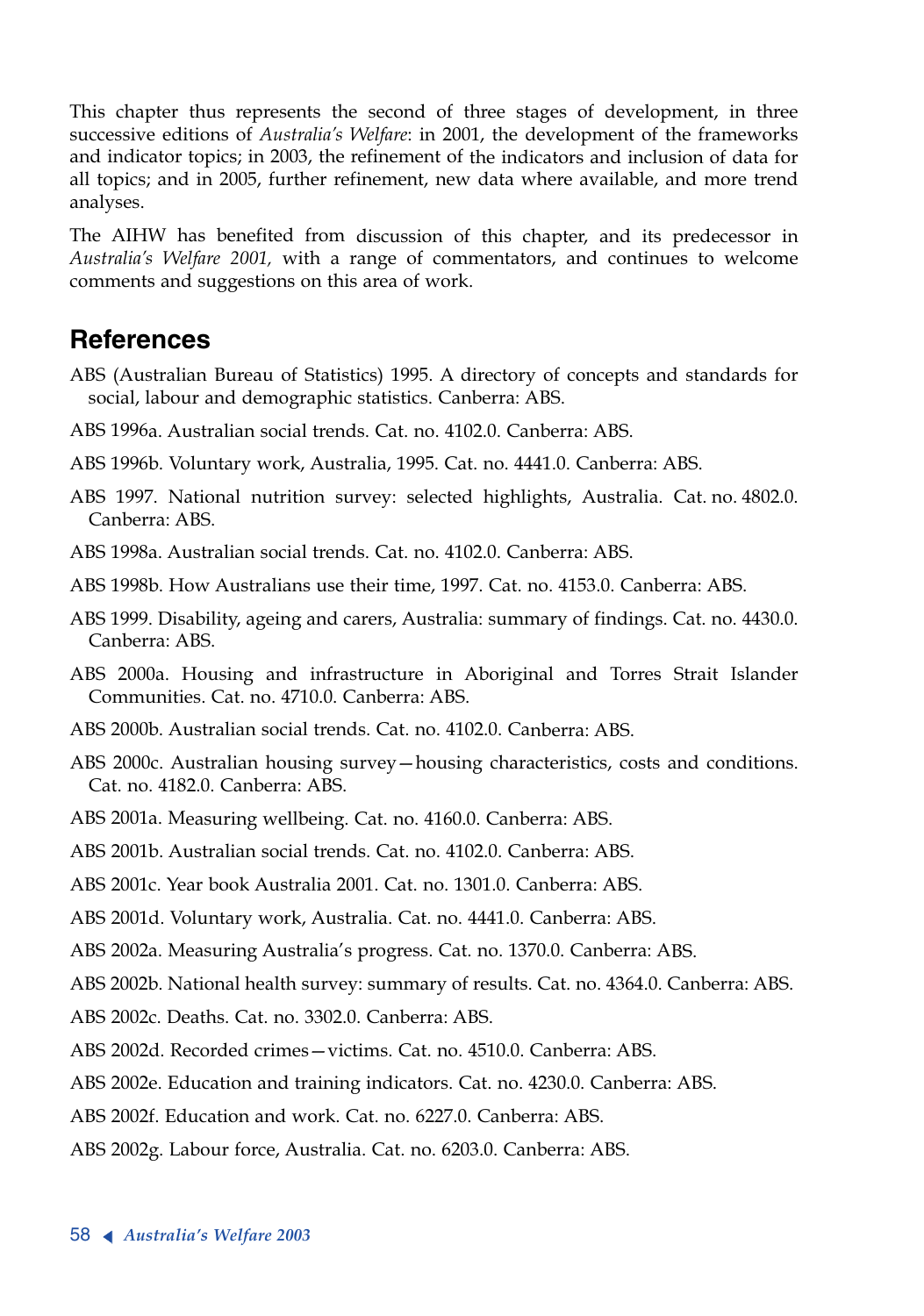- ABS 2002h. 2001 Census second release (summary publication). Cat. no. 2046.0. Viewed 11 August 2003, <www.abs.gov.au/ausstats/abs%40.nsf/ b06660592430724fca2568b5007b8619/ 7a47659326fb44b3ca256c2900797644!OpenDocument>.
- ABS 2002i. Marriages and divorces. Cat. no. 3310.0. Canberra: ABS.
- ABS 2002j. Generosity of Australian businesses. Cat. no. 8157.0. Canberra: ABS.
- ABS 2002k. Census of population and housing: selected social and housing characteristics, Australia, 2001. Cat. no. 2015.0. Canberra: ABS.
- ABS 2003a. Household income and income distribution. Cat. no. 6523.0. Canberra: ABS.
- ABS 2003b. Australian social trends. Cat. no. 4102.0. Canberra: ABS.
- ABS 2003c. Information paper—use of the Kessler Psychological Distress Scale in ABS health surveys. Cat. no. 4817.0.55.001. Canberra: ABS.
- ABS 2003d. Crime and safety. Cat. no. 4509.0. Canberra: ABS.
- ABS 2003e. Recorded crime—victims, Australia. Cat. no. 4510.0. Canberra: ABS.
- ABS 2003f. Schools. Cat. no. 4221.0. Canberra: ABS.
- ABS 2003g. Average weekly earnings, February 2003. Cat. no. 6302.0. Canberra: ABS.
- ABS 2003h. 2001 Census time series profiles (main areas (locations) (spreadsheet). Table T04 Age by social marital status by sex. Viewed 3 June 2003, <www.abs.gov.au/ ausstats/abscensus2.nsf/Census\_TSP\_ASGC\_ViewTemplate?ReadForm&Expand=1>.
- ABS 2003i. Prisoners in Australia, 2002. Cat. no. 4517.0. Canberra: ABS.
- ABS & AIHW (Australian Institute of Health and Welfare) 2003. The health and welfare of Australia's Aboriginal and Torres Strait Islander peoples. ABS Cat. no. 4704.0. Canberra: ABS.
- ABS: McColl B, Pietsch L & Gatenby J 2001. Household income, living standards and financial stress. In: Australian economic indicators June 2001. Cat. no. 1350.0. Canberra: ABS.
- ABS: Northwood K, Rawnsley T & Chen L 2002. Experimental estimates of the distribution of households wealth, Australia, 1994–2000. Working papers in econometrics and applied statistics. Working Paper no. 2002/1. Canberra: ABS.
- ACA (Australian Communications Authority) 2002. Telecommunications performance report 2001–02. Viewed 27 March 2003, www.aca.gov.au/aca\_home/publications/ reports/reports/performance/2001-02/report.htm>.
- Affordable Housing National Research Consortium 2001. Affordable housing in Australia: pressing need, effective solution. Viewed 29 September 2003, <www.communityhousing.org.au/training%20&%20resourcing/Publications/ Reports\_Fed/full%20reports/Community%20Housing%20Inquiry%20Submission/ Appendices/

D1%20Affordable%20Housing%20National%20Research%20Consortium.pdf>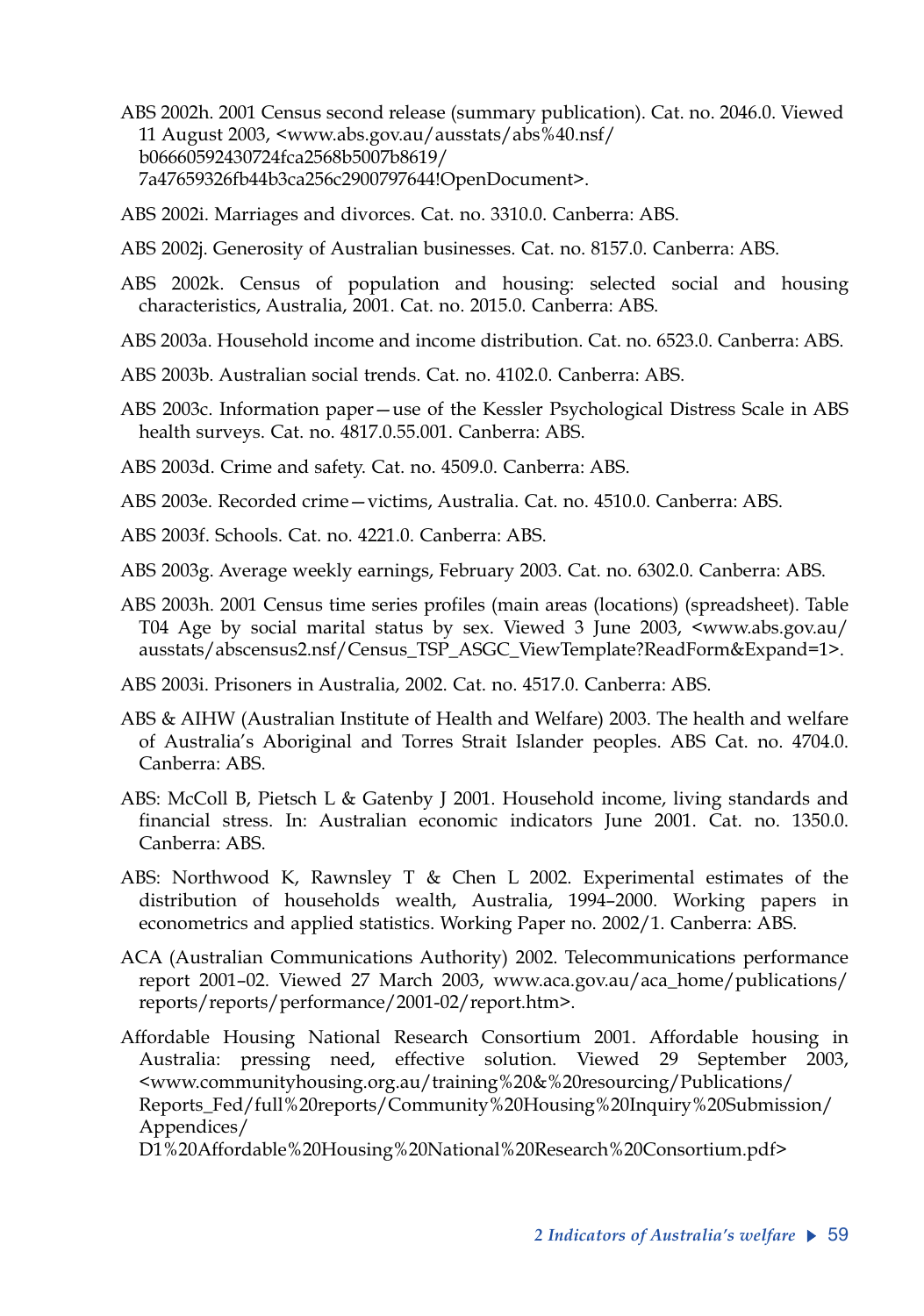- AIC (Australian Institute of Criminology) 2002. Australian crime: facts and figures. Canberra: AIC.
- AIHW (Australian Institute of Health and Welfare) 1997. Australia's welfare 1997: services and assistance. Canberra: AIHW.
- AIHW 1999. Australia's welfare 1999: services and assistance. Canberra: AIHW.
- AIHW 2000. Australia's health 2000. Canberra: AIHW.
- AIHW 2001a. Australia's welfare 2001. Canberra: AIHW.
- AIHW 2001b. Heart, stroke and vascular diseases—Australian facts 2001. Cardiovascular Disease Series no. 14. Cat. no. CVD 13. Canberra: AIHW, National Heart Foundation of Australia, National Stroke Foundation of Australia.
- AIHW 2002. Australia's health 2002. The eighth biennial health report of the AIHW. Canberra: AIHW.
- AIHW 2003a (forthcoming). Indicators of Australia's welfare: development and discussion. Canberra: AIHW.
- AIHW 2003b. Indicators of health risk factors: the AIHW view. Cat. no. PHE 47. Canberra: AIHW.
- AIHW 2003c. Child protection Australia 2001–02. Child Welfare Series no. 32. Cat. no. CWS 20. Canberra: AIHW.
- AIHW: de Looper M & Bhatia K 2001. Australian health trends 2001. Cat. no. PHE 24. Canberra: AIHW.
- AIHW: Karmel R 1998. Housing assistance: reports on measurement and data issues. Welfare Division Working Paper no. 17. Canberra: AIHW.
- AIHW: Mathers C, Vos T & Stevenson C 1999. The burden of disease and injury in Australia. Cat. no. PHE 17. Canberra: AIHW.
- Allardt E 1975. Dimensions of welfare in a comparative Scandinavian study. Research Group for Comparative Sociology. Research Report no. 9. Helsinki: University of Helsinki.
- Amato P 1998. More than money? Men's contribution to their children's lives. In: Booth <sup>A</sup> & Creuter A (eds). Men in families: when do they get involved? What difference does it make? New Jersey: Lawrence Erlbaum, 241–78.
- Andrews G, Hall W, Teesson M & Henderson S 1999. The mental health of Australians. Canberra: Commonwealth Department of Health and Family Services.
- Anheier HK & Kendall J 2000. Trust and voluntary organisations: three theoretical approaches. Civil Society Working Paper 5. Centre for Civil Society, London School of Economics, London. Viewed 18 April 2003, <www.lse.ac.uk/Depts/CVO/pdf/ CSWP5web-version.PDF>.
- Baum FE, Bush RA, Modra CC, Murray CH, Cox EM, Alexander KM, et al. 2000. Epidemiology of participation: an Australian community study. Journal of Epidemiology and Community Health 54:414–23.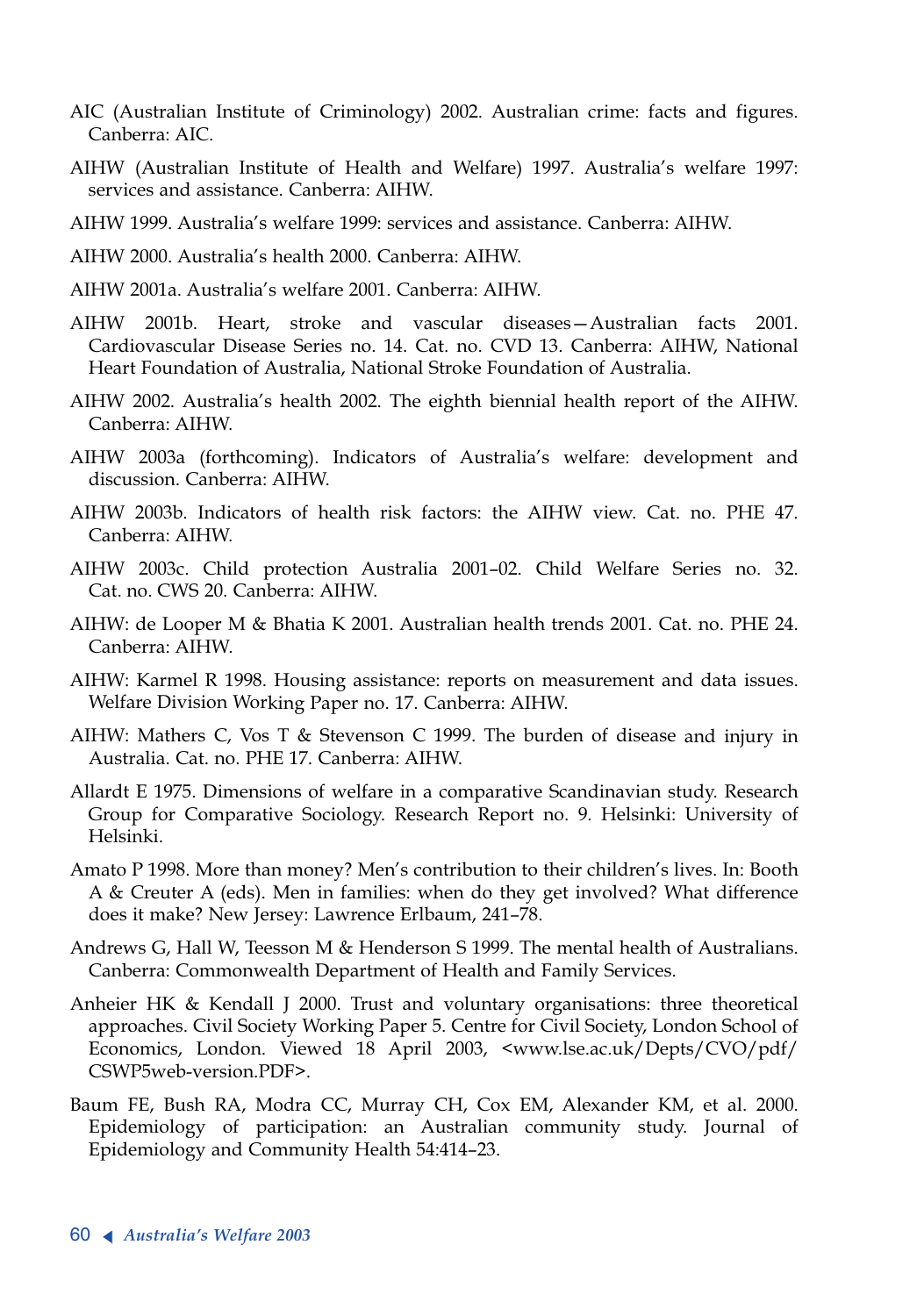- Berger-Schmitt R 2000. Social cohesion as an aspect of the quality of societies: concept and measurement. EuReporting Working Paper no. 14, Subproject 'European System of Social Indicators'. Mannheim: Centre for Survey Research and Methodology (ZUMA).
- Berger-Schmitt R & Noll H-H 2000. Conceptual framework and structure of a European system of social indicators. EUReporting Working Paper no. 9, Subproject 'European System of Social Indicators'. Mannheim: Centre for Survey Research and Methodology (ZUMA).
- Black A & Hughes P 2001. The identification and analysis of indicators of community strength and outcomes. FaCS Occasional Paper no. 3. Canberra: FaCS.
- Boisjoly J, Duncan GJ & Hofferth S 1995. Access to social capital. Journal of Family Issues 16:609–31.
- Bray JR 2001. Hardship in Australia: an analysis of financial stress indicators in the 1998–99 Australian Bureau of Statistics Household Expenditure Survey. FaCS Occasional Paper No. 4. Canberra: FaCS.
- BTRE (Bureau of Transport and Regional Economics) 2002. Regional public transport in Australia: long-distance services, trends and projections. Working Paper no. 51. Viewed 16 June 2003, <www.bte.gov.au/docs/wp\_51/wp51p1.pdf>.
- Cassel J 1976. The contribution of the social environment to host resistance. American Journal of Epidemiology 104(2):107–23.
- Chamberlain C 1999. Counting the homeless: implications for policy development. Cat. no. 2041.0. Canberra: ABS.
- Coleman J 1988. Social capital in the creation of human capital. American Journal of Sociology 94(S):95–120.
- Commonwealth Advisory Committee on Homelessness 2001. Working towards a national homelessness strategy. Canberra: Department of Family and Community Services.
- Cote S & Healy T 2001. The wellbeing of nations: the role of human and social capital, education and skills. Paris: OECD.
- Cox E & Caldwell P 2000. Making policy social. In: Winter I (ed.). Social capital and public policy in Australia. Melbourne: Australian Institute of Family Studies, 43–73.
- Craig G & Mayo M 1995. Community empowerment: a reader in participation and development. London: Zed Books.
- DEST (Department of Education, Science and Training) 2002. National literacy and numeracy plan. Viewed 18 February 2003, <http://www.dest.gov.au/schools/ Literacy&Numeracy/index.htm>.
- Dreosti I 2003. Eat plenty of vegetables, legumes and fruit. In: NHMRC. Dietary guidelines for Australian adults. Canberra: Commonwealth of Australia, 17–29.
- EPAV (Environment Protection Agency Victoria) 2000. Melbourne mortality study: effects of ambient air pollution on daily mortality in Melbourne. Publication 709. Melbourne: EPAV.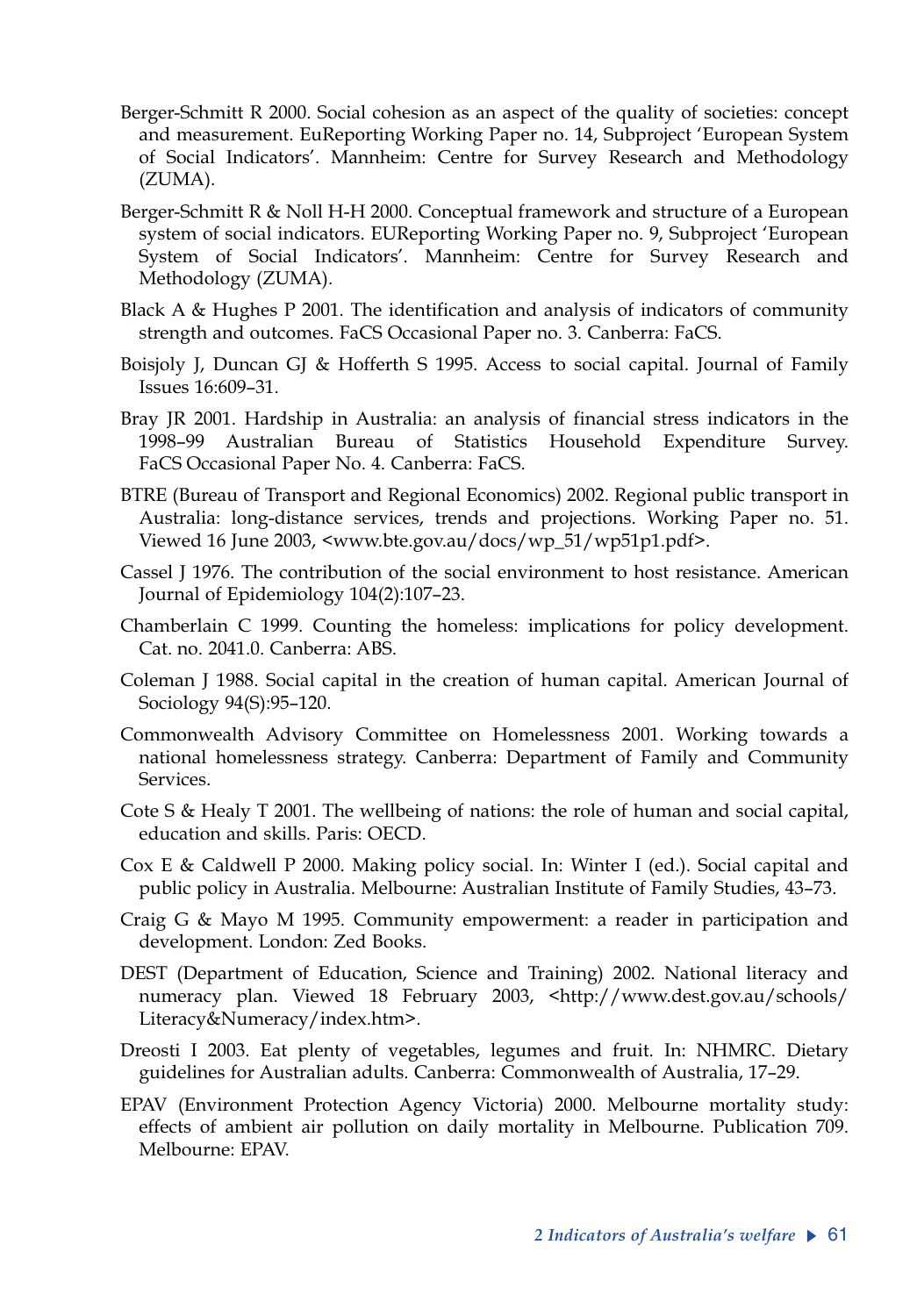- Flitcraft A 1997. Learning from the paradoxes of domestic violence. Journal of the American Medical Association 277(17):1400–01.
- Fukuyama F 1995. Trust: the social virtues and the creation of prosperity. London: Hamish Hamilton.
- Furstenburg FF & Hughes ME 1995. Social capital and successful development among at-risk youth. Journal of Marriage and the Family 57:580–92.
- Goldberg RW, Rollins AL & Lehman AF 2003. Social network correlates among people with psychiatric disabilities. Psychiatric Rehabilitation Journal 26(4):393–402.
- Green A 2003. Social capital and social cohesion: the relationships between them, how you measure them and the differential effects of education on each. Paper presented at Measurement for Policy: A Workshop on Social Capital Measurement, Budapest, 21–23 May.
- HREOC (Human Rights and Equal Opportunity Commission) 1995. Decision No. H95/ 51. Viewed 6 August 2003, <www.hreoc.gov.au/disability\_rights/decisions/comdec/ 1995/dd000050.htm>.
- HREOC 1997. Bringing them home. Report of the National Inquiry into the Separation of Aboriginal and Torres Strait Islander Children from their Families. Sydney: HREOC.
- Hughes P & Black A 2003. Social capital and family life: evidence from the Australian community survey. Paper presented at the Australian Institute of Family Studies Conference, Melbourne, 12–14 February.
- Hughes P, Bellamy J & Black A 2000. Building social trust through education. In: Winter I (ed.). Social capital and public policy in Australia. Melbourne: AIFS, 225–49.
- James M 1994. Child abuse and neglect: incidence and prevention. Issues in Child Abuse Prevention no. 1. AIFS, Melbourne. Viewed 10 June 2003, <www.aifs.org.au/ nch/issues1.html>.
- Karlsson J, Taft C, Sjostrom L, Torgerson JS & Sullivan M 2003. Psychosocial functioning in the obese before and after weight reduction: construct validity and responsiveness of the obesity-related problems scale. International Journal of Obesity and Related Metabolic Disorders 27(5):617–30.
- Lewis PR, Hensley MJ, Wlodarczyk J, et al. 1998. Outdoor air pollution and children's respiratory symptoms in the steel cities of New South Wales. Medical Journal of Australia 169:459–63.
- McDonald P 1995. Families in Australia: a socio-demographic perspective. Melbourne: AIFS.
- McDonald P 2003. Transformations in the Australian family. In: Khoo S-E & McDonald <sup>P</sup> (eds). The transformation of Australia's population 1970–2030. Sydney: UNSW Press, 77–103.
- Magarey A, Daniels LA & Boulton TJC 2001. Prevalence of overweight and obesity in Australian children and adolescents: reassessment of 1985 and 1995 data against new standard international definitions. Medical Journal of Australia 174:561–64.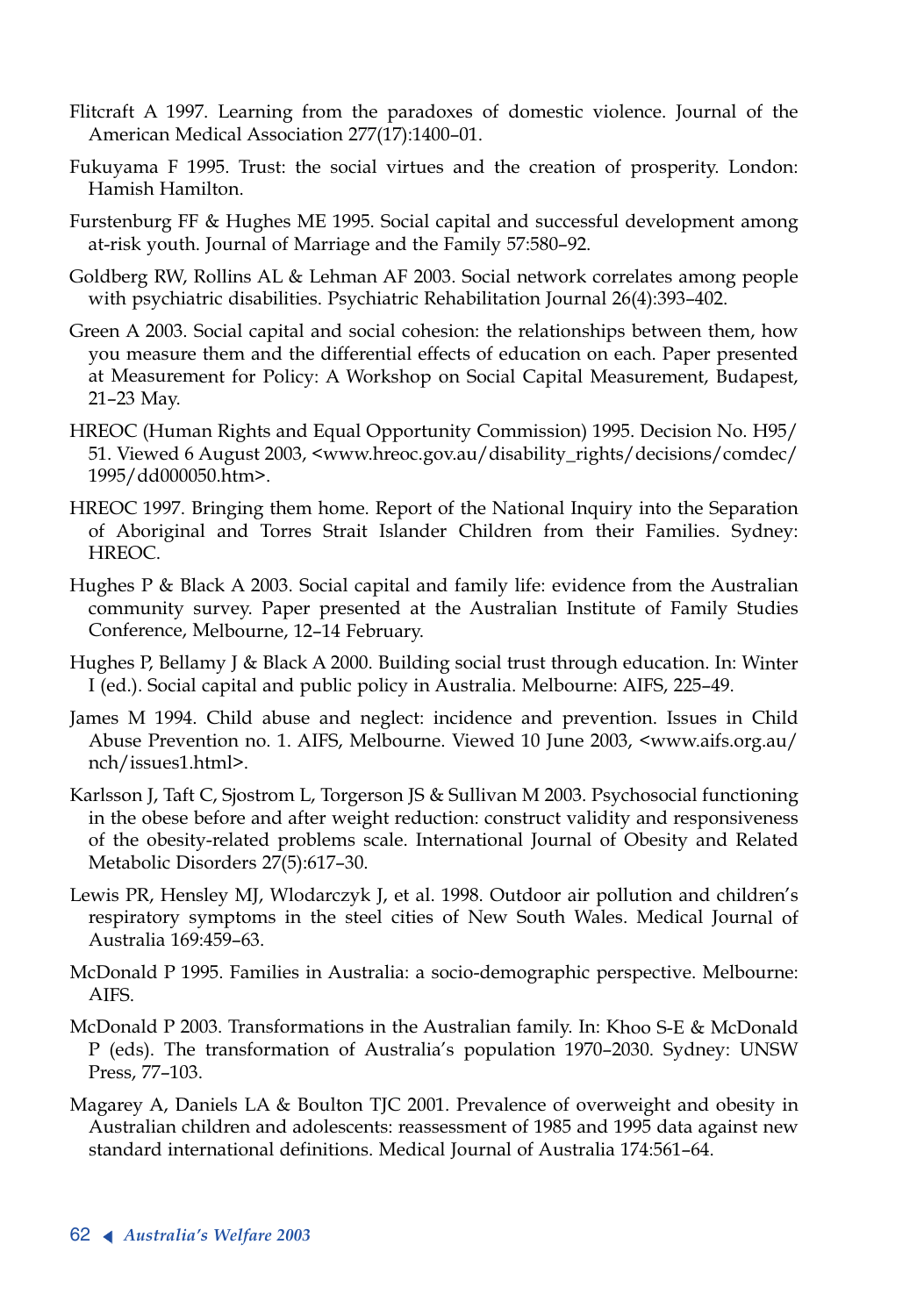- Manins P, Allan R, Beer T, et al. 2001. Atmosphere: Australian state of the environment report, 2001 (theme report). Canberra: CSIRO.
- MCEETYA (Ministerial Council on Education, Employment, Training and Youth Affairs) 2000a. National report on schooling in Australia 2000a. Viewed 18 February 2003, < www.curriculum.edu.au/anr/>.
- MCEETYA 2000b. National report on schooling in Australia: preliminary paper. National benchmark results: reading and numeracy Year 3 and 5. Viewed 19 February 2003, <www.curriculum.edu.au/mctyapdf/2000\_benchmarks.pdf>.
- Morgan G 2000. Air quality and health risk. In: Beer T (ed.). Air pollution and health risk. Melbourne: CSIRO and Clean Air Society of Australia and New Zealand, 101–16.
- NEPC (National Environment Protection Council) 1998. National environment protection measure for ambient air quality. Environment Protection and Heritage Council, Adelaide. Viewed 12 May 2003, <www.ephc.gov.au/pdf/ Air\_Quality\_NEPM/air\_nepm0698.pdf>.
- NHMRC (National Health and Medical Research Council) 2003. Dietary guidelines for Australian adults. Canberra: Commonwealth of Australia.
- NHMRC & ARMCANZ (Agriculture and Resource Management Council of Australia and New Zealand) 1996 (updated September 2001). Australian drinking water guidelines (pdf version). Viewed 13 May 2003, <www.nhmrc.gov.au/publications/ pdf/eh19.pdf>.
- NHPC (National Health Performance Committee) 2002. National report on health sector performance indicators 2001. Brisbane: Queensland Health.
- NRMA (National Roads and Motorists' Association) 2003. Vehicle operating costs private ownership. Viewed 20 June 2003, <www.mynrma.com.au/motoring/cars/ buying\_and\_selling/new\_car/maintenance/operating\_costs/ op\_new.shtml?category=3>.
- NSW EPA (New South Wales Environment Protection Authority) 2000. The NSW State of the Environment 2000. Viewed 26 March 2003, <www.epa.nsw.gov.au/soe/ soe2000/index.htm>.
- OECD (Organisation for Economic Co-operation and Development) 2000. Literacy in the information age. Final report of the international adult literacy survey. Paris: OECD.
- OECD 2001a. Health at a glance. Paris: OECD.
- OECD 2001b. Understanding the digital divide. Viewed 27 March 2003, <www.oecd.org/pdf/M00002000/M00002444.pdf>.
- OECD 2002. Society at a glance. OECD Social Indicators. Paris: OECD.
- OECD 2003. Society at a glance. OECD Social Indicators. Paris: OECD.
- Papadakis E 1999. Constituents of confidence and mistrust in Australian institutions. Australian Journal of Political Science 34(1):75–93.
- Putnam R 1993. Making democracy work: civic traditions in modern Italy. New Jersey: Princeton University Press.